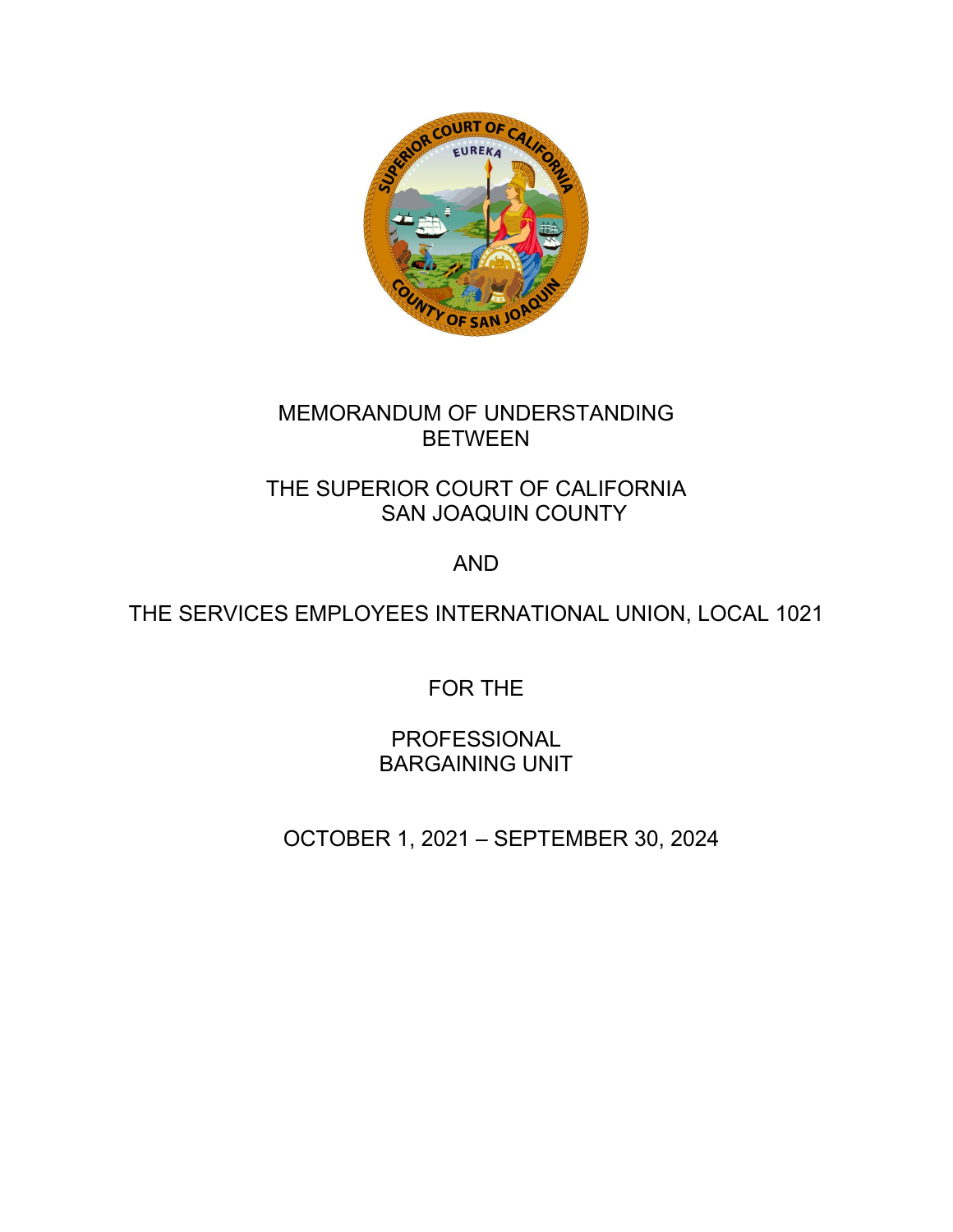# **Professional Bargaining Unit**

# **Table of Contents**

# **Page Number**

| <b>SECTION 1 -</b> |                                                                              |  |
|--------------------|------------------------------------------------------------------------------|--|
| 1.1                |                                                                              |  |
| 1.1.1              |                                                                              |  |
| 1.2                |                                                                              |  |
| 1.3                |                                                                              |  |
| 1.4                |                                                                              |  |
| 1.5                |                                                                              |  |
|                    | А.                                                                           |  |
|                    | <b>B.</b>                                                                    |  |
|                    | C.                                                                           |  |
|                    | D.                                                                           |  |
|                    | Union Participation in New Hire Orientation and New Hire Information 5<br>Ε. |  |
|                    | F.                                                                           |  |
|                    | G.                                                                           |  |
|                    | Η.                                                                           |  |
|                    | J.                                                                           |  |
|                    | Κ.                                                                           |  |
|                    | L.                                                                           |  |
|                    | M.                                                                           |  |
|                    | N.                                                                           |  |
|                    | Ο.                                                                           |  |
|                    | P.                                                                           |  |
|                    | Q.                                                                           |  |
| <b>SECTION 2 -</b> |                                                                              |  |
| 2.1                |                                                                              |  |
| 2.2                |                                                                              |  |
| 2.3                |                                                                              |  |
| 2.4                |                                                                              |  |
| 2.5                |                                                                              |  |
| 2.6                |                                                                              |  |
| 2.7                | Dental Insurance.                                                            |  |
| 2.8                |                                                                              |  |
| 2.9                |                                                                              |  |
|                    | А.                                                                           |  |
|                    | <b>B.</b>                                                                    |  |
| 2.10               |                                                                              |  |
| 2.11               |                                                                              |  |
| 2.12               |                                                                              |  |
|                    |                                                                              |  |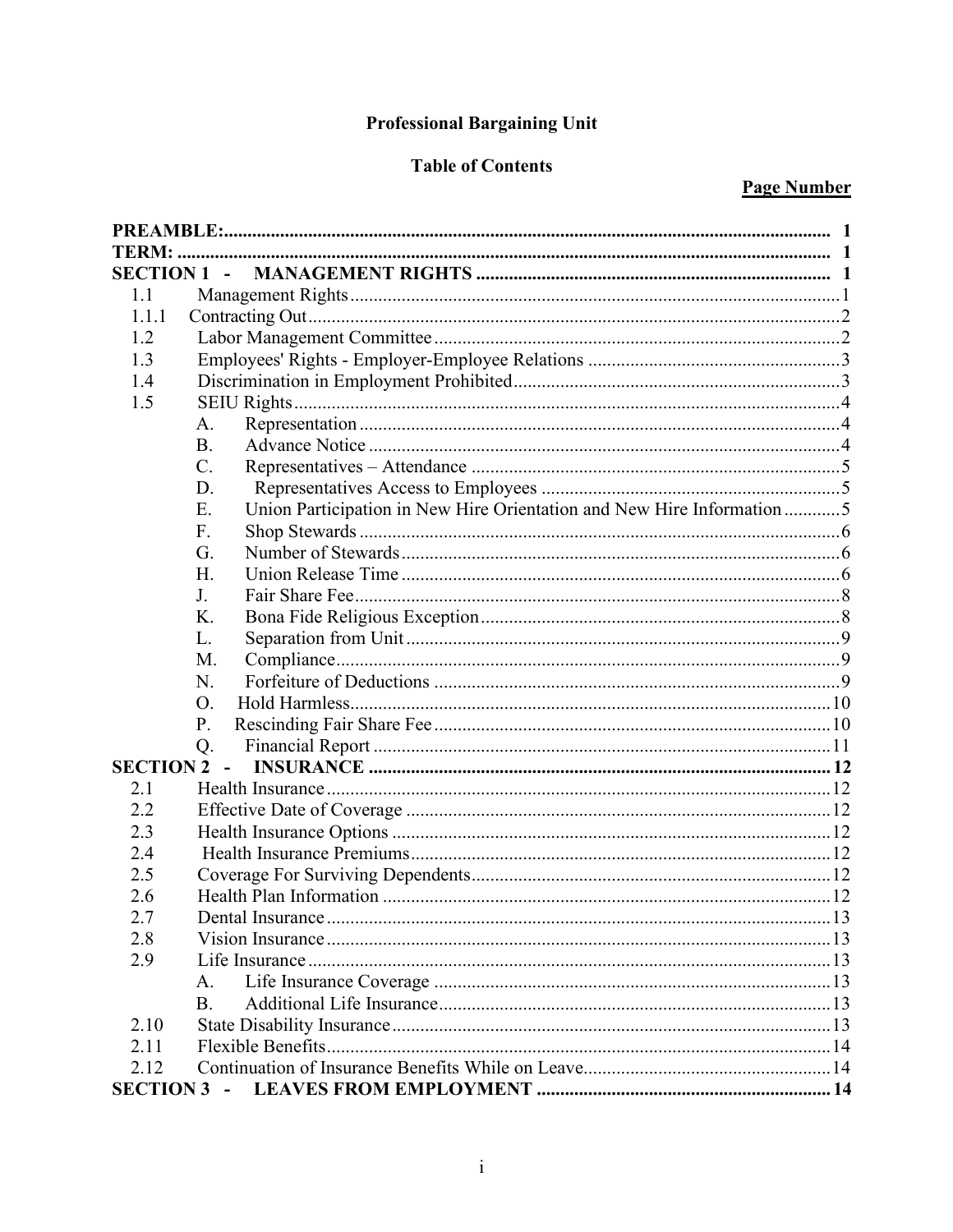| 3.1                |                |  |
|--------------------|----------------|--|
|                    | $A_{.}$        |  |
| 3.2                |                |  |
| 3.3                |                |  |
|                    | A.             |  |
|                    | <b>B.</b>      |  |
|                    | $C_{\cdot}$    |  |
|                    | D.             |  |
|                    | Ε.             |  |
|                    | F <sub>r</sub> |  |
|                    | G.             |  |
|                    | H.             |  |
| 3.4                |                |  |
|                    | A.             |  |
|                    | <b>B.</b>      |  |
|                    | $C_{\cdot}$    |  |
|                    | D.             |  |
|                    | Ε.             |  |
|                    | F.             |  |
| 3.5                |                |  |
| 3.6                |                |  |
| 3.7                |                |  |
| 3.8                |                |  |
| 3.9                |                |  |
| 3.10               |                |  |
| 3.11               |                |  |
| 3.12               |                |  |
| 3.13               |                |  |
| 3.14               |                |  |
|                    | $A_{\cdot}$    |  |
|                    | <b>B.</b>      |  |
|                    | $C_{\cdot}$    |  |
| 3.15               |                |  |
|                    | A.             |  |
|                    | <b>B.</b>      |  |
|                    | $C_{\cdot}$    |  |
| 3.16               |                |  |
| 3.17               |                |  |
| <b>SECTION 4 -</b> |                |  |
| 4.1                |                |  |
|                    |                |  |
|                    | В.             |  |
| 4.2                |                |  |
| 4.3                |                |  |
| 4.4                |                |  |
| 4.5                |                |  |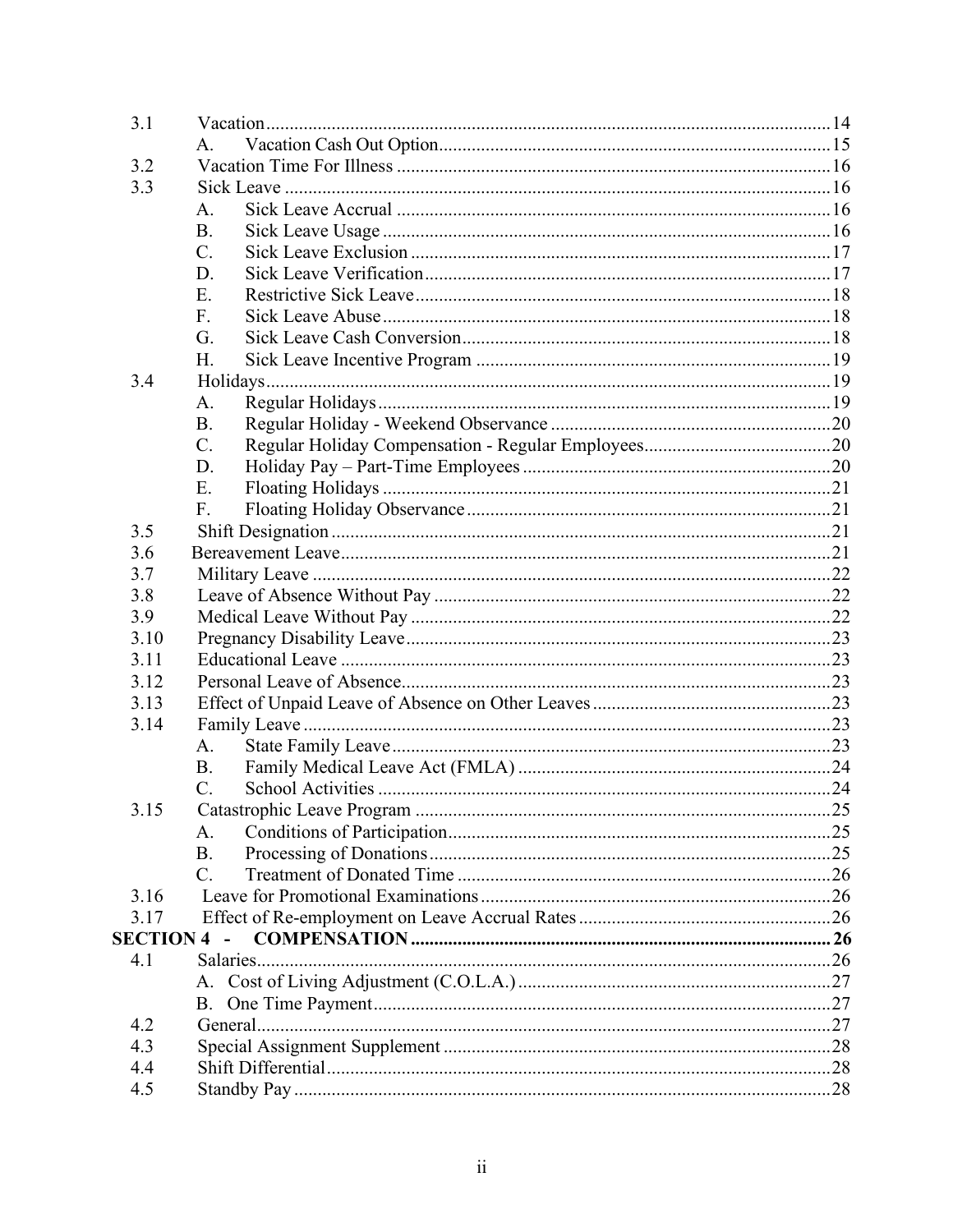| 4.6              |                                                               |  |
|------------------|---------------------------------------------------------------|--|
| 4.7              |                                                               |  |
| 4.8              |                                                               |  |
| 4.9              |                                                               |  |
| 4.10             |                                                               |  |
| 4.11             |                                                               |  |
| 4.12             |                                                               |  |
| 4.13             | Communication Access Realtime Translation (CART) Reporting 31 |  |
| 4.14             |                                                               |  |
| 4.15             |                                                               |  |
|                  | $SECTION 5 -$                                                 |  |
| 5.1              |                                                               |  |
| 5.2              |                                                               |  |
| 5.3              |                                                               |  |
| 5.4              |                                                               |  |
|                  | А.                                                            |  |
|                  | <b>B.</b>                                                     |  |
| 5.5              |                                                               |  |
|                  | A.                                                            |  |
|                  | B.                                                            |  |
| 5.6              |                                                               |  |
|                  | A.                                                            |  |
|                  | <b>B.</b>                                                     |  |
| 5.7              |                                                               |  |
|                  | A.                                                            |  |
|                  | <b>B.</b>                                                     |  |
| 5.8              |                                                               |  |
|                  | А.                                                            |  |
|                  | B.                                                            |  |
| 5.9              |                                                               |  |
|                  | <b>SECTION 6 -</b>                                            |  |
| 6.1              |                                                               |  |
| 6.2              |                                                               |  |
|                  | А.                                                            |  |
|                  | <b>B.</b>                                                     |  |
|                  | $\mathcal{C}$ .                                               |  |
| 6.3              |                                                               |  |
| 6.4              |                                                               |  |
| 6.5              |                                                               |  |
| 6.6              |                                                               |  |
| 6.7              |                                                               |  |
|                  | <b>SECTION 7 -</b>                                            |  |
| 7.1              |                                                               |  |
| 7.2              |                                                               |  |
| 7.3              |                                                               |  |
| <b>SECTION 8</b> | $\sim$                                                        |  |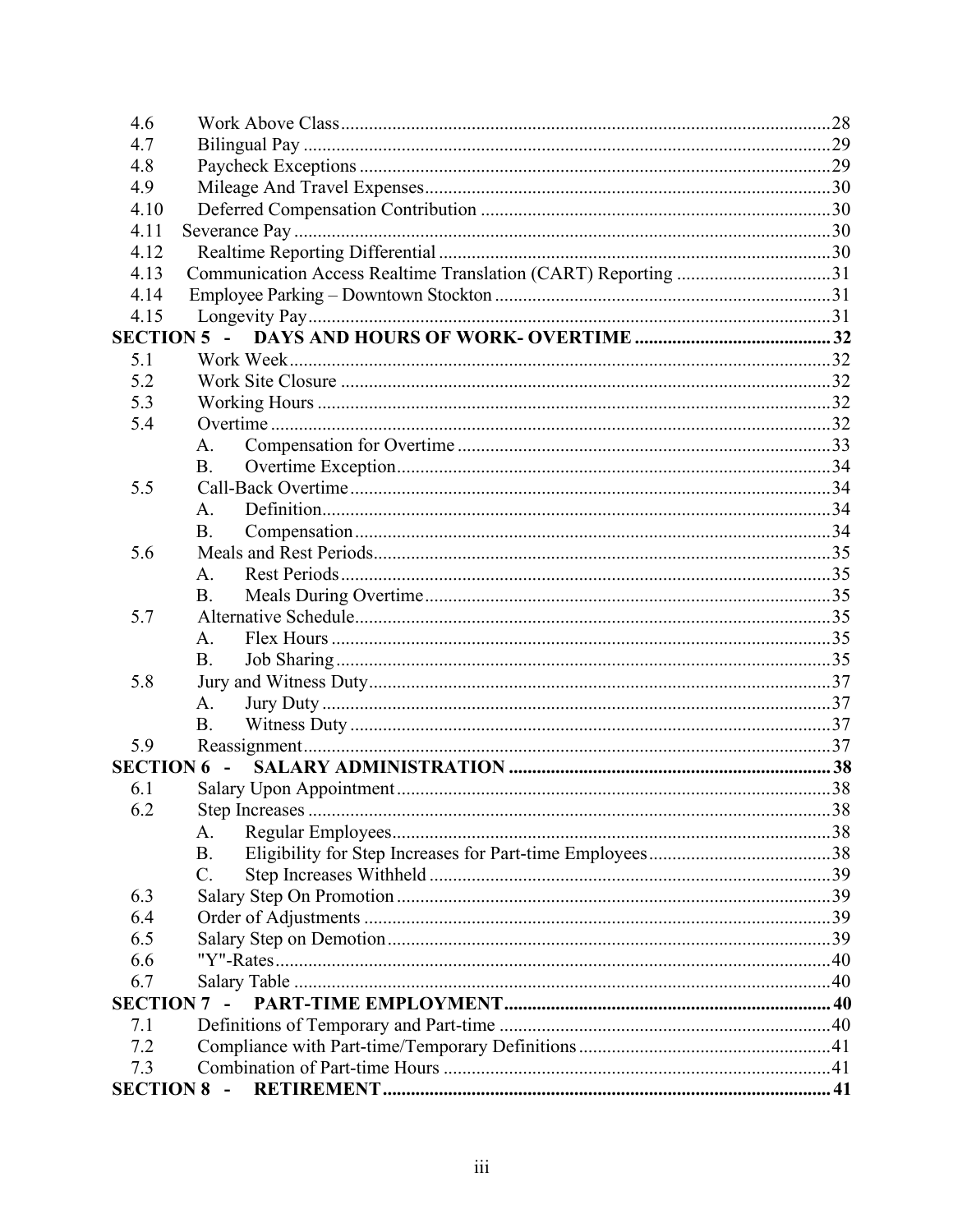| 8.0                 |                     |                                                     |  |  |  |
|---------------------|---------------------|-----------------------------------------------------|--|--|--|
| 8.1                 |                     |                                                     |  |  |  |
| 8.2                 |                     |                                                     |  |  |  |
| 8.3                 |                     |                                                     |  |  |  |
| 8.4                 |                     |                                                     |  |  |  |
| 8.5                 |                     |                                                     |  |  |  |
| 8.6                 |                     |                                                     |  |  |  |
| <b>SECTION 9</b>    |                     |                                                     |  |  |  |
| 9.1                 |                     |                                                     |  |  |  |
| 9.2                 |                     |                                                     |  |  |  |
| 9.3                 |                     |                                                     |  |  |  |
| 9.4                 |                     |                                                     |  |  |  |
| <b>SECTION 10</b>   |                     | <b>WORKER'S COMPENSATION AND EMPLOYEE SAFETY 45</b> |  |  |  |
| 10.1                |                     |                                                     |  |  |  |
| 10.2                |                     |                                                     |  |  |  |
| 10.3                |                     |                                                     |  |  |  |
| 10.4                |                     |                                                     |  |  |  |
| 10.5                |                     |                                                     |  |  |  |
| 10.6                |                     |                                                     |  |  |  |
|                     | A.                  |                                                     |  |  |  |
|                     | B.                  |                                                     |  |  |  |
|                     | $C_{\cdot}$         |                                                     |  |  |  |
| <b>SECTION 11</b>   |                     |                                                     |  |  |  |
| 11.1                |                     |                                                     |  |  |  |
| 11.2                |                     |                                                     |  |  |  |
| 11.3                |                     |                                                     |  |  |  |
| 11.4                |                     |                                                     |  |  |  |
| 11.5                |                     |                                                     |  |  |  |
|                     | <b>SECTION 12 -</b> |                                                     |  |  |  |
|                     |                     |                                                     |  |  |  |
|                     |                     |                                                     |  |  |  |
| 14.1                |                     |                                                     |  |  |  |
|                     |                     |                                                     |  |  |  |
|                     | <b>SECTION 16 -</b> |                                                     |  |  |  |
| 16.1                |                     |                                                     |  |  |  |
| 16.2                |                     |                                                     |  |  |  |
| 16.3                |                     |                                                     |  |  |  |
| 16.4                |                     |                                                     |  |  |  |
| <b>SECTION 17 -</b> |                     |                                                     |  |  |  |
| <b>SECTION 18 -</b> |                     |                                                     |  |  |  |
| 18.1                |                     |                                                     |  |  |  |
| 18.2                |                     |                                                     |  |  |  |
| 18.3                |                     |                                                     |  |  |  |
| 18.4                |                     |                                                     |  |  |  |
| 18.5                |                     |                                                     |  |  |  |
| 18.6                |                     |                                                     |  |  |  |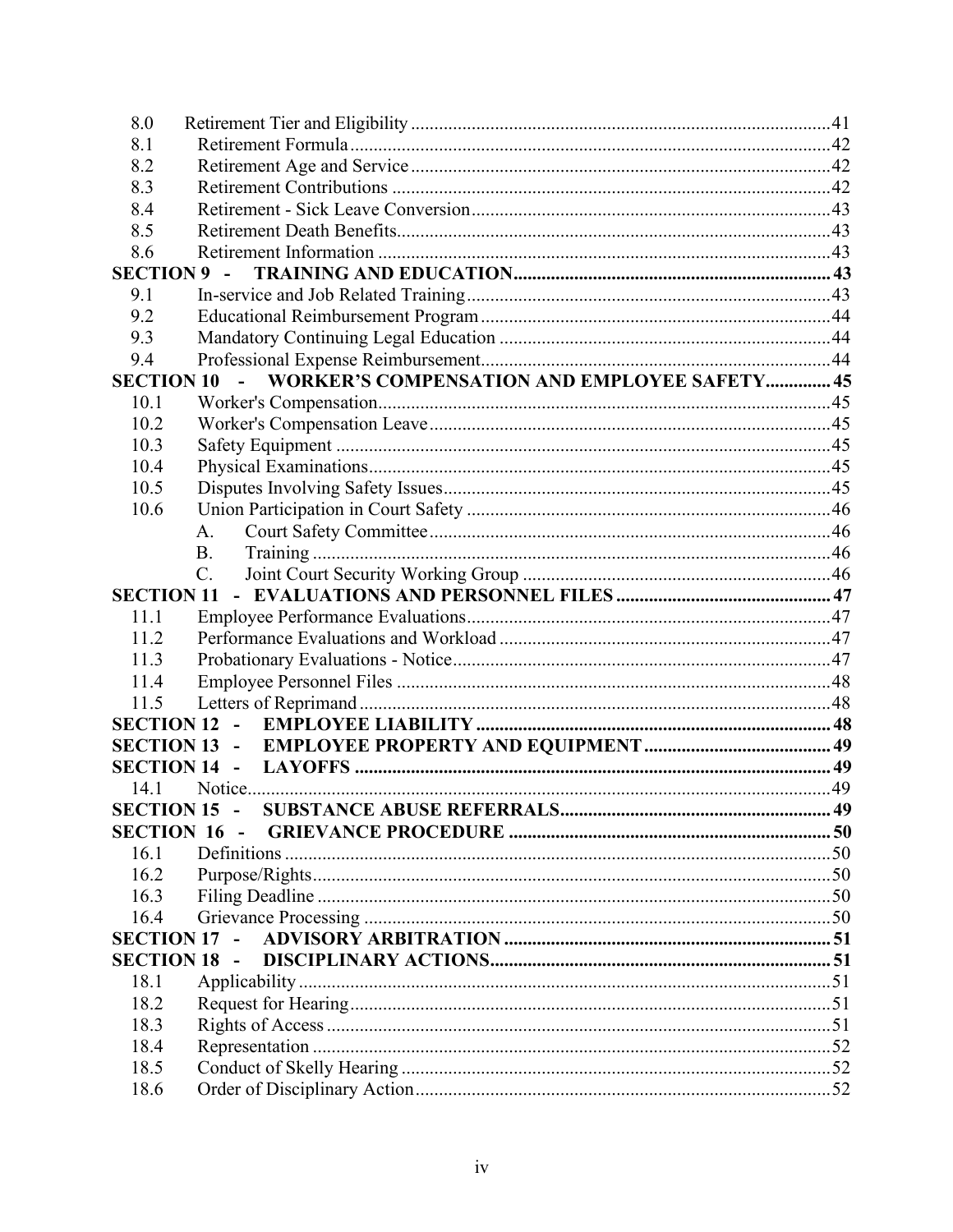| 18.7 |  |  |
|------|--|--|
| 18.8 |  |  |
|      |  |  |
|      |  |  |
|      |  |  |

# **ATTACHMENTS – SIDE LETTER AGREEMENT:**

9/80 Schedule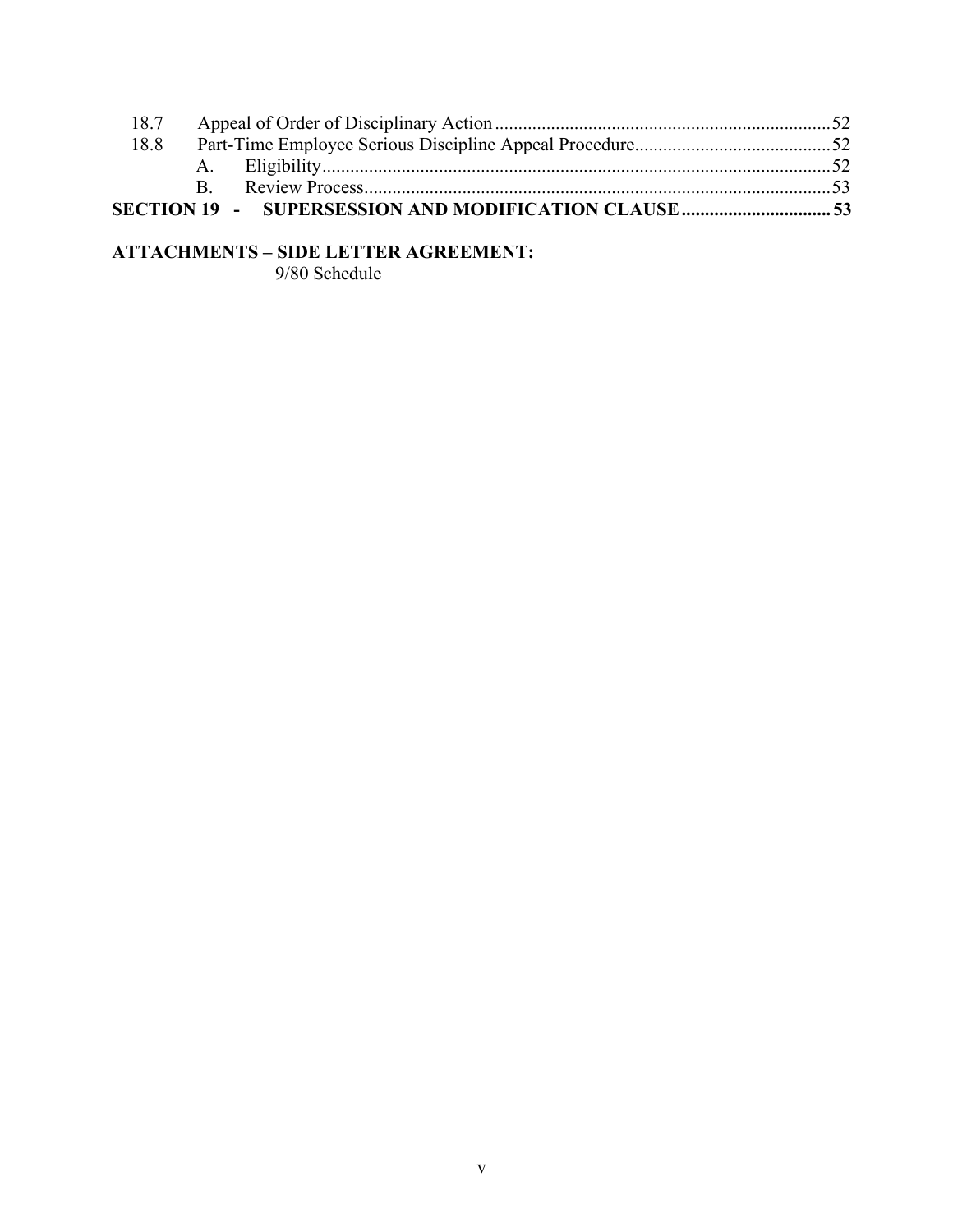# MEMORANDUM OF UNDERSTANDING - - - - - PROFESSIONAL BARGAINING UNIT

# <span id="page-6-0"></span>PREAMBLE:

This Memorandum of Understanding, hereinafter referred to as "Memorandum", is made by and between the Court of San Joaquin and the Service Employees International Union, Local 1021, hereinafter referred to as "SEIU" or "Union", representing employees who are members of the Professional bargaining unit. This Memorandum of Understanding constitutes the result of meeting and conferring in good faith pursuant to the California Government Code and the Court Employer-Employee Relations Policy.

## <span id="page-6-1"></span>TERM:

This memorandum of understanding shall be in effect from the date of ratification by the Union and adopted by the Court through September 30, 2024. The MOU will remain in full force and effect through September 30, 2024, provided however, that this Agreement shall be subject to change or modification as may be mutually agreed upon by the parties hereto. Each year the Court shall provide an annual budget presentation to the Union no later than thirty (30) days after the final budget is adopted by the Court.

# <span id="page-6-2"></span>**SECTION 1 - MANAGEMENT RIGHTS**

# <span id="page-6-3"></span>1.1 Management Rights

SEIU and the Court of San Joaquin recognize that it is the exclusive right of the Court except as may be provided otherwise by Court Rules, this Memorandum of Understanding, or the Employer-Employee Relations Policy to make all decisions of a managerial or administrative character, including but not limited to:

A. Hire, promote, transfer, assign, classify positions, retain employees, and to suspend, demote, discharge or take disciplinary action against employees.

B. Lay off or demote employees from duties because of lack of funds, in the interest of economy, or other legitimate reasons.

C. Determine the policies, standards, procedures, methods, means and personnel by which Court operations are to be conducted.

D. Take whatever actions may be necessary to carry out the mission of the Court in situations of emergency, subject to meeting and conferring after the emergency to the extent required by the Personnel Rules.

E. Nothing in this Memorandum shall be construed to interfere with the Court's right to manage its operations in the most economical and efficient manner consistent with the best interests of all the citizens of San Joaquin County.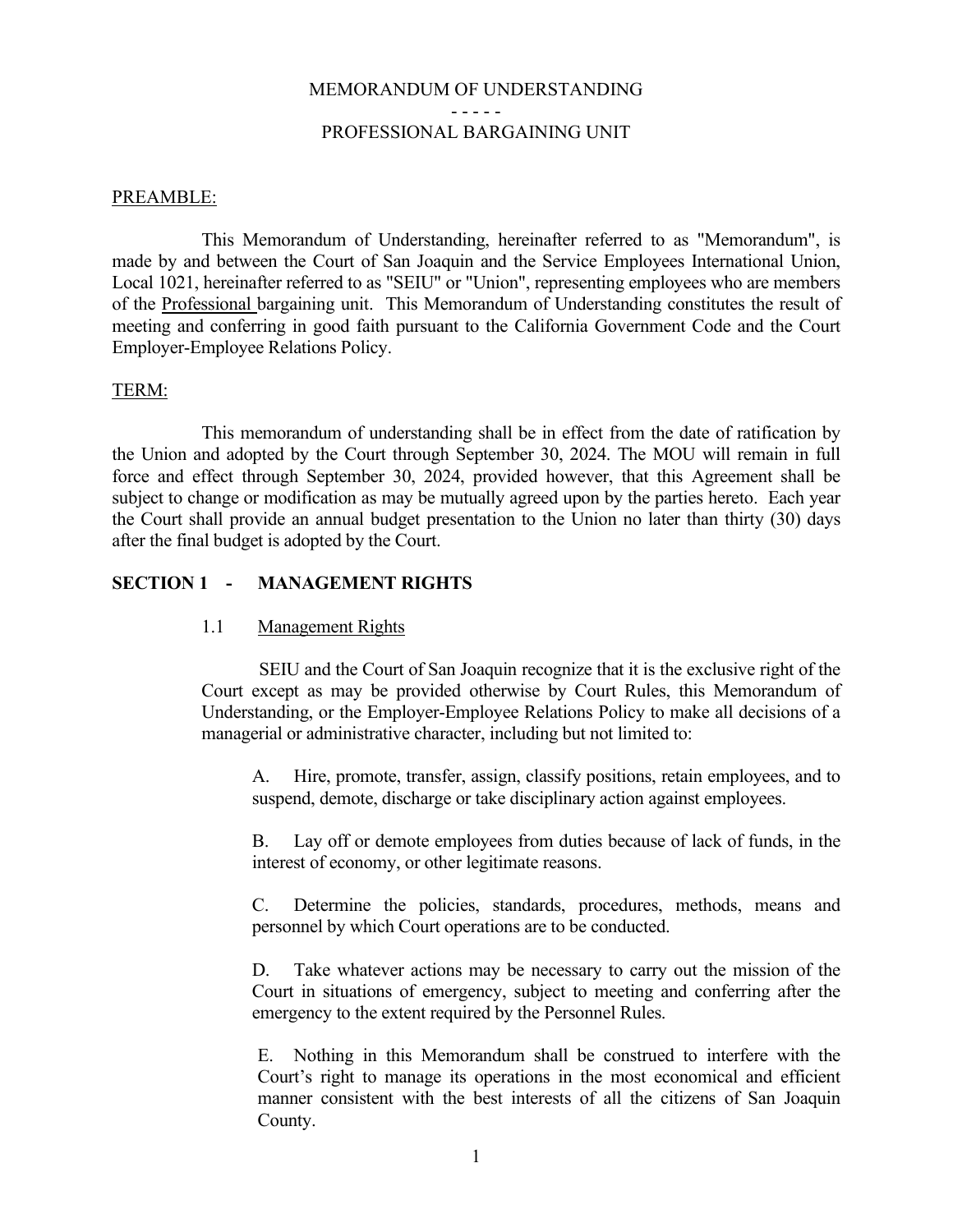# <span id="page-7-0"></span>1.1.1 Contracting Out

The Court will not contract out services performed by bargaining unit employees which result in any regular full-time or regular part-time bargaining unit employee being laid off, without prior consultation with the Union concerning the impact of the Court's intended contracting out on the terms and conditions of employment for bargaining unit employees covered by this Agreement.

# <span id="page-7-1"></span>1.2 Labor Management Committee

- A. Intent: The Court and SEIU shall establish a committee comprised of labor and management representatives to deal with specific areas of concern as mutually agreed to by the parties. The Court and SEIU acknowledge their responsibility to pursue their common goal to provide the public with highquality service and equal access to justice while also maintaining effective, constructive day-to-day communications with one another.
- B. Purpose and Authority: The purpose of the Labor Management Committee (LMC) is to recommend solutions to workplace concerns, which include, but are not limited to: (1) identifying processes that will lead to improved service delivery and efficiency; and (2) addressing staff training needs. The LMC will have no authority over matters within the scope of representation or matters subject to the grievance procedure and will not interfere with or erode Management Rights as enumerated in this Agreement. The LMC may establish additional subcommittees as agreed upon to work on these and other issues of mutual interest.
- C. Structure: The Court may appoint up to four (4) members to the LMC. The Union may appoint up to a combined four (4) members from the OOT and Professional Units. The parties may, by mutual agreement, invite other employees or non-employee subject matter experts who have specific knowledge of issues discussed by the LMC to present information or to participate in the LMC's discussions.
- D. Meeting Frequency: The LMC will meet on the second Thursday of every month, or otherwise as mutually agreed by the parties.
- E. Release Time: Employees participating in the LMC or a subcommittee thereof will be granted release time with pay when participating in committee meetings during their normal work schedule, subject to the operational needs of the Court.
- F. Process: The parties agree that the LMC is a joint endeavor. The LMC members will make a good faith effort to accomplish the goals and objectives of the LMC, by working through to consensus to develop written recommendations for Court management consideration.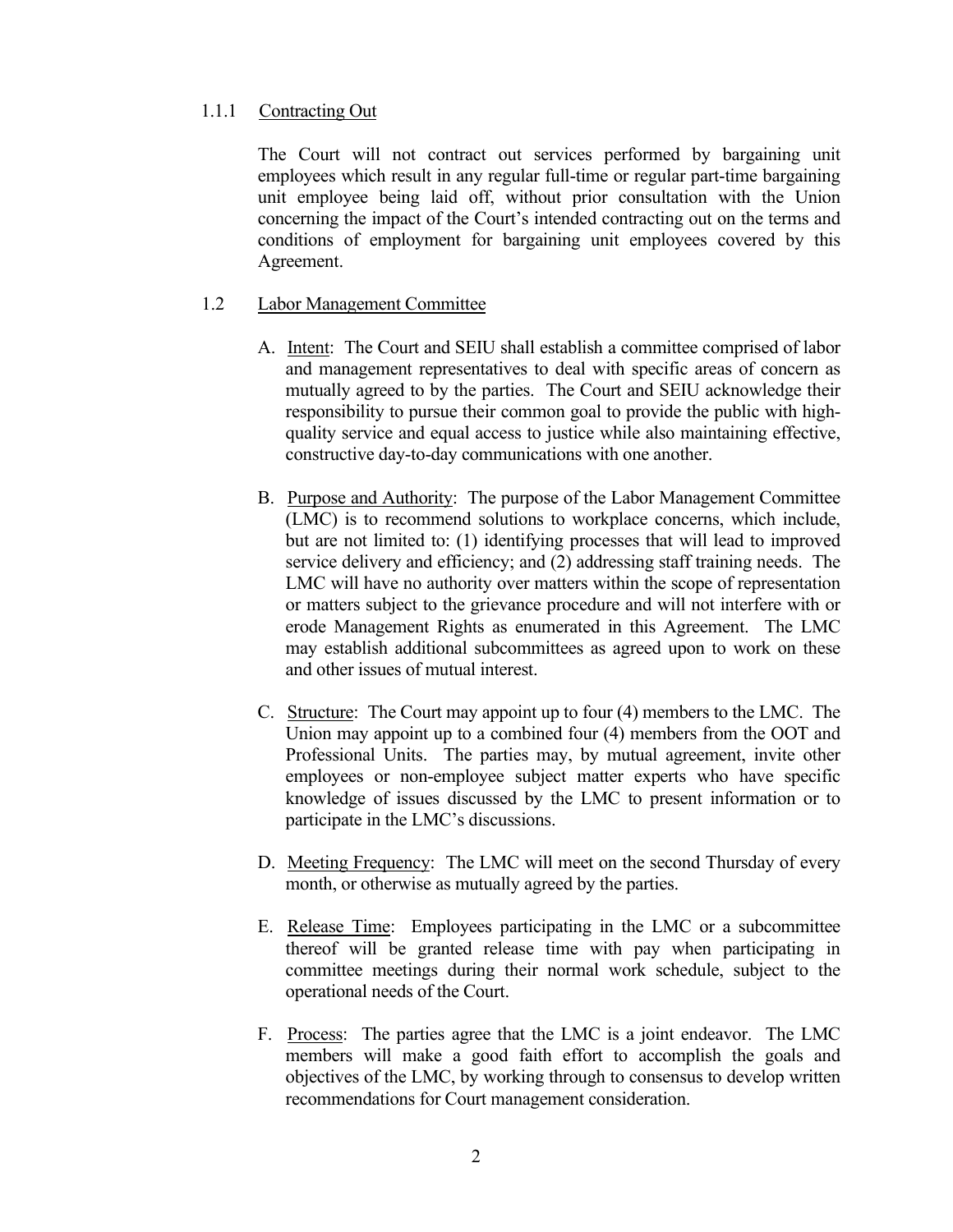- G. Ground rules: The parties will establish ground rules for LMC operation at the first meeting, and may modify said ground rules upon mutual agreement.
- H. Response to LMC Recommendations: The Court Executive Officer (CEO), or designee, will respond in writing within two (2) weeks of receipt of LMC written recommendations. No recommendations made by the LMC or accepted by the CEO will amend or modify the terms of this Agreement or any other Court policy except as mutually agreed in writing by the Union and the Court.
- I. Addressing Issues at Lower Level: Nothing herein precludes employees from meeting separately with management in an effort to address workplace concerns.
- <span id="page-8-0"></span>1.3 Employees' Rights - Employer-Employee Relations

SEIU and the Court of San Joaquin recognize that each employee shall have the following rights, which he/she may exercise in accordance with this Memorandum, Employer-Employee Relations Policy, applicable law, ordinances and rules and regulations:

A. The right to form, join, and participate in the activities of any labor organization of his/her own choosing for the purpose of representation on all matters within the scope of representation.

B. The right to be free from interference, intimidation, restraint, coercion, discrimination, or reprisal on the part of the Court, other employees or employee organizations, with respect to his/her membership or nonmembership in any employee organization or with respect to any lawful activity.

C. The right to refuse to join or participate in the activities of any employee organization.

D. The right to represent himself/herself individually in his/her Employee relations with the Court.

The Union or any employee or group of employees who has a complaint regarding the exercise of rights under this provision may file charges in writing with the Court Executive Officer and serve the charged party in accordance with the Employer-Employee Relations Policy.

# <span id="page-8-1"></span>1.4 Discrimination in Employment Prohibited

No employee, or applicant for employment, shall be discriminated against in any aspect of employment because of race, color, creed, political affiliation or belief,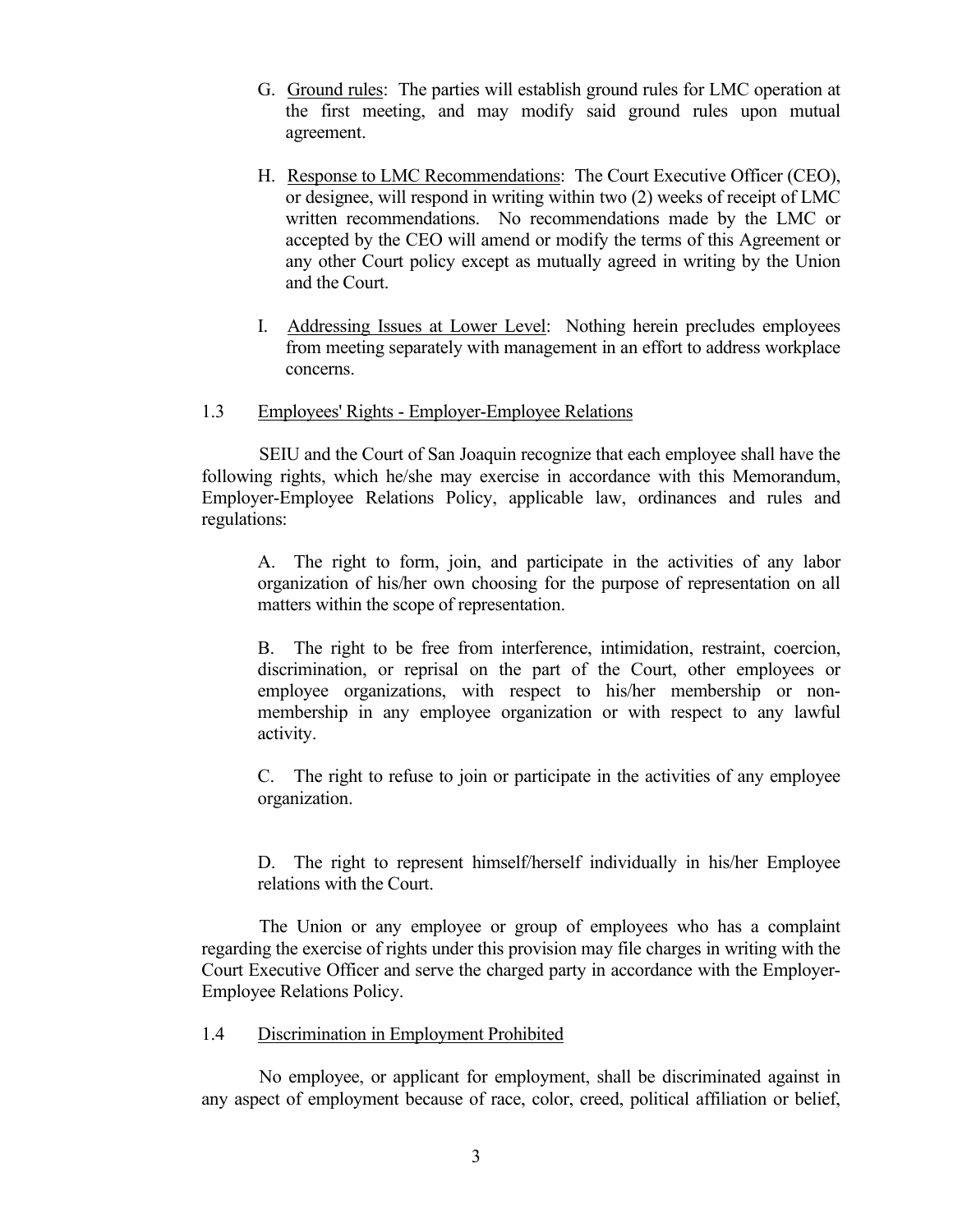sex, sexual orientation, disability, medical condition, age, religion, ancestry, marital status, or national origin.

Any employee, who believes he or she has been harassed or discriminated against because of any of the above reasons, may bring the matter to the attention of the supervisor or may consult with the Court Executive Officer or designee. The initial contact should be made as soon as possible, but no later than ten (10) days after the employee should reasonably have been aware of the alleged act of discrimination or harassment.

The Court Executive Officer or designee shall act as investigator, and the complaint shall be processed in accordance with the Personnel Rules.

San Joaquin Court shall comply with the provisions of the Americans With Disabilities Act (ADA). Individuals requesting reasonable accommodation under the ADA shall make a request in writing to their supervisor or manager. The request shall identify the requested accommodation. The manager or supervisor shall meet with the employee to provide any documentation or verification in compliance with the ADA. The employee may request that any such documentation which discloses employee medical information be provided to the Court Executive Officer or designee. The manager or supervisor shall respond to the written request in writing within ten (10) days of receipt of supplemental materials. The Court Executive Officer or designee shall be consulted if any dispute arises in regard to an ADA accommodation.

#### <span id="page-9-0"></span>1.5 SEIU Rights

SEIU shall have the following rights:

#### <span id="page-9-1"></span>A. Representation

Upon request, to meet and confer in good faith with appropriate levels of Court management regarding matters within the scope of representation.

#### <span id="page-9-2"></span>B. Advance Notice

Except in cases of emergency, SEIU shall be given reasonable advance written notice of any ordinance, resolution, rule or regulation, proposal or other action directly relating to matters within the scope of representation proposed to be adopted by the Court and shall be given the opportunity to meet and confer in good faith with management prior to its adoption.

In cases of emergency when Court management determines that, rule or regulation must be adopted immediately without prior notice or negotiations with the Union, Court management shall provide such notice and opportunity to negotiate at the earliest practicable time following the adoption of such rule or regulation, proposal, or other action.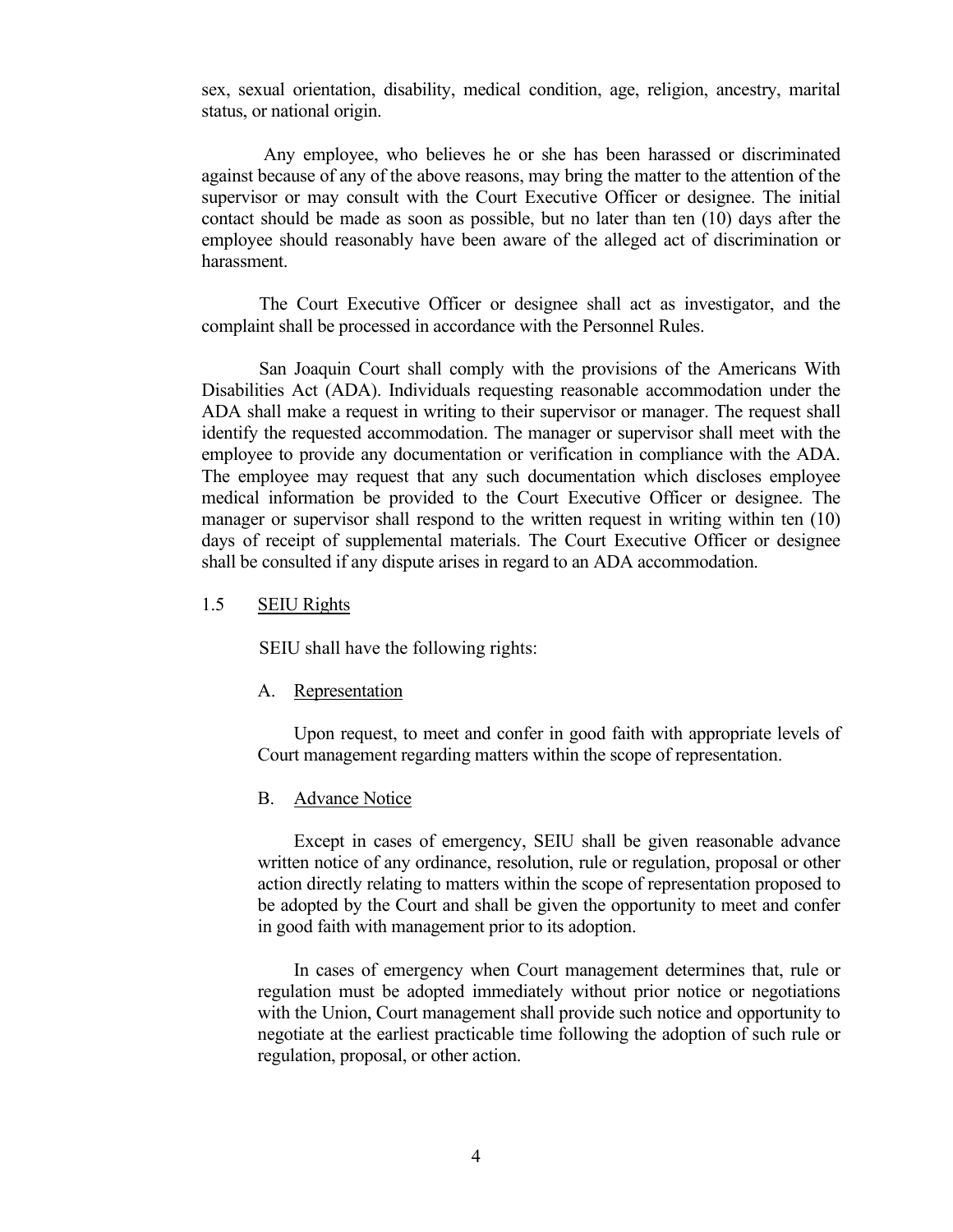## <span id="page-10-0"></span>C. Representatives – Attendance

SEIU may have a reasonable number of employees who serve as official representatives released from work without loss of compensation when meeting and conferring with management representatives where matters within the scope of representation are being considered. SEIU shall submit a request for such release and shall include therewith a listing of such employees including their titles and departments to the management representative and departments concerned in advance of the meeting. The use of Court time for this purpose shall not be excessive, nor shall it unreasonably interfere with the performance of Court services as determined by the Court. The reasonableness of the number of such employees shall be the subject of negotiation.

#### <span id="page-10-1"></span>D. Representatives Access to Employees

1. Authorized representatives of SEIU shall be allowed reasonable access to employees of the unit at their work locations during the working hours of the employees concerned for the purpose of discussing matters within the scope of representation, including but not limited to the processing of grievances and complaints and distributing materials and information provided that the work of the employee and the service to the public are not unduly impaired. The authorized representative shall give advance notice to the Manager when contacting departmental employees during their duty period.

2. Reasonable solicitation for membership or other internal Union business or campaigning shall be conducted only during the non-duty hours of all employees concerned, so long as normal work functions of the Court are not interfered with.

#### <span id="page-10-2"></span>E. Union Participation in New Hire Orientation and New Hire Information

The Court shall provide ten (10) days' notice in advance of new hire orientation via email to the union's designated recipient(s) (e.g., Chapter President, Chief Steward, and Union's Field Representative) with the date, time and location of the new hire orientation.

Up to two (2) Union representatives shall be provided up to thirty (30) minutes of Union release time to separately meet in person with all newly hired employees during new hire orientation.

For any reason the Union Representatives are unable to attend the scheduled new hire orientation, then the Union shall arrange with Human Resources an alternative time to meet in person with the newly hired employee. The meeting will be rescheduled to a mutually agreeable time.

To the extent the information is available on file, the Court shall provide to the Union: (1) name, (2) job title, (3) department, (4) work location, (5) work telephone number, (6) home telephone number, (7) personal cellular telephone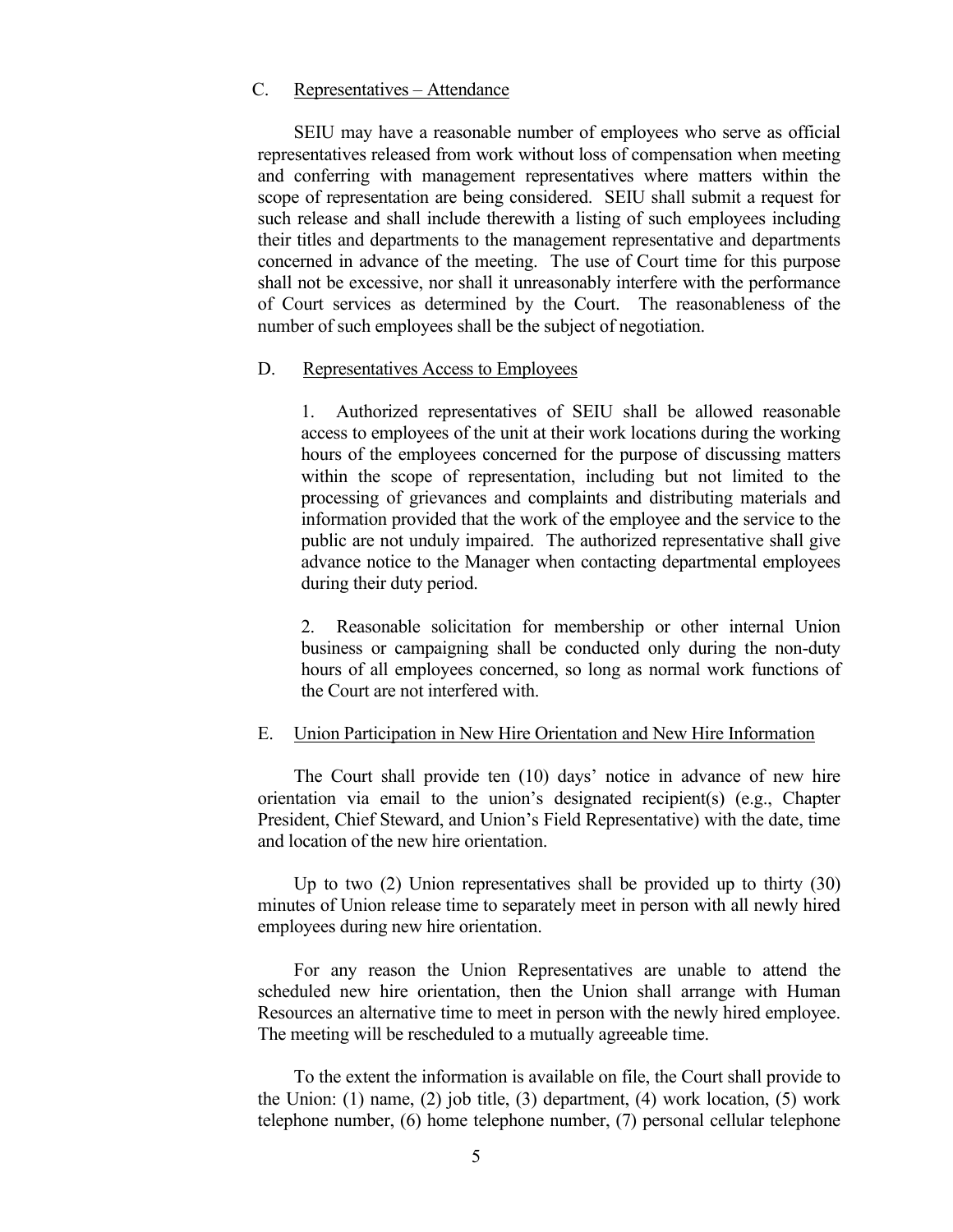number, (8) personal email address, and (9) home address of any new employee in the bargaining unit within thirty (30) days of hire. The Court will provide the Union with a list of this information and the information required under Section 1.5.M. of the MOU for all employees in the bargaining unit via digital file each pay period.

#### <span id="page-11-0"></span>F. Shop Stewards

Shop Stewards employed and recognized by the Courts may assist employees in resolving complaints and grievances at the lowest possible administrative level of review. Stewards will be allowed a reasonable amount of Court time, to investigate, process and meet with management on a complaint or grievance. Such time shall not exceed four (4) hours per case. Stewards may use Court time to meet with management only at the first or second level of review of the complaint procedure.

The Shop Steward who has been primarily involved in the grievance, shall be entitled to attend arbitration hearings and disciplinary hearings and shall not suffer any loss of pay or benefits, nor be entitled to any overtime accrual or pay as a result of attendance at such hearings.

A request for release time for the purposes outlined above shall be made prior to taking the release time. Such a request shall not be unreasonably denied.

#### <span id="page-11-1"></span>G. Number of Stewards

The Union may have a reasonable number of Stewards in this unit to represent employees at Court work sites. If the Court believes that the Union's Shop Steward number is unreasonable, the parties will meet and confer at the request of the Court. The Union shall provide a current list of all designated Stewards to the Court Human Resources Office at the beginning of each calendar year and whenever there is a change in the list of Stewards. The list shall show the employee name, classification, department and work location and normal area to be covered. No steward shall be recognized as such by the Court without written authorization from SEIU.

# <span id="page-11-2"></span>H. Union Release Time

SEIU representatives shall be allocated a total of forty-eight (48) hours of time-off for Union business for this bargaining unit for each calendar year (January 1 – December 31) under this Memorandum. Request for use of such time shall take into consideration the operational needs of the Court. The Union shall pay to the Court the cost of such representatives' Court salary for this period in cash or method to be agreed upon by the Court Executive Officer and SEIU.

The Court shall submit a monthly report of its calculation of Union release time usage to the Chapter President or other designated Union representative.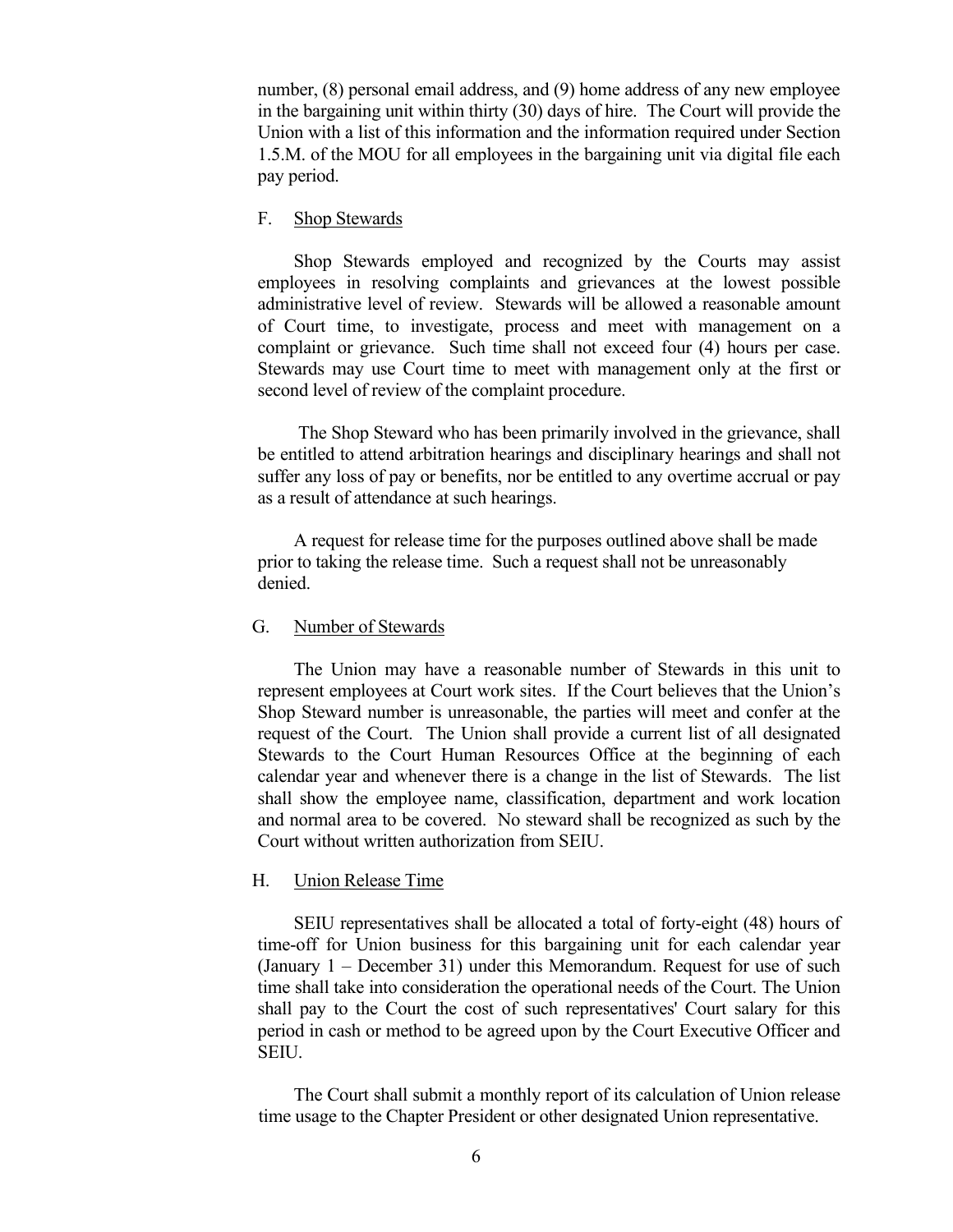Pursuant to the provisions of Government Code Section 3558.8, as amended, the Court shall grant an employee, with prior department approval and upon written request of SEIU, a reasonable leave of absence without loss of compensation or other benefits for the purpose of enabling employees to serve as stewards or officers of SEIU. Once an employee is approved for the leave, the Court and SEIU will prepare a union leave agreement that specifies the parameters on a case-by-case basis.

## I. SEIU Court Facilities Use

Court facilities shall be available to SEIU as follows:

1. Court Buildings: SEIU may be granted the use of Court facilities for meetings composed of Court employees within the bargaining unit provided space can be made available without interfering with Court needs. SEIU shall obtain the permission of the designated Court official for the use of such facilities.

2. Bulletin Boards: SEIU has the right to the reasonable use of designated bulletin board space in each building or department at a location agreed upon by the Union and the Court, under the following conditions:

- (a) Material shall be posted on space as designated.
- (b) Posted material shall bear the name of the Union.

(c) Posted material shall not be misleading, contain any deliberate misstatements or violate any Federal, State or County laws.

(d) Material shall be neatly displayed and shall be removed when no longer timely.

(e) Posted material shall not be of a partisan political nature.

(f) The executive officer or designee may remove postings that do not comply with the requirements of this section. Shop steward will be notified prior to posting being removed.

3. Email: SEIU has the right to the reasonable use of the Court email system to communicate with bargaining unit employees, under the following condition:

(a) Emailed material shall be for the sole purpose of communicating the date and time of:

- (1) Joint Union-Court committees; and
- (2) Union monthly membership meetings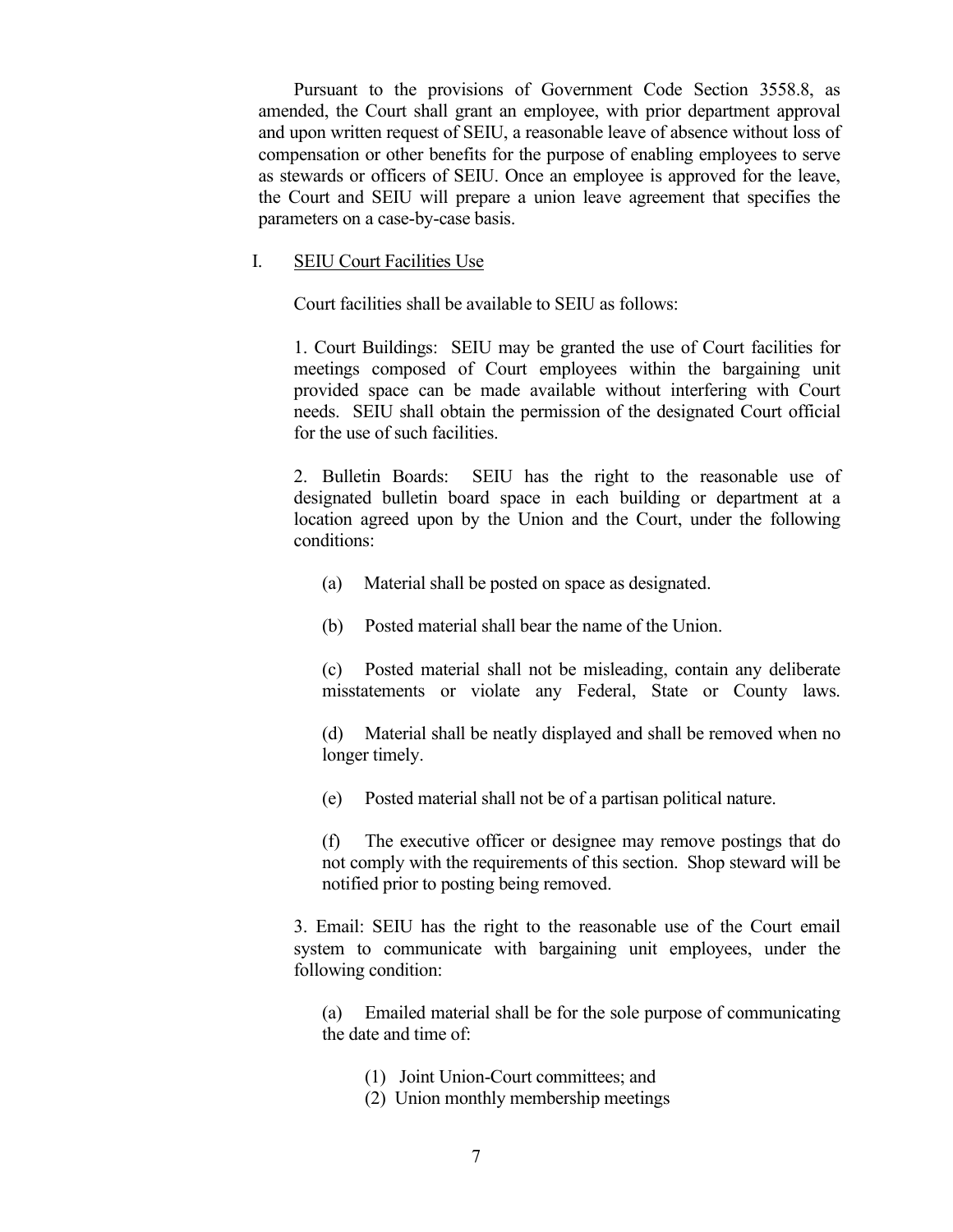(b) Emailed material may also contain the names of the Union Committee members of the joint committees.

(c) Such emails shall only be initiated by a designated Union officer, who is also an employee of the Superior Court of the County of San Joaquin. The name of such officer (and their alternate) shall be supplied in writing by SEIU to the Human Resources Director.

4. On-Line Access to Personnel Policies, Procedures and MOUs: Within ninety (90) days of the ratification of the MOU, the Court will provide access to the Court's PUB for access to Court Personnel Policies, the Personnel Handbook, SEIU MOUs, FMLA forms, job descriptions, the Court's Emergency Plan for each branch, etc. for all bargaining unit employees. The Union may request that other Court documents be made accessible on the Court's PUB through the Labor-Management Committee.

#### <span id="page-13-0"></span>J. Fair Share Fee

SEIU agrees that it has a duty to provide fair and nondiscriminatory representation to all employees in the units for which this Agreement is applicable regardless of whether they are members of SEIU. Subject to the remaining provisions of this section, all covered employees employed on or after the effective date of this Agreement and continuing until the termination of this Agreement, shall as a condition of employment either:

1. Become a member of SEIU and remain a member for the duration of this MOU, provided that such members may elect to resign from the Union between 120 and 90 days prior to expiration of the MOU; or

2. Pay to SEIU a fair share fee in an amount which does not exceed the amount of its standard initiation fee, periodic dues, and general assessments.

Prior to collection of agency fees and on an annual basis thereafter, the Union shall notify all bargaining unit members of the Union's expenses, with adequate breakdown of expenses into reimbursable and non-reimbursable areas. If objections are received, the Union shall provide those procedures set forth in the case of Chicago Teachers Union v. Hudson.

## <span id="page-13-1"></span>K. Bona Fide Religious Exception

Any employee who is a member of a bona fide religion, body or sect which has historically held conscientious objections to joining or financially supporting public employee organizations shall not be required to join or financially support any public employee organization as a condition of employment. Such employee shall be required, in lieu of periodic dues, initiation fees, or agency shop fees, to pay sums equal to such dues, initiation fees, or agency shop fees to a non-religious, non-labor charitable fund exempt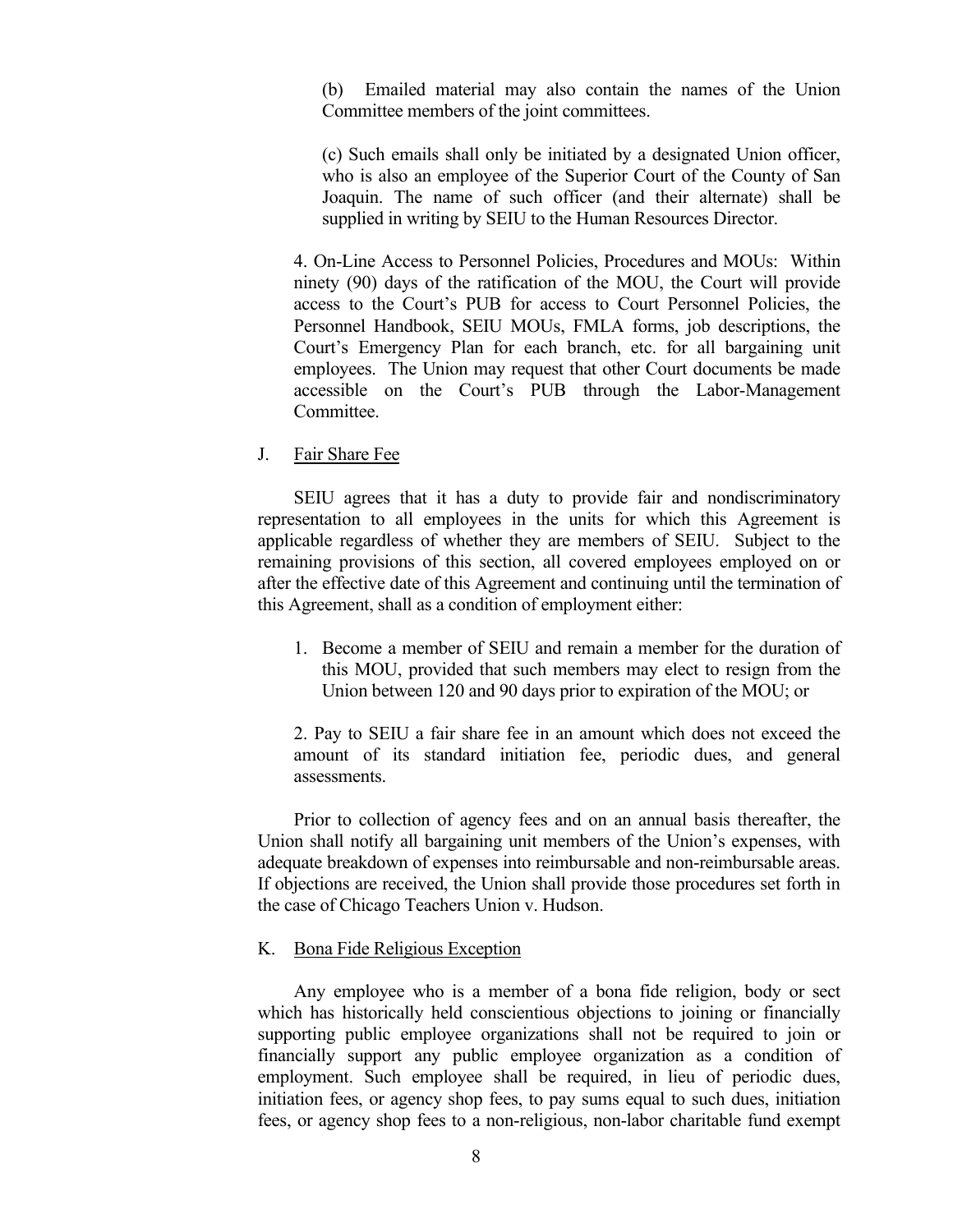from taxation under section  $501(c)(3)$  of the Internal Revenue Code, chosen by such employee from the following list:

- 1. St. Mary's Interfaith Dining Room
- 2. The Women's Center
- 3. Salvation Army
- 4. Hospice of San Joaquin
- 5. Stockton Shelter for the Homeless

Proof of such payments shall be made on a monthly basis to the public agency as a condition of continued exemption from the requirement of financial support to the public employee organization.

#### <span id="page-14-0"></span>L. Separation from Unit

The provisions of this Agreement shall not apply during periods that an employee is separated from the representation unit but shall be reinstated upon the return of the employee to the representation unit. The term "separation" includes transfer out of the unit, layoff, and leave of absence with a duration of more than thirty (30) days.

## <span id="page-14-1"></span>M. Compliance

The Court should deduct, biweekly, the amount of Union regular and periodic dues and service fees, insurance premiums, COPE deductions, and any special membership assessments as may be specified by the Union under the authority of an authorization card furnished by the Union and signed by the unit member.

Dues shall be deducted only for members of the Union within the represented units; fair share fees shall be deducted only for those bargaining unit members identified as fair share fee payers.

Each pay period, the Court shall provide the Union office with an electronic file listing all current members of the unit including newly hired unit members. This list shall include all information detailed in Section 1.5.E., in addition to employee number, pay rate, and dues deduction amounts.

If the Union notifies the Court that a unit member has not executed a payroll deduction authorization form, the Court shall begin automatic payroll deduction in the amount of the employee's fair share fee.

#### <span id="page-14-2"></span>N. Forfeiture of Deductions

If the balance of an employee's wages, after all other involuntary and insurance premium deductions are made in any one pay period, is not sufficient to pay deductions required by this Agreement, no such deduction shall be made for that period.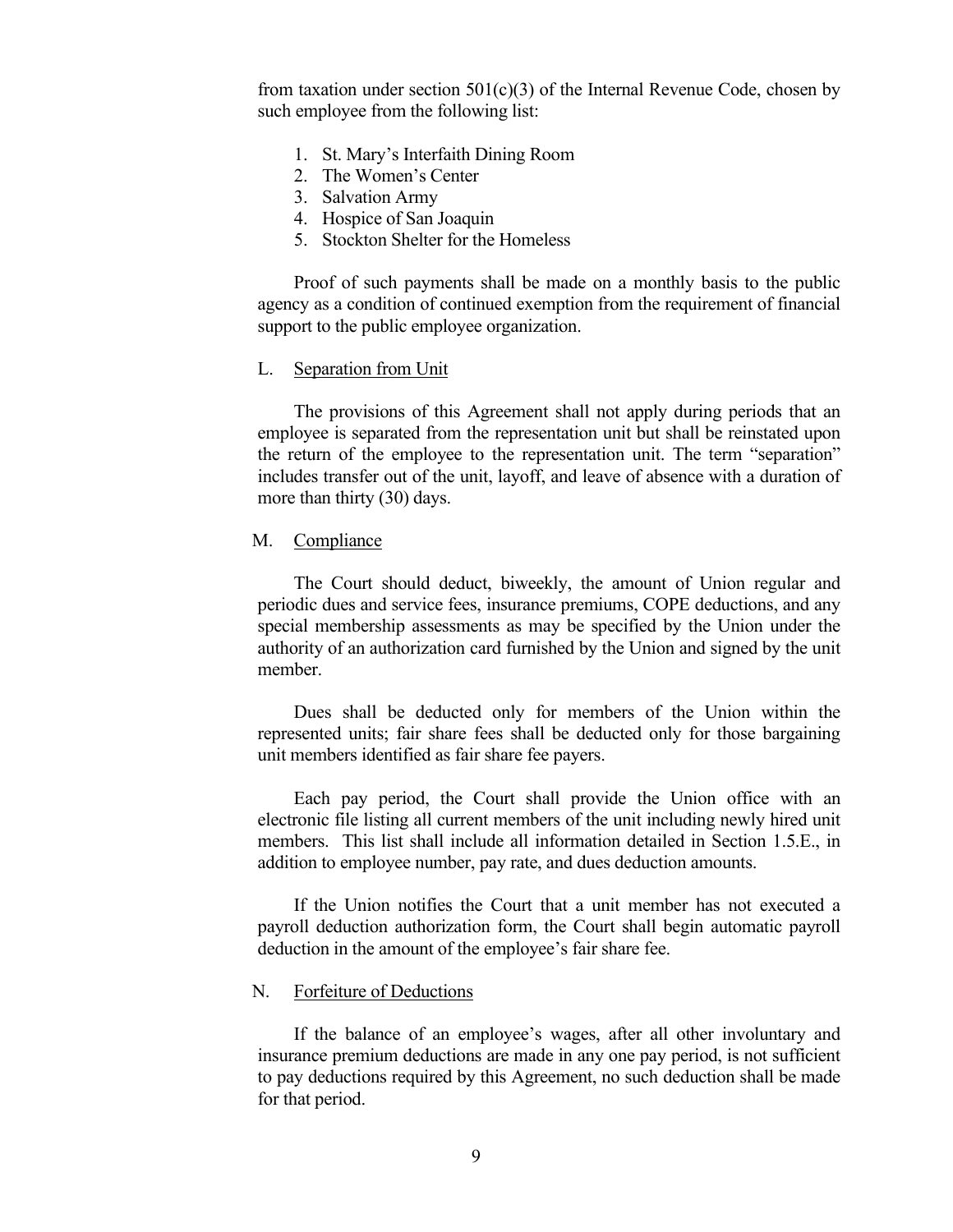## <span id="page-15-0"></span>O. Hold Harmless

The authorization for payroll deductions described in this agreement shall specifically require the employee to agree to hold the Court harmless from all claims, demands, suits or other forms of liability that may arise against the Court for or on account of any deduction made from the wages of such employee.

SEIU shall defend, indemnify and save the Court harmless against any and all claims, demands, suits, orders, judgments or other forms of liability that shall arise out of or by reason of, action taken or not taken by the Court under this Agreement. This includes not only the Court's reasonable attorney fees and costs but the reasonable cost of management preparation time as well. The Court shall notify SEIU of such costs on a case-by-case basis.

## <span id="page-15-1"></span>P. Rescinding Fair Share Fee

This section may be rescinded by a majority vote of the employees in a bargaining unit in accordance with the provisions Government Code Section 71632(b). The following is the Fair Share Fee Rescission Procedure agreed to by represented units and SEIU:

1. Time Frames: A request for a vote to rescind a fair share fee agreement may be filed no sooner than 90 days and no later than 60 days before the expiration of the applicable Memorandum of Understanding containing the fair share fee agreement.

2. Valid Requests: A request for a rescission vote must be accompanied by proof of approval of the request by at least 30% of the employees of the representation unit covered by the fair share fee agreement. Proof of approval shall require:

(a) Valid signatures of individuals who were on payroll and members of the representation unit as of the first pay day date to occur no sooner than 90 days and no later than 60 days before the expiration of the fair share fee agreement with the unit in question. Printed names must accompany the signatures so that signatures may be verified.

(b) A statement that the intent of the signer is to secure approval for a vote to rescind the fair share fee agreement for the signer's representation unit. Each petition must be for a single representation unit.

(c) A date beside each signature attesting that the signature has been executed within thirty calendar days prior to the date of submission of the request.

The Court Executive Officer or designee shall verify that the request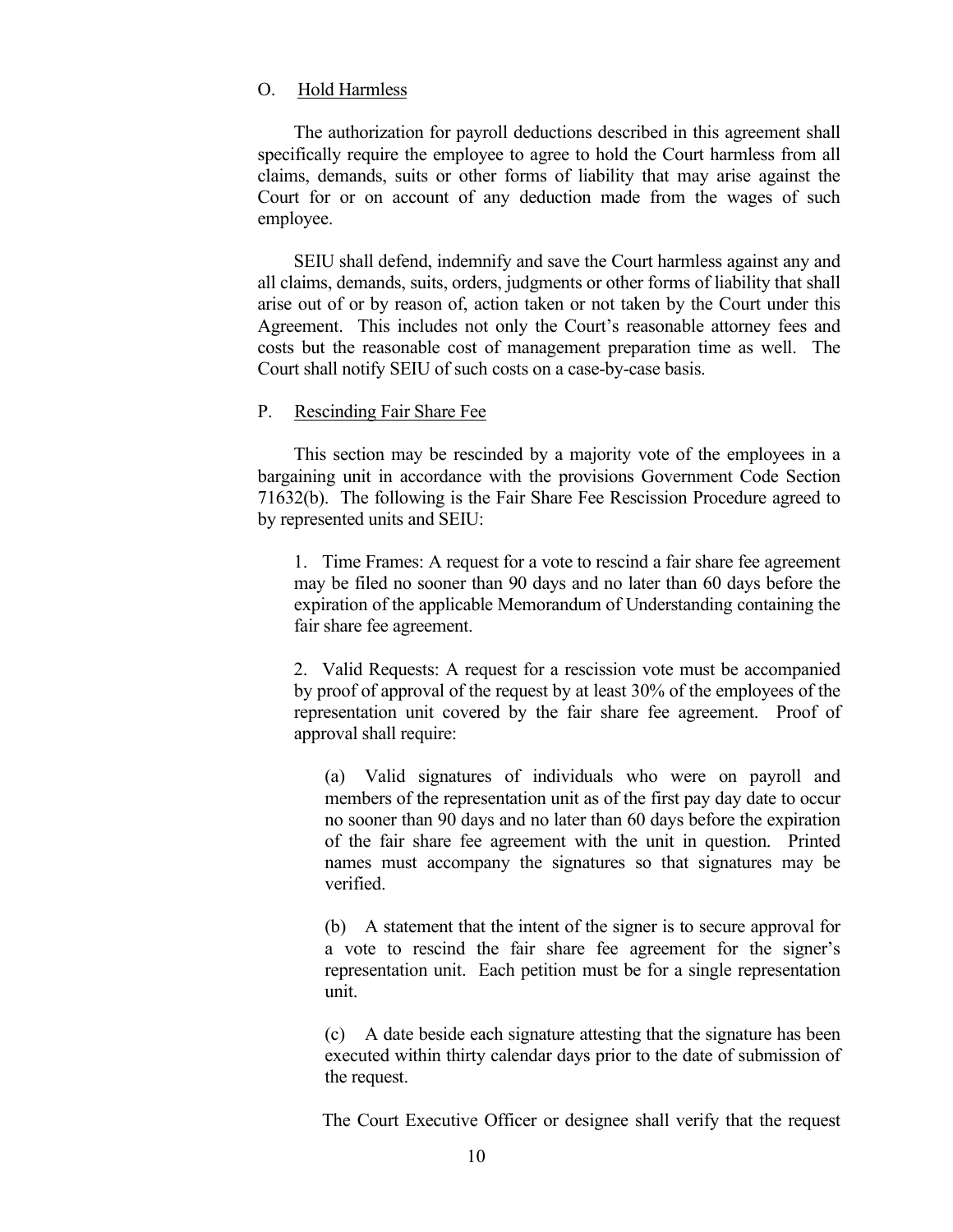meets the above criteria.

3. Rescission Election: If a valid request for rescission has been verified, the Court Executive Officer or designee shall arrange for a secret ballot:

(a) Such election shall be conducted by the State Conciliation Services pursuant to its rules.

(b) The election shall occur no sooner than 15 days and no later than 45 days following the submission of a valid request by members of a representation unit to rescind fair share fee provisions for their unit.

(c) The issue shall be presented to unit members in the form of a question on which to vote yes or no: "Shall the fair share fee provisions of the Memorandum of Understanding for the Para-Professional and Technical Unit be rescinded?"

(d) If "yes" is marked by a majority of unit members, the fair share fee provisions shall be rescinded. A majority is defined as 50% plus one of all the eligible members of the unit.

(e) The Court shall certify the results of the election.

4. Eligibility to Vote: Members of the unit who meet the criteria of 2a above shall be eligible to vote in the rescission election.

5. Election Challenges: Unfair election practices or challenges made to the conduct of an election which are not resolved by the State conciliation service during the course of the election shall be filed with the Court. Such challenges or unfair election practice charges shall be heard in accordance with the hearings provisions of the employer-Employee Relations Policy.

6. Election Costs: Any costs resulting from a rescission election shall be borne by SEIU in accordance with the hold harmless clause of the fair share fee agreement.

## <span id="page-16-0"></span>Q. Financial Report

Annually, SEIU shall provide the Court with copies of the financial report required pursuant to the Labor Management Disclosure Act of 1959. Such report shall be available to covered employees.

<span id="page-16-1"></span>Failure to provide such a report within sixty (60) days after December 31 of each calendar year, shall result in the termination of all fair share fee deductions without jeopardy to any employee, until said report is filed.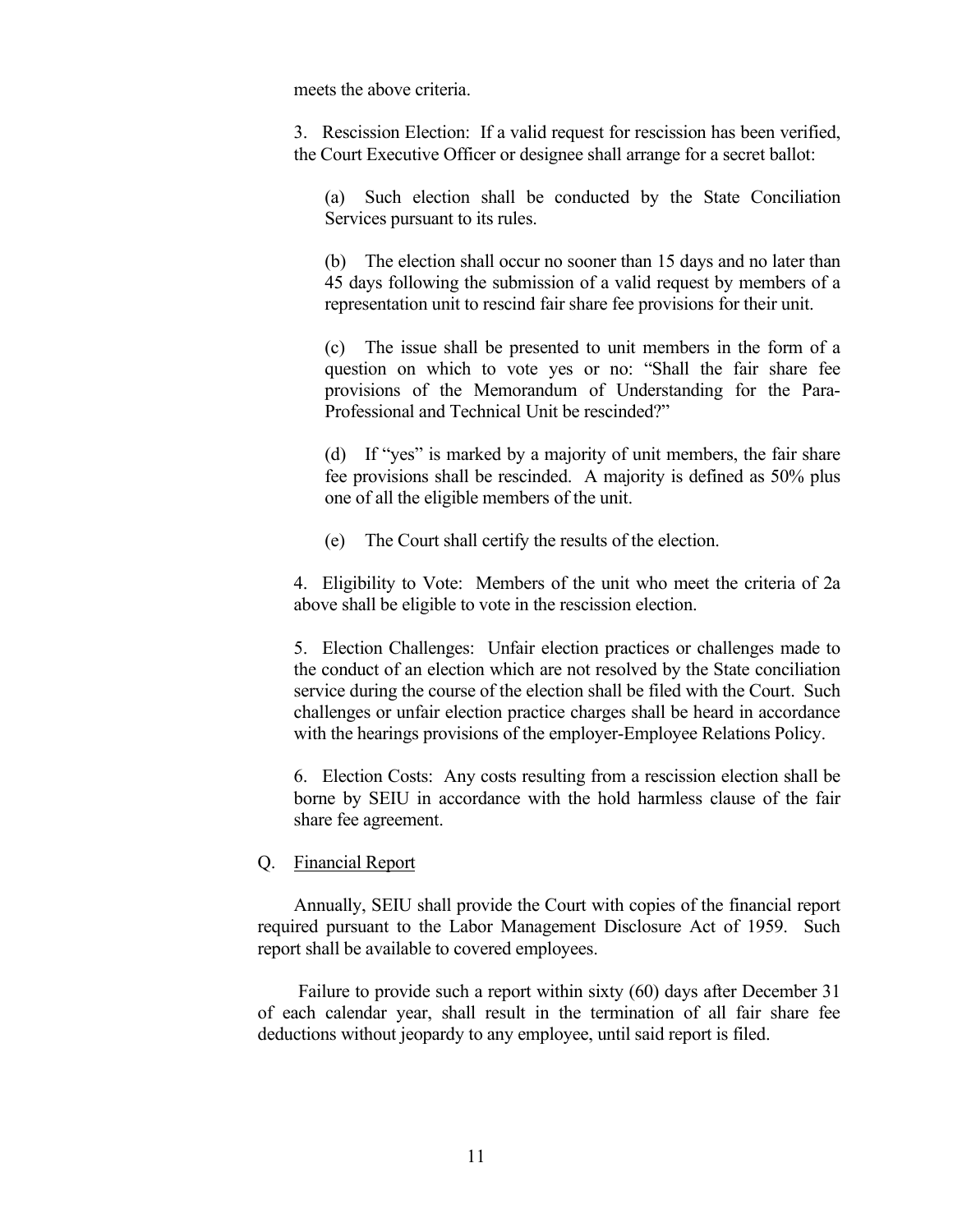# **SECTION 2 - INSURANCE**

## <span id="page-17-0"></span>2.1 Health Insurance

Health Insurance Benefits shall be provided to eligible Court employees. Open enrollment for health benefit plans shall be in the month of May and shall be effective July 1.

In the event health benefits changes are proposed, the Court will re-open negotiations with SEIU to address such proposed changes. The Court further agrees to negotiate any such proposed changes at one table for all SEIU bargaining units.

The Court will comply with the Affordable Care Act (ACA)

# <span id="page-17-1"></span>2.2 Effective Date of Coverage

The effective date of coverage for new employee members in the health, dental, and vision insurance plans provided employees shall be the first day of the first biweekly pay period following the date of appointment to employment as a regular employee or as a contract employee, who, by such contract, is eligible for the stated insurance coverage.

## <span id="page-17-2"></span>2.3 Health Insurance Options

The Court shall provide an option for health insurance coverage for eligible employees and dependents in one of two (2) plans.

All health and health-related plan or benefit years shall coincide with the fiscal year.

# <span id="page-17-3"></span>2.4 Health Insurance Premiums

The Court will pay 100% of the employee-only premium for employees. For employees electing dependent coverage, the Court shall contribute 80% of the premium and the employee shall pay 20% of the premium.

# <span id="page-17-4"></span>2.5 Coverage For Surviving Dependents

Consistent with the Federal Consolidated Omnibus Budget Reconciliation Act of 1986, any Court employee who is covered by Court-offered health insurance and who dies while employed, whether in paid or unpaid status, their surviving dependents shall be allowed to retain their dependents' coverage, provided that the dependents pay their applicable premium at least one (1) month prior to the premium due date.

# <span id="page-17-5"></span>2.6 Health Plan Information

<span id="page-17-6"></span>SEIU shall have input in the selection of the provider and the insurance broker for the Court health, dental, and life insurance programs.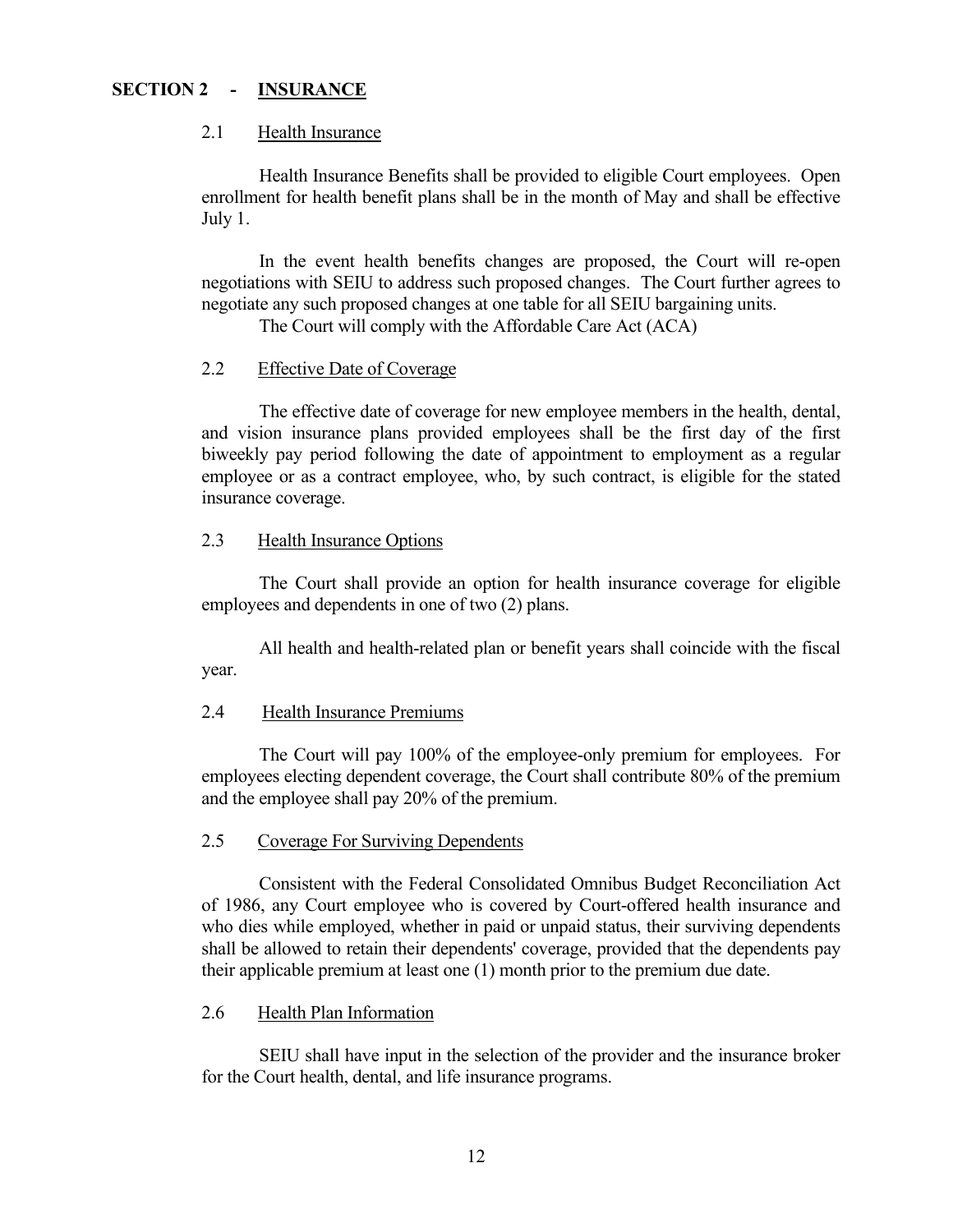# 2.7 Dental Insurance

The Court shall provide access for eligible employees and dependents to two (2) dental plans. The Court shall pay the employee-only premium and any increases thereof for the term of this memorandum. Dependent dental coverage on either plan is available at the employee's expense.

Orthodontia coverage will be available through at least one (1) of the dental plans provided. See plan details/summary of eligibility, plan maximums and any limitations of this benefit.

The maximum annual Delta Dental benefit per person shall be \$3,000.

## <span id="page-18-0"></span>2.8 Vision Insurance

The Court shall provide vision insurance coverage for eligible employees under the Vision Service Plan for the life of this agreement. The Court shall pay the employee-only premium and any increases thereof for the term of this memorandum. Dependent vision coverage, at the employee's expense, is available to regular employees.

## <span id="page-18-2"></span><span id="page-18-1"></span>2.9 Life Insurance

# A. Life Insurance Coverage

The court shall provide each eligible regular fulltime employee who has at least one year of continuous service and who has successfully completed the twelve (12) month initial probationary period with the court, a court-paid term life insurance plan in the amount of \$25,000 while actively employed by the court (subject to age reduction at the age 70 to a 50% benefit). This policy shall include an accidental death and dismemberment provision (subject to the same age reduction at age 70.)

## <span id="page-18-3"></span>B. Additional Life Insurance

Employees in this unit shall have the option to purchase additional term life insurance for self, spouse/registered domestic partner, and/or dependent child(ren), subject to the terms and conditions of the insurance carrier selected by the Court. Premium will be deducted bi-weekly on a post-tax basis and is paid entirely by the employee. Please refer to the carrier's plan summary for details and limitations of this employee-paid insurance plan. Pleased contact the Court's Human Resources Division for carrier contact information.

## <span id="page-18-4"></span>2.10 State Disability Insurance

Employees in this bargaining unit shall purchase at the employee's expense State Disability Insurance. State Disability Insurance provides weekly benefits in the event an employee is unable to work due to an illness or injury which is not job-related.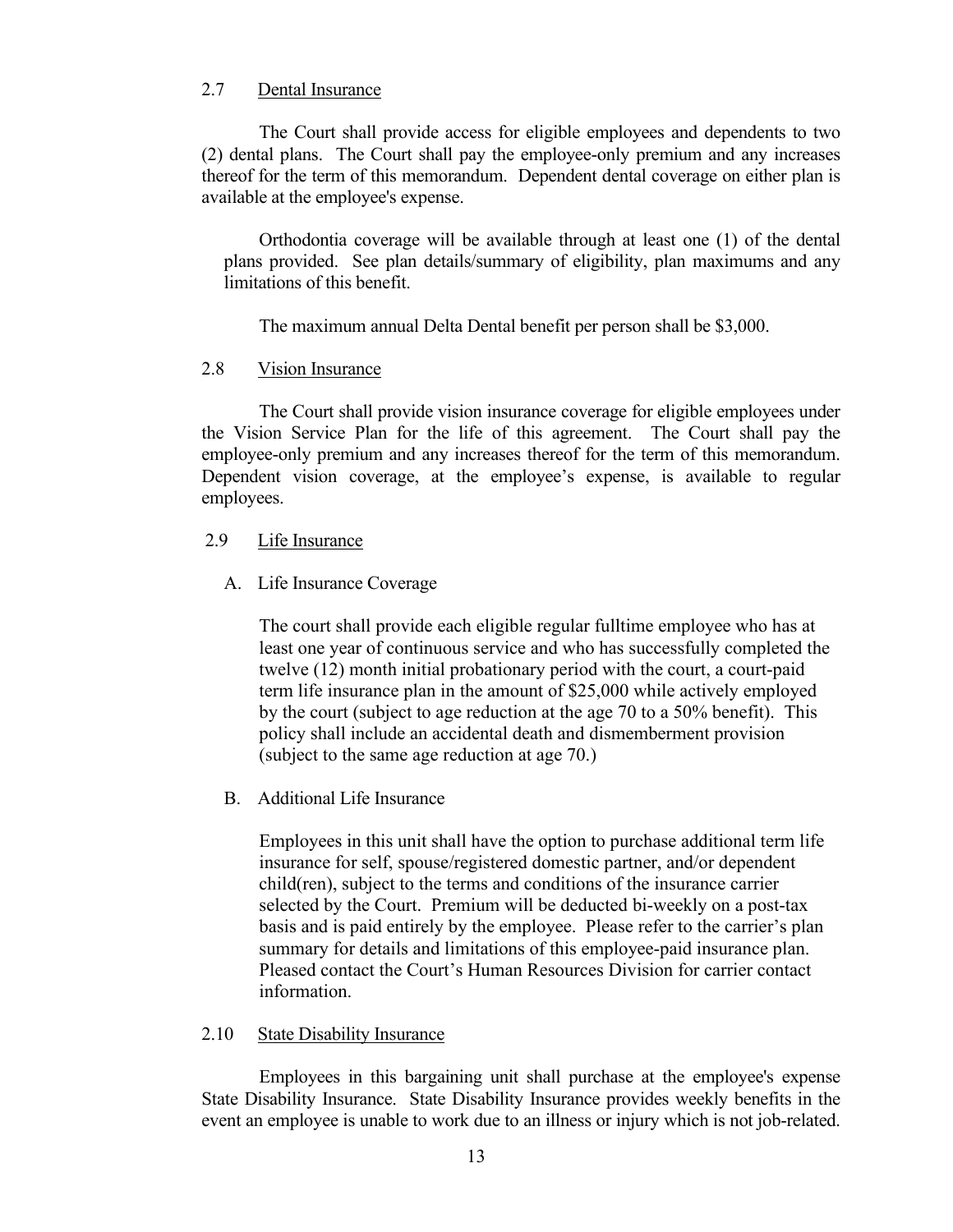Employees receiving benefits from State Disability Insurance and supplementing those benefits with accrued leave time to receive a full paycheck shall receive the Court's contribution to their health, dental, vision, life insurance and retirement, if applicable.

# <span id="page-19-0"></span>2.11 Flexible Benefits

Employees in this unit shall have the option to participate in a flexible benefit program (as allowed and prescribed by Section 125 of the Internal Revenue Code and applicable IRC sections and regulations) which permits the payment of non-reimbursed health, dental, life and other forms of insurance premiums as well as eligible dependent care costs with pre-tax dollars.

As of June 28, 1992, this flexible benefit program shall be expanded to include other non-reimbursed expenses permitted by the Internal Revenue Code and its related regulations. Any Internal Revenue Code amendments which affect these deductible medical expenses and/or Court liability will void that portion of the flexible benefit program.

## <span id="page-19-1"></span>2.12 Continuation of Insurance Benefits While on Leave

When an employee is on an authorized leave of absence without pay, the employee shall be allowed at the employee's own expense to remain under the health, dental, vision, and life insurance coverage for up to twenty-six (26) biweekly pay periods provided that such employee shall pay the applicable premiums at least two (2) weeks prior to the premium due date. Specific arrangements for such coverage shall be made with the Court.

Regular employees on payroll for less than forty-one (41) hours in any given pay period will be responsible for paying the premiums necessary to continue their health, dental, vision and life insurance coverage. The premium deduction, unless otherwise stopped, will be withheld from the employee's remaining paycheck.

# <span id="page-19-2"></span>**SECTION 3 - LEAVES FROM EMPLOYMENT**

<span id="page-19-3"></span>3.1 Vacation

Except as specified below, regular employees in this unit shall accrue and accumulate vacation according to the following schedule:

| a)             | b)      | $\lfloor c \rfloor$ | <sub>d</sub> | e)       |
|----------------|---------|---------------------|--------------|----------|
| hours on       |         |                     |              |          |
| payroll equal  |         |                     |              |          |
| to $#$ of full | hourly  | maximum             | approx.      | maximum  |
| continuous     | accrual | biweekly            | hours        | accumul. |
| biweekly       | rate    | accrual             | annually     | hours    |
| payroll        |         | hours               |              |          |
| periods        |         |                     |              |          |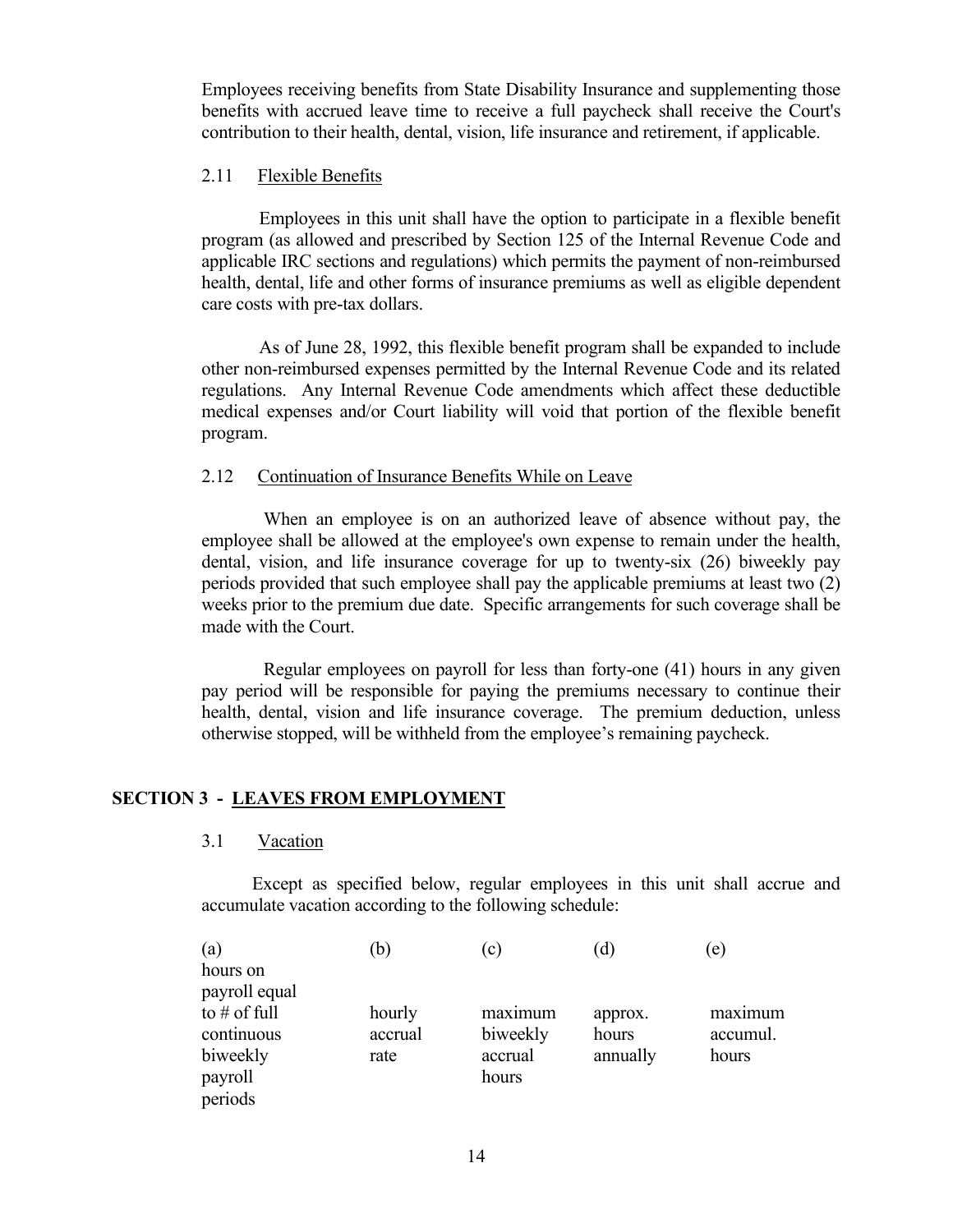| less than 78                | .0385 | 3.080 | 80  | 160 |
|-----------------------------|-------|-------|-----|-----|
| 78, but less<br>than $260$  | .0577 | 4.616 | 120 | 240 |
| 260, but less<br>than $520$ | .0770 | 6.160 | 160 | 320 |
| 520, but less<br>than $650$ | .0885 | 7.080 | 184 | 368 |
| 650 or more                 | .0961 | 7.692 | 200 | 384 |

Whenever an employee's accumulation of vacation reaches its maximum as provided above, any further vacation accrual shall be credited to such employee's sick leave accumulation until such time as the employee's vacation accumulation falls below the maximum allowed.

Leave without pay or disciplinary suspension shall delay the advancement to the next higher accrual rate until the employee has been on payroll the number of pay periods specified above.

Employees may request vacation regardless of their accrued vacation balance; however, employees must have enough accrued vacation at the start of vacation. Previously approved vacation may be denied if the employee does not have sufficient accruals at the start of vacation.

Each Manager shall make every possible effort to respond to the employee's request for vacation time within two calendar weeks of the employee's request.

Each Manager shall make every possible effort to ensure that vacation time off requested by an employee is utilized at times which are mutually agreeable to the employee and the department; however, the Manager has final authority to grant or deny such request.

## <span id="page-20-0"></span>A. Vacation Cash Out Option

For the term of this agreement, an employee with at least five (5) years of Court service may voluntarily cash out up to twenty (20) hours of accrued vacation leave once per fiscal year beginning July 1, 2018, so long as the employee has a remaining balance of at least eighty (80) hours of accrued compensatory leave (includes vacation, holiday float, and compensatory time) after the cash out.

In order to cash out accrued vacation leave hours, all of the following conditions will apply:

1. Adequate funding must be available;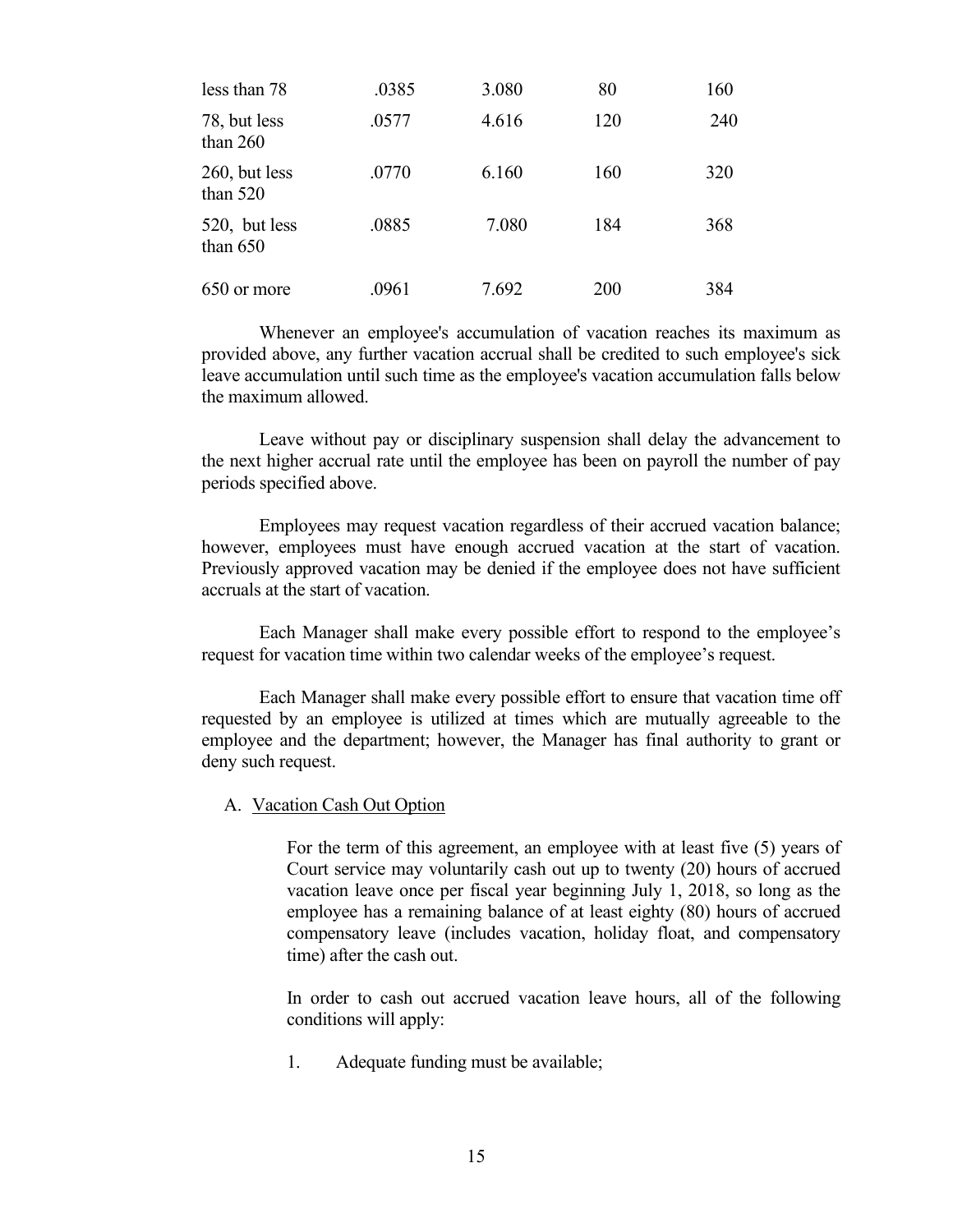- 2. The employee must have a remaining balance of at least eighty (80) hours of accrued compensatory leave (includes vacation, holiday float, and compensatory time) after the cash out;
- 3. Applications are available in the Human Resources Department and must be submitted with sufficient advance notice to Human Resources to review and confirm eligibility;
- 4. The request must be approved by the CEO; and
- 5. Vacation hours paid to the employee will be paid at the employee's base, biweekly salary at the time of cash-out, not including any differentials and supplementals.

This vacation cash out option shall sunset on September 30, 2024.

# <span id="page-21-0"></span>3.2 Vacation Time For Illness

An employee may choose to use accrued vacation or compensatory time, if any, if the employee is absent beyond the limits of accumulated sick leave for reasons of illness, injury or quarantine, or death in the immediate family as described in Section 3.3B.

# <span id="page-21-1"></span>3.3 Sick Leave

# <span id="page-21-2"></span>A. Sick Leave Accrual

The granting of sick leave with pay is a privilege and not a right. Regular employees shall accrue .0462 hours of sick leave for each straight-time hour on payroll not to exceed eighty (80) straight-time hours per pay period (annual accrual rate, approximately 96 hours).

# <span id="page-21-3"></span>B. Sick Leave Usage

 Subject to the conditions specified in this memorandum sick leave may be authorized for any of the following reasons:

- 1. Illness, injury or quarantine of the employee;
- 2. Medical, dental or optical care of the employee;

3. Illness, injury or quarantine of a member of the employee's immediate family which requires the employee to tend, care for, or otherwise provide for the care of such person, up to a maximum of eighty (80) hours in a fiscal year.

For the purpose of this Section, "immediate family" means the spouse or registered domestic partner, child, stepchild, parent, stepparent, sibling, grandparent or grandchild of the employee; or the child, stepchild, parent,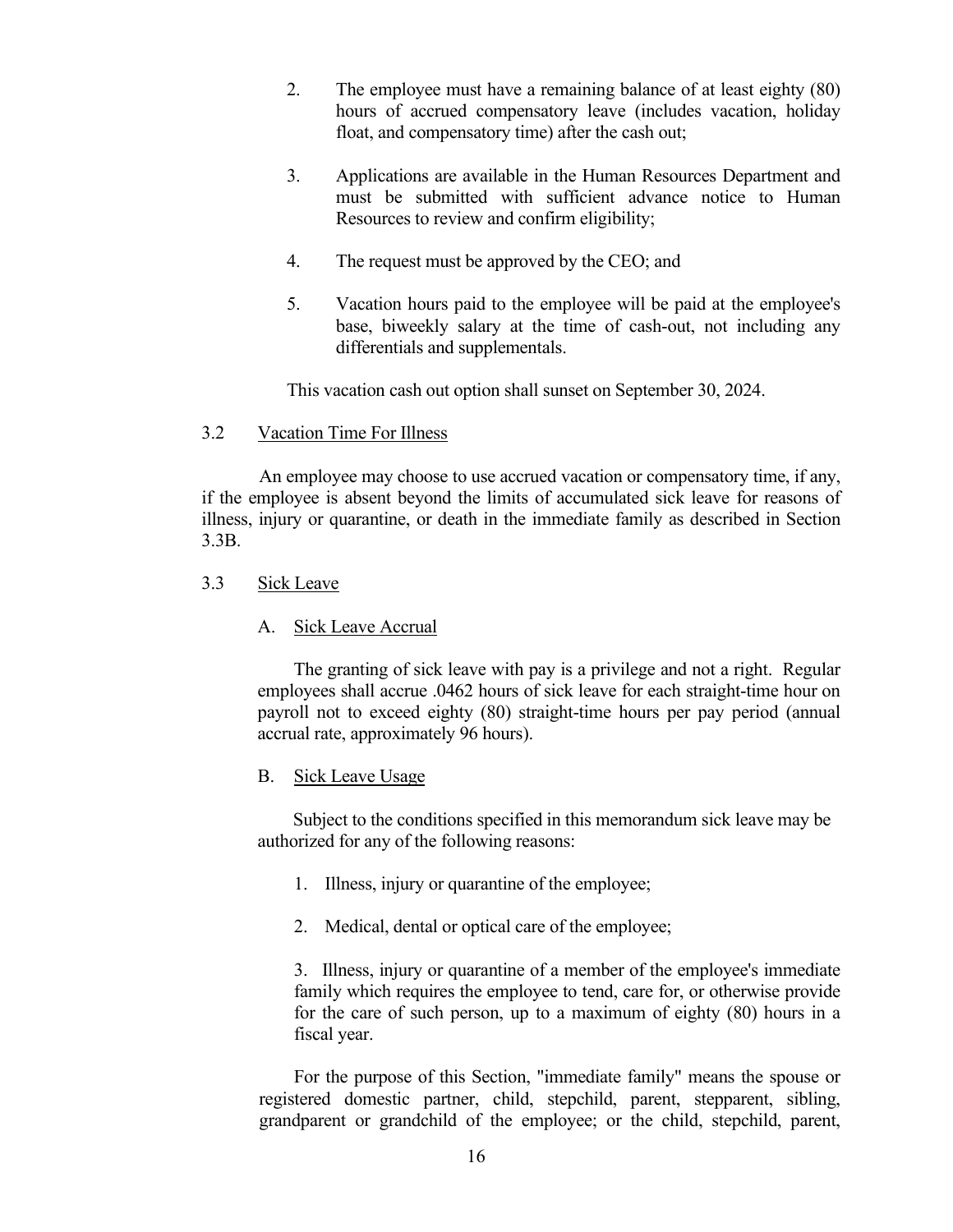stepparent, sibling, grandparent or grandchild of the employee's spouse or registered domestic partner.

4. Illness, injury or quarantine during an authorized vacation or on a floating holiday as evidenced by satisfactory proof attesting to the nature and length of disability. Sick leave for non-emergency medical, dental, or optical care during an authorized vacation or on a floating holiday period is not permitted.

5. An amount sufficient which, when added to an employee's disability indemnity under Worker's Compensation, will result in a payment to the employee not more than the employee's regular salary.

6. An amount sufficient which, when added to an employee's disability indemnity under State Disability Insurance (if applicable), will result in a payment to the employee not more than the employee's regular salary.

7. Employees who have sick leave accruals can use up to forty (40) hours of such sick leave time to care for a new or adopted child.

## <span id="page-22-0"></span>C. Sick Leave Exclusion

No employee shall be entitled to sick leave because of any of the following:

1. Disability arising from any illness or injury purposely self-inflicted or caused by the employee's misconduct;

2. Illness, injury, quarantine or disability while on leave without pay;

3. An employee who is scheduled to work on a regular holiday who is absent on that holiday due to illness, injury, or quarantine shall not be permitted to use sick leave but shall be deemed to have used the regular holiday.

#### <span id="page-22-1"></span>D. Sick Leave Verification

Employees absent from work because of illness, injury, or quarantine, or for non-emergency medical, dental or optical care may be required to furnish the appointing authority or designee with satisfactory proof as may be required by the appointing authority or designee that such absence was the cause. The requirement, need and form for such verification shall be made known to the employee in advance of any absence, but no later than the time the employee calls in sick, provided that the employee has complied with departmental call-in procedures. A Manager shall not require "after the fact" verification.

The requirement and the need for medical verification shall be confirmed to the employee in writing within two (2) weeks after the employee's return, explaining the justification for the request.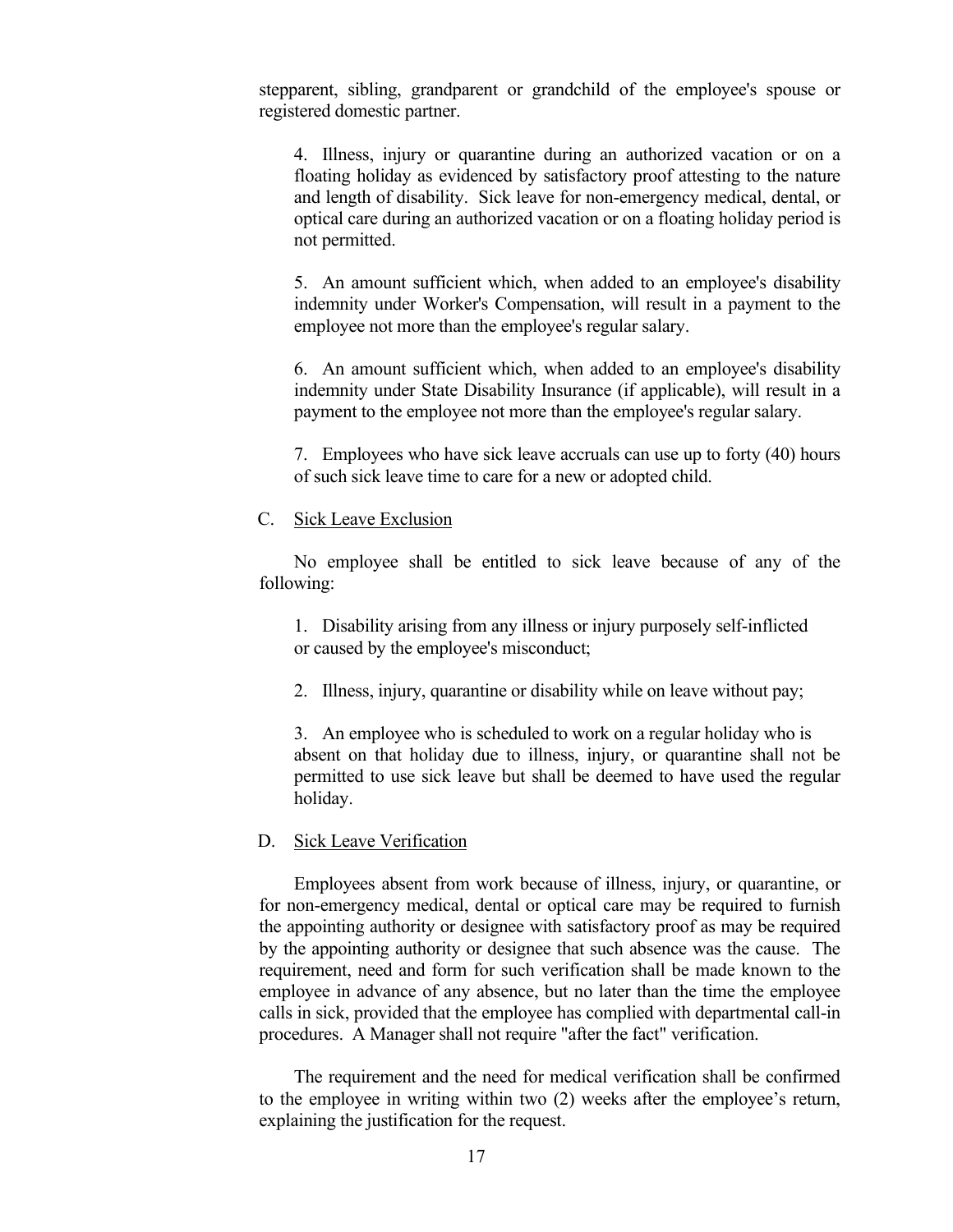#### <span id="page-23-0"></span>E. Restrictive Sick Leave

Sick time used for situations covered under state and federal leave laws (i.e. FMLA) cannot be used to determine if an employee has abused sick leave.

Employees placed on "restricted sick leave" may be required to provide the appointing authority or designee with satisfactory proof for each individual absence during the period that the employee is on "restricted sick leave".

Employees placed on such leave shall have the restriction reviewed after ninety (90) days by the appointing authority or designee. If the employee has shown significant improvement, the employee shall be removed from "restricted sick leave" status.

The Court shall not place an employee on "restricted sick leave" without first meeting with that employee to explain the concerns and expectations regarding attendance and leave issues.

#### <span id="page-23-1"></span>F. Sick Leave Abuse

Upon information and after investigation and the determination of the Court Executive Officer that an employee has abused the privilege of sick leave benefits, the Executive Officer may suspend the employee's privilege of sick leave accrual and/or usage with pay for such period as the Executive Officer determines necessary to deter the employee from again abusing the privilege.

#### <span id="page-23-2"></span>G. Sick Leave Cash Conversion

Upon separation from employment and concurrent assumption of a retiree status in the San Joaquin County Employees Retirement Association, each employee on payroll prior to January 28, 1992, shall convert up to fifteen percent (15%) of accumulated sick leave to cash at the employee's hourly rate at separation if the employee has more than one hundred and sixty (160) hours of sick leave accumulated as of the date of separation and provided that such conversion shall not be in an amount so as to reduce the accumulation below one hundred and sixty (160) hours. Employees in this unit shall choose to use his/her remaining sick leave balance to implement Section 8.4 of this Memorandum provided that the employee has more than one hundred sixty (160) hours of sick leave accumulated as of the date of separation.

Any amount received from conversion of sick leave under this Section shall not be considered compensation for purposes of contributions to, or benefits from the San Joaquin County Employees Retirement Association.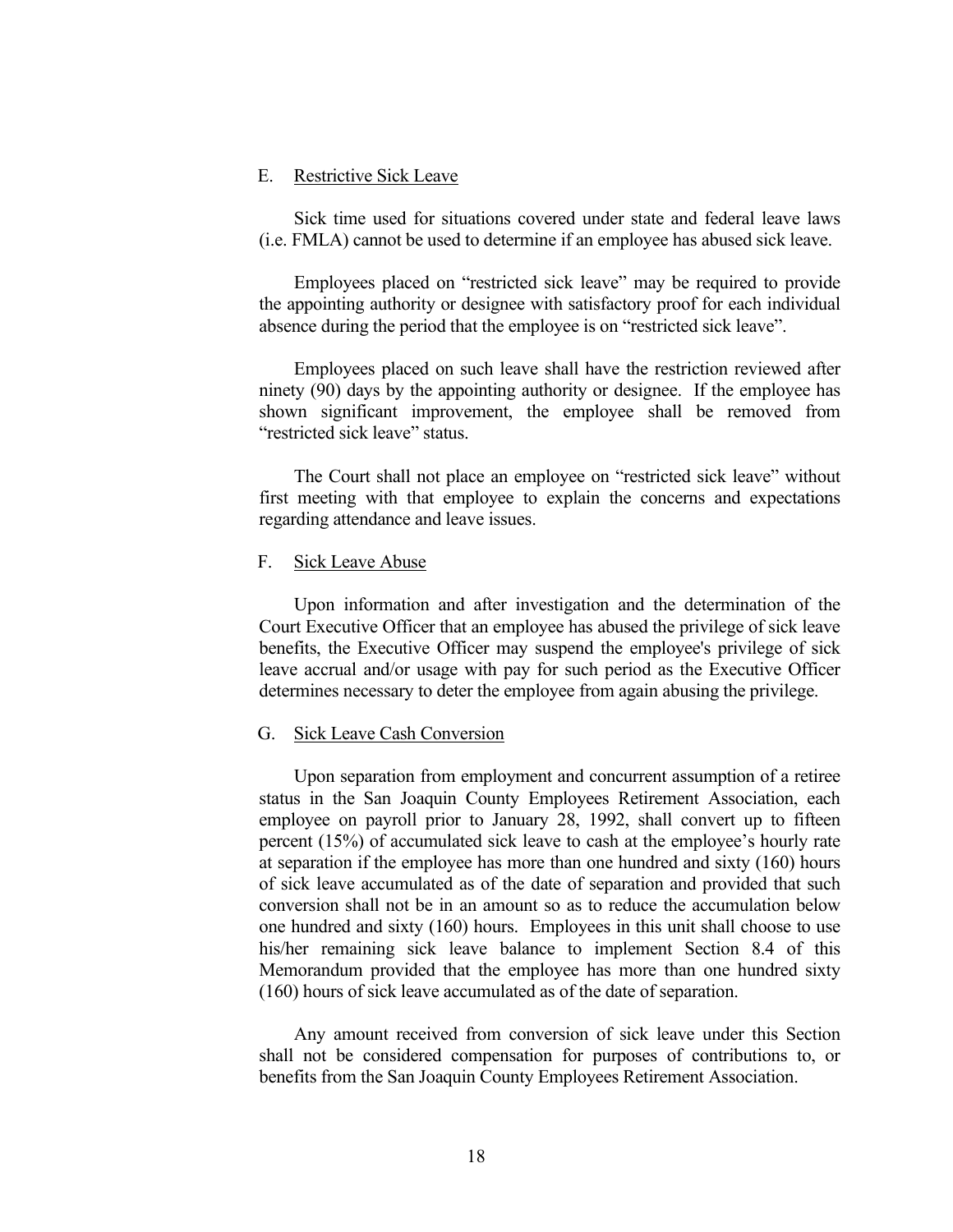Any employee hired on or after January 28, 1992 is not eligible for the cash conversion.

## <span id="page-24-0"></span>H. Sick Leave Incentive Program

In an effort to reduce the level of sick leave usage, the Court agrees to the following sick leave incentive plan.

1. Conditions of Participation: An employee must be on payroll with the Court during the entire calendar year to be eligible for incentive rewards.

 2. Qualifications and Rewards: Right (8) hours of administrative leave will be granted to an employee who, at the end of each calendar year, has a sick leave balance which equals at least one half of the cumulative amount that the employee was eligible to accrue based on years of service or the employee used no more than twenty-four (24) hours of sick leave during that calendar year.

3. Definition - Administrative Leave: For the purposes of this program, administrative leave will be granted at the beginning the calendar year which follows the year in which it was earned. Furthermore, this leave will have no cash conversion value and can only be taken during the year in which it was granted. Should the leave not be used during that calendar year, it will be lost. Scheduling of this time off shall be consistent with the procedures for scheduling compensatory or vacation time. In all instances, it shall require mutual agreement of the employee and the Manager or designee.

#### <span id="page-24-2"></span><span id="page-24-1"></span>3.4 Holidays

#### A. Regular Holidays

Judicial Branch holidays are established by Government Code section 6700 and Code of Civil Procedure section 135, as amended. As of the ratification of this Agreement, the following are Judicial Branch holidays for regular employees and part-time employees; however, these are subject to change as laws are amended:

- 1. January 1 New Year's Day
- 2. The third Monday in January Martin Luther King, Jr.'s Birthday.
- 3. February 12 Lincoln's Birthday
- 4. The third Monday in February Washington's Birthday.
- 5. March 31- Cesar Chavez's Birthday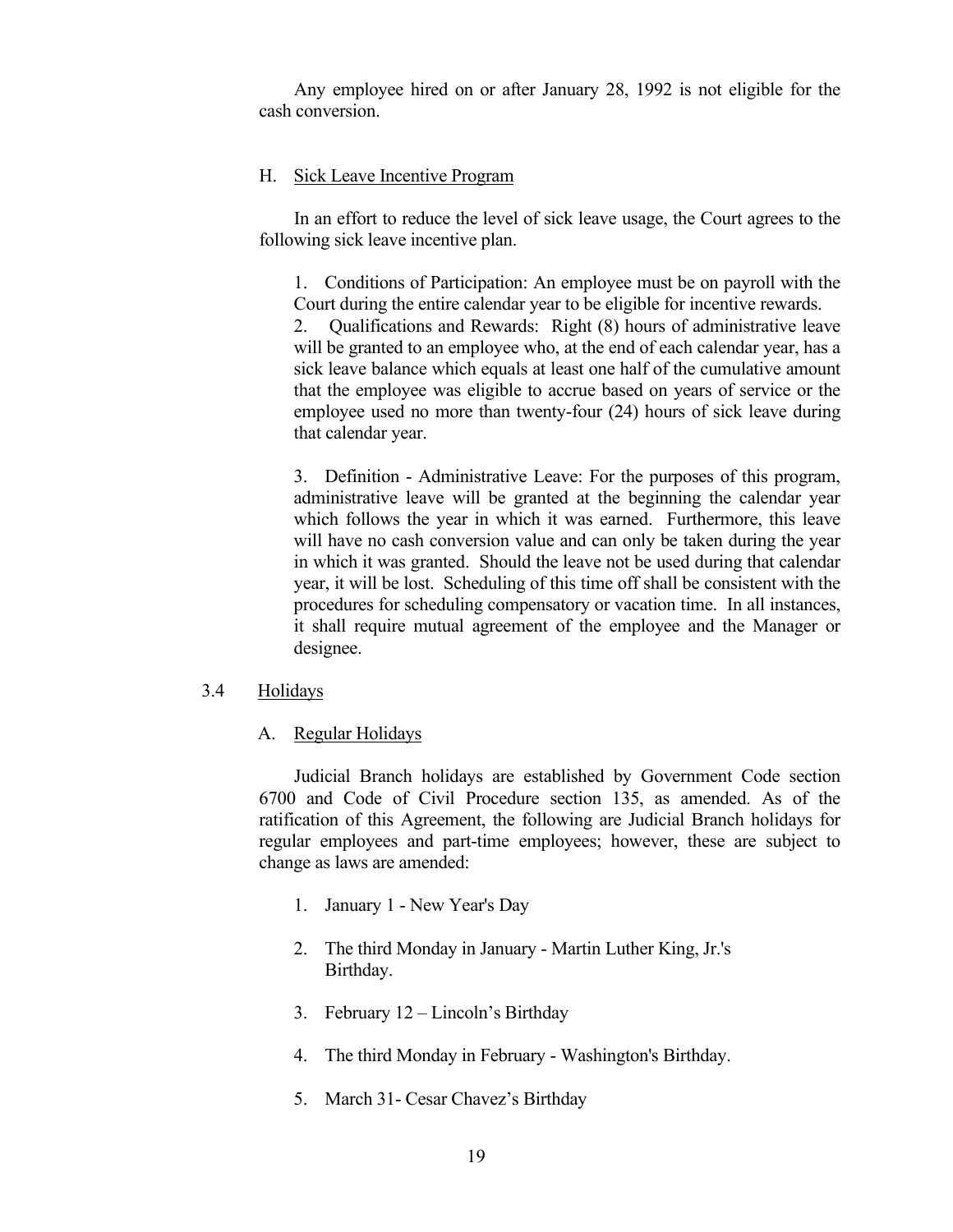- 6. The last Monday in May Memorial Day.
- 7. July 4 Independence Day.
- 8. The first Monday in September Labor Day.
- 9. The fourth Friday in September Native American Day
- 10. November 11 Veteran's Day.
- 11. Any November day designated as Thanksgiving Day.
- 12. The Friday following the day designated as Thanksgiving Day.
- 13. December 25 Christmas Day.

#### <span id="page-25-0"></span>B. Regular Holiday - Weekend Observance

 The Court shall comply with the AOC Judicial Council guidelines and the Rule of Court regarding weekend holiday observances. When a regular holiday falls on a Saturday, the Court shall observe the holiday on the preceding Friday. When a regular holiday falls on a Sunday, the Court shall observe the holiday on the following Monday.

#### <span id="page-25-1"></span>C. Regular Holiday Compensation - Regular Employees

Any regular employee whose regularly scheduled day off falls on a regular holiday shall be entitled to accrue eight (8) hours of regular holiday time. The appointing officer or designee has the discretion to approve an employee's request to be paid cash for eight hours at straight time in lieu of accrual, provided that if the employee's regular holiday accrual is at the 60-hour limit, the employee shall be paid in cash or, at the department's option, the employee shall be allowed to roll the time into another leave balance of the employee's choice.

In addition to regular salary, any regular employee who is required to work on a regular holiday shall have the option of being compensated for the hours worked on such holiday by: (1) cash payment at the rate of one and one-half  $(1-1/2)$  times such employee's hourly base salary, or (2) the accumulation of regular holiday time at the rate of one and one-half (1-1/2) hours for each hour worked.

## <span id="page-25-2"></span>D. Holiday Pay – Part-Time Employees

Eligible part-time employees with 1300 hours of service in the prior calendar year and 2080 hours of unbroken service (not taken off payroll) who are scheduled to work and work on a regular holiday will receive holiday premium pay.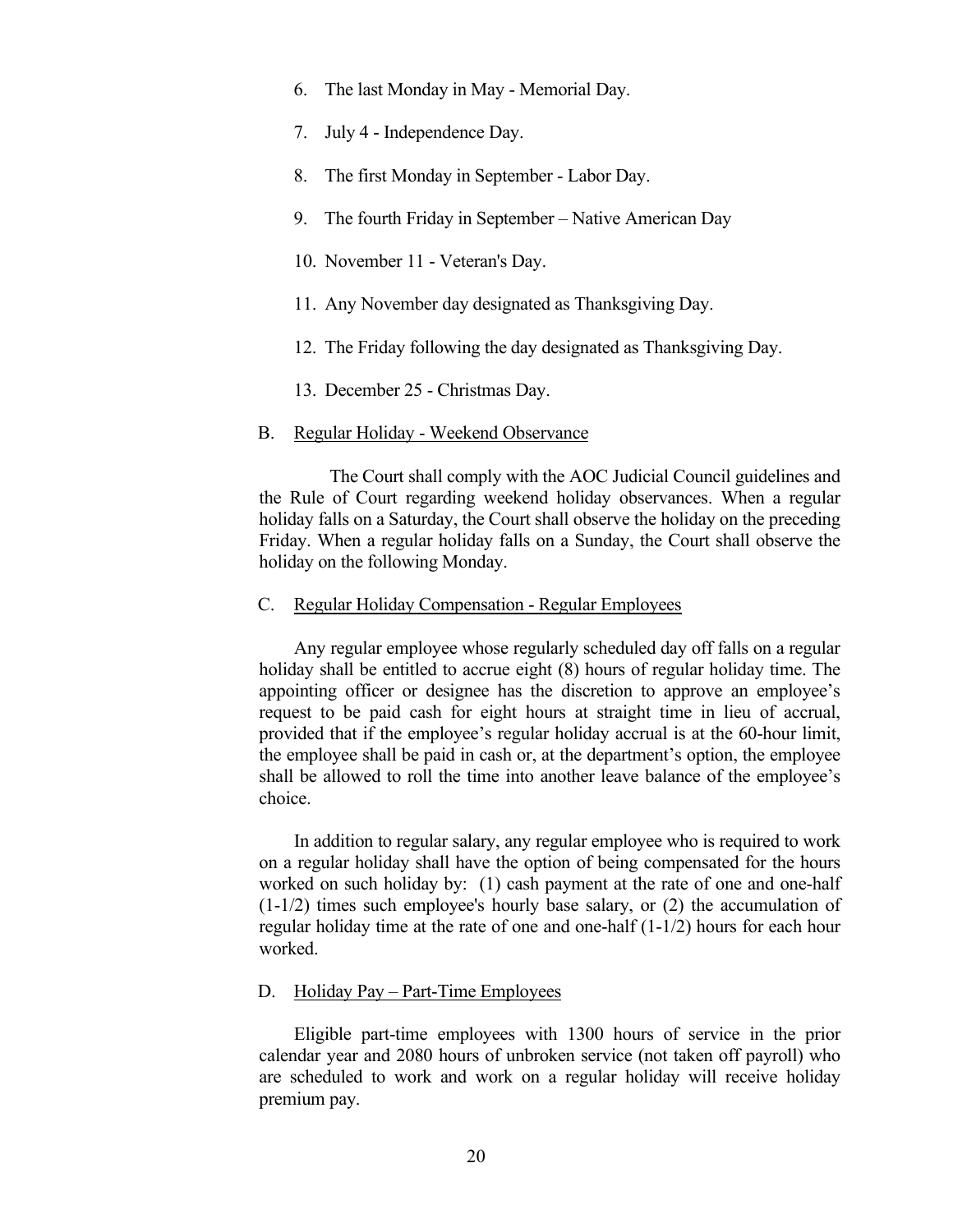## <span id="page-26-0"></span>E. Floating Holidays

The following days are established as floating holidays for regular employees:

- 1. Each regular employee's birthday.
- 2. September 9 Admission Day

## <span id="page-26-1"></span>F. Floating Holiday Observance

Regular employees may individually, with the approval of the Manager or designee, take such holiday on the date of the holiday, on the day preceding the holiday in the case of holidays which fall on a Saturday, or the day following the holiday in the case of holidays which fall on a Sunday, or may accumulate up to forty-eight (48) hours of floating holiday time to be used at a deferred date. Such floating holiday time off shall be scheduled at a time mutually agreeable to the employee and the Manager or designee. Court offices and departments shall remain open for business on any day deemed to be a floating holiday and employees who elect to accumulate floating holiday time shall receive their regular compensation for working on the holiday.

Any regular employee whose regularly scheduled day off falls on a floating holiday shall accrue floating holiday time as provided in this Section. Part-time employees who are eligible for benefits (as defined in Section 7) and whose regularly scheduled day off falls on a floating holiday shall accrue floating holiday time on a prorated basis.

## <span id="page-26-2"></span>3.5 Shift Designation

For the purposes of this Section, the night shift of the calendar day preceding the actual date of the regular holiday shall be considered Shift #1, the day shift of the regular holiday shall be Shift  $#2$  and the p.m. shift of the regular holiday shall be Shift #3.

## <span id="page-26-3"></span>3.6 Bereavement Leave

Regular employees and job share employees, who suffer a death in their "immediate or extended family" may be allowed to be absent with pay for three (3) scheduled Court work days for each family member who dies. Two (2) extra days of bereavement leave shall be granted when an employee suffers a death of an immediate or extended family member that requires the employee to travel over five-hundred (500) miles one-way from his or her home.

If requested by the Court, the employee will provide substantiation of the death and travel to support the request. Verification required by the employer shall be provided within two weeks of the requested leave or as soon as practicable.

Employees must take this leave within a seven (7) consecutive work day period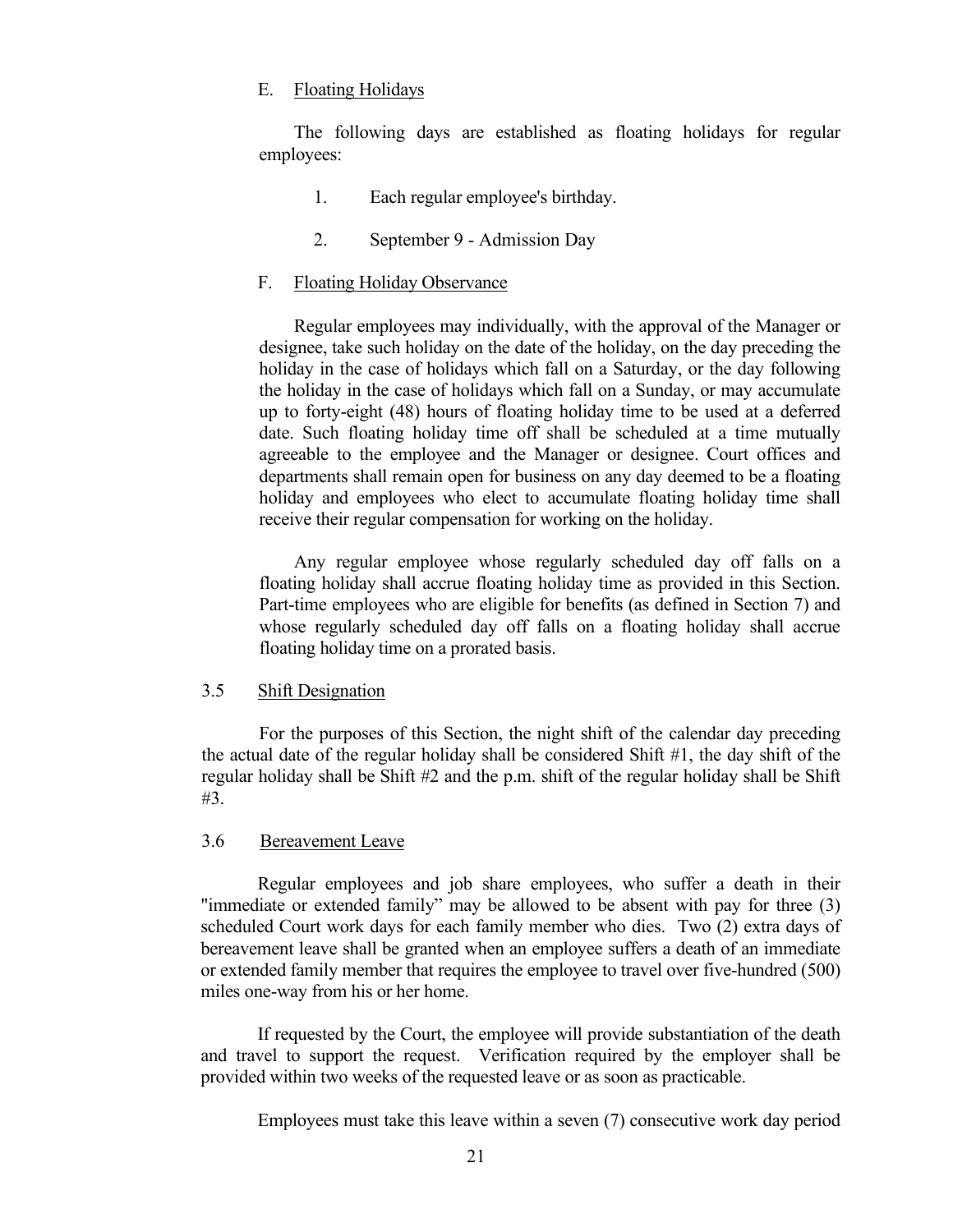and will be paid only for days and hours they were scheduled to work. "Immediate family" includes the spouse or registered domestic partner, child, parent, sibling, grandparent, great-grandparent, grandchild or great-grandchild of the employee; or child, parent, sibling, grandparent, great-grandparent, grandchild or great-grandchild of the employee's spouse or registered domestic partner. "Extended family" includes parent's spouse, grandparent's spouse, grandchild's spouse, as well as aunt/uncle (siblings of your parents or your spouse's parents), niece/nephew (children of your siblings or spouse's siblings). Foster, step, and adopted relationships are included in appropriate generic titles.

Employees may also invoke this leave provision upon the death of a household member, who is neither an immediate or extended family member, but has resided with the employee for at least six (6) calendar months prior to the request for Bereavement Leave.

In addition, employees may use an additional two (2) days of accrued leave for the death of the employee's spouse, parent or child. Such additional leave shall be used within 30 days of the death.

#### <span id="page-27-0"></span>3.7 Military Leave

The Court will comply with all applicable state and federal laws regarding military leave and employer support of military families.

## <span id="page-27-1"></span>3.8 Leave of Absence Without Pay

In accordance with the Personnel Rules, leaves of absence may be granted to regular employees for any of the following reasons:

- 1. Medical illness or disability not covered by accrued leave.
- 2. Maternity/Pregnancy.
- 3. Personal reasons.
- 4. Education or training.

#### <span id="page-27-2"></span>3.9 Medical Leave Without Pay

Medical Leave Without Pay may be granted to probationary or permanent employees by the Manager. Requests must be submitted to the manager with a statement from a California licensed physician stating the nature of the disability and the estimated duration of the disability. A medical leave may be granted for a maximum of one (1) year (extensions may be possible, usually pending disability retirement). A leave of over thirty (30) days must be approved by the Court Executive Officer. All records of employees' medical issues shall be turned in to Human Resources and not shared, except as legally required.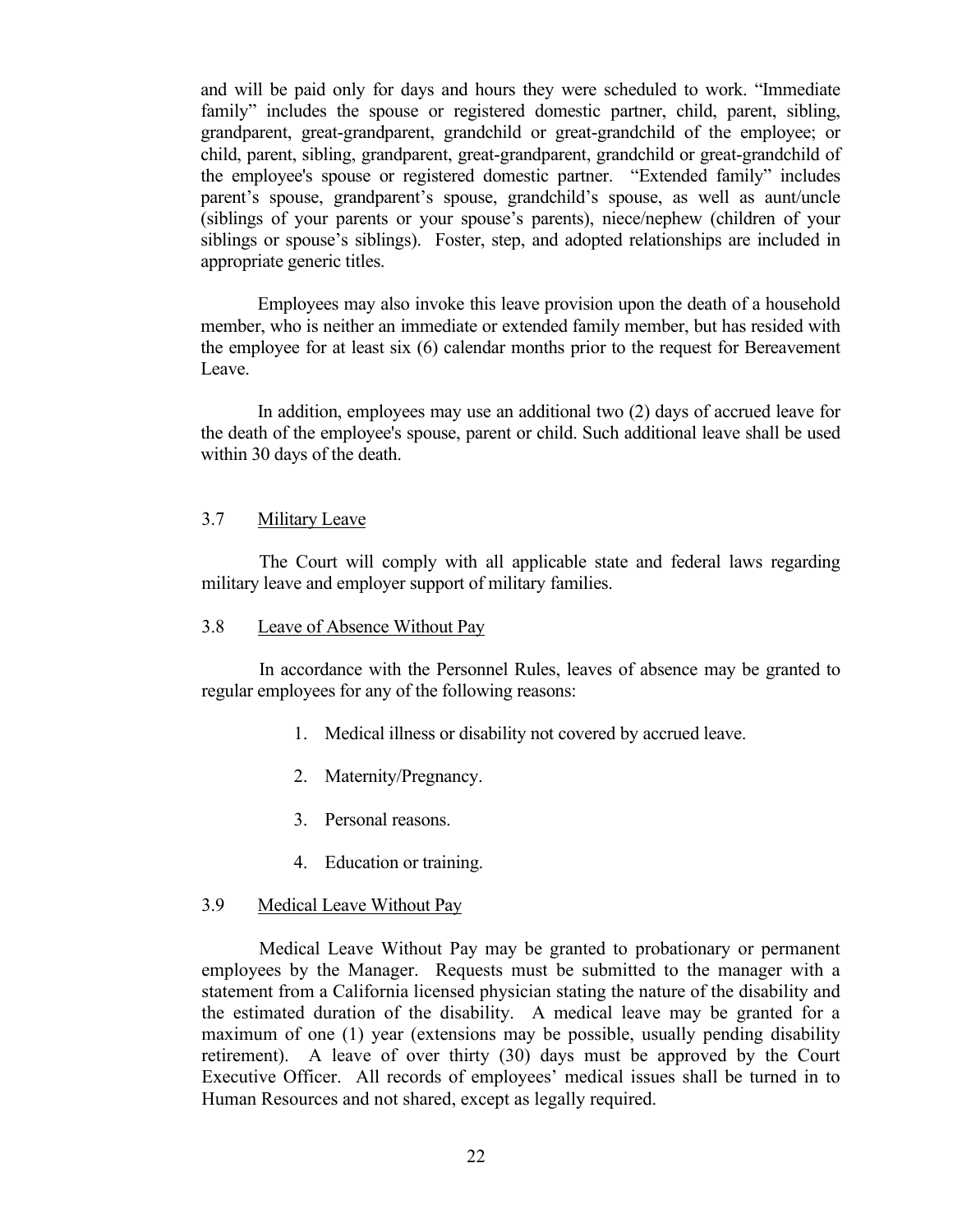## <span id="page-28-0"></span>3.10 Pregnancy Disability Leave

Pregnancy disability leave without pay shall be granted to temporary, contract, and regular employees in accordance with state and federal laws. Leave for medical reasons shall be granted with a physician's statement submitted to the Manager, and employees may use sick leave or other accrued leave in accordance with Section 3 of this Memorandum. All records of employees' medical issues shall be turned in to Human Resources and not shared except as legally required.

Current law provides up to four (4) months leave for pregnancy disability. Employees may also be eligible for an additional twelve (12) weeks of leave under CFRA Section 3.14A of this Memorandum. The Court will comply with any state or federal law and reserves any rights of restrictions.

#### <span id="page-28-1"></span>3.11 Educational Leave

Educational Leave without pay may be granted to permanent employees by the department if the leave furthers the department's goals and the employee's last performance evaluation was at least satisfactory. Initially, leave of up to one (1) year may be granted and may be extended up to an additional year.

## <span id="page-28-2"></span>3.12 Personal Leave of Absence

Personal Leave of Absence may be granted to a permanent employee by the Manager for reasons acceptable to the Manager. Leave may initially be granted for up to one (1) year and may be extended up to an additional year.

Forms for request of leave of absence are maintained in each department. Requests for leave of absence shall be submitted sufficiently in advance of the proposed effective date to permit the Manager or designee and the Court Executive Officer to take action prior to that date.

#### <span id="page-28-3"></span>3.13 Effect of Unpaid Leave of Absence on Other Leaves

No employee who has been granted a leave of absence without pay shall accrue any vacation, sick leave or holiday during the time of such leave nor shall such time count toward gaining permanent status.

#### <span id="page-28-5"></span><span id="page-28-4"></span>3.14 Family Leave

#### A. State Family Leave

In accordance with state law, any employee with one (1) or more years of service with the Court and a minimum of 1250 hours on payroll in the twelve (12) months prior to the start date of the leave, may take a family care leave of up to twelve (12) weeks in a 12-month period. An employee who takes such family care leave shall be returned to employment in the same or comparable position upon return from said leave.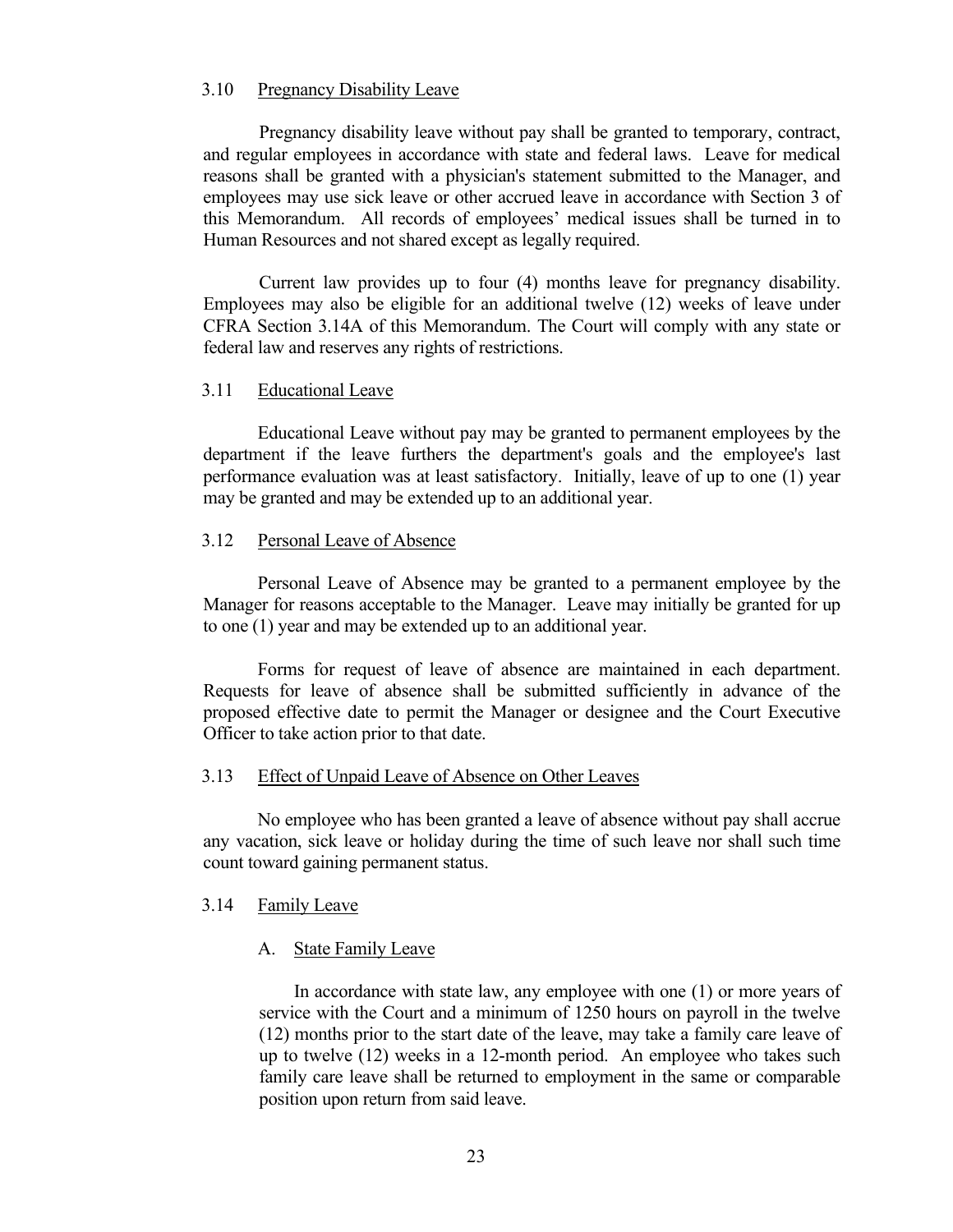Family care leave may be utilized in conjunction with the birth of a child of the employee, the placement of a child with an employee in connection with the adoption of the child by the employee, for the serious medical condition or illness of the employee, or to allow the employee to care for a parent, spouse, child, registered domestic partner, grandparent, grandchild, or sibling who has a serious health condition.

For the purposes of this section, the terms "employment in the same or a comparable position", "child", "parent", and "serious health condition" are as defined in Section 12945.2 of the Government Code.

The reasonable advanced notice, scheduling and certification requirements of 12945.2  $(g)$ ,  $(h)$ , and  $(i)$  shall also apply.

An employee who takes family care leave shall be required to use accrued vacation, compensatory time, floating holiday and regular holiday time during such leave. In accordance with Court regulations governing the use of sick leave, the employee may also use accrued sick leave time. An employee on State Disability Insurance shall not be required to use more leave than is necessary, in conjunction with SDI, to receive a full paycheck.

An employee who takes family care leave in an unpaid status shall be eligible for fringe benefit on the same terms as an employee on any other unpaid leave of absence.

This section applies only to leaves of absence that are greater than forty (40) hours, except if under a modified work schedule.

#### <span id="page-29-0"></span>B. Family Medical Leave Act (FMLA)

The Court of San Joaquin will comply with the Family Medical Leave Act, maintaining all rights and restrictions listed in 3.14A which are permitted by the Family Medical Leave Act.

This section applies only to leaves of absence that are greater than forty (40) hours, except if under a modified work schedule.

#### <span id="page-29-1"></span>C. School Activities

The Court of San Joaquin shall comply with any federal or state law requiring an employer to grant time off to participate in a child's school activities. Current state law provides that parents may take up to 40 hours per year, but not more than 8 hours per month, to participate in their children's school activities. Employees working a shift greater than 8 hours per day may take one full shift per month, subject to the 40 hour maximum. An employee may take unpaid leave or may use accrued vacation, compensatory time, or floating holiday time.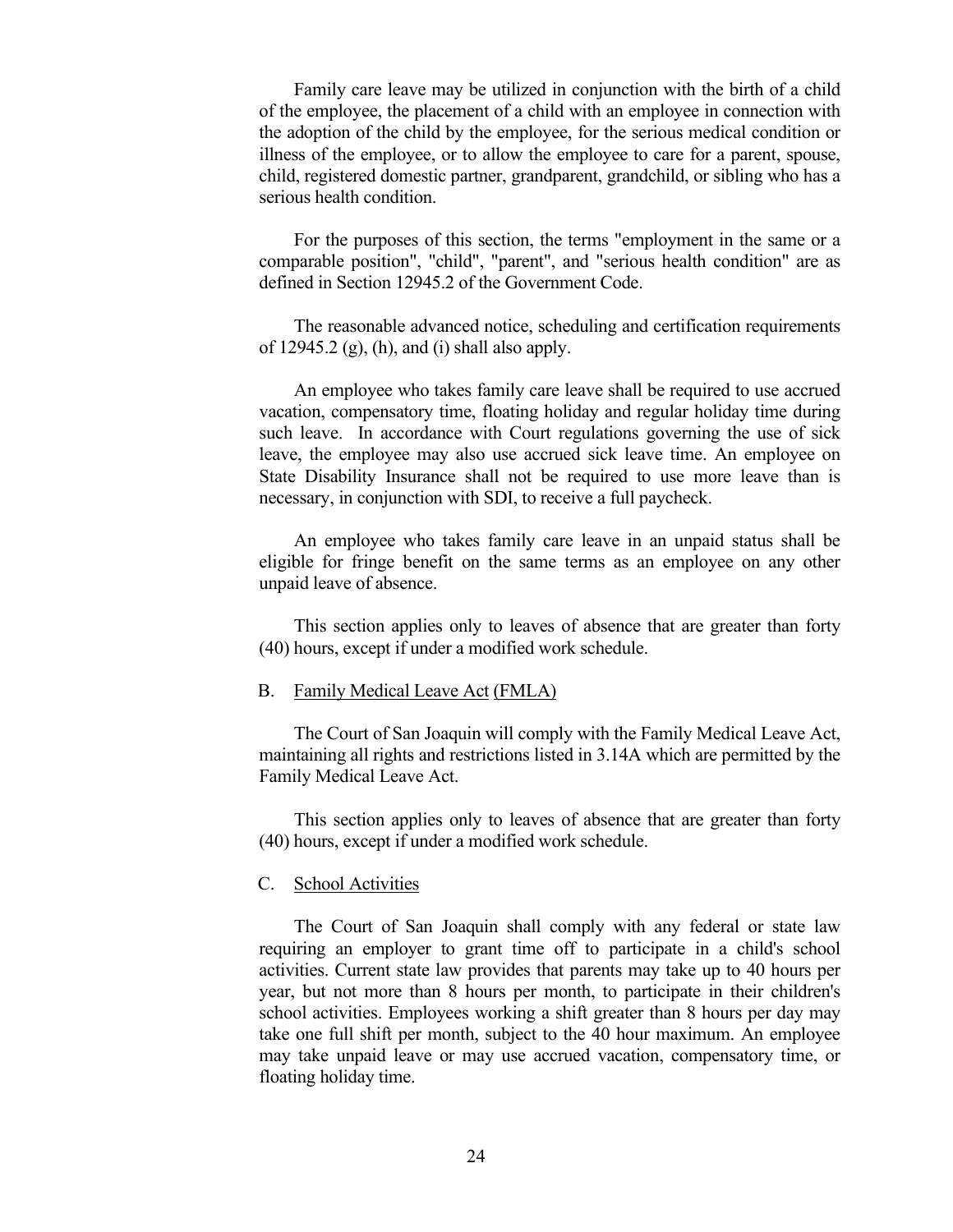## <span id="page-30-0"></span>3.15 Catastrophic Leave Program

## <span id="page-30-1"></span>A. Conditions of Participation

Applications for receipt of catastrophic leave donations will be processed by SEIU.

1. A Court employee becomes eligible to receive catastrophic leave donations when the following two (2) conditions both occur:

(a) The employee has exhausted, or will soon exhaust all his/her accrued leave, as a result of a verifiable long-term illness or injury suffered by either the employee or an immediate family member. "Immediate family" includes the spouse or registered domestic partner, child, stepchild, parent, stepparent, sibling, grandparent or grandchild of the employee as well as a child, stepchild, parent, stepparent, sibling, grandparent and grandchild of the employee's spouse or registered domestic partner.

(b) The employee has received approval for an unpaid leave of absence from his/her Manager or designee.

2. Employees may donate accrued vacation, compensatory time or holiday time; sick leave may not be donated.

3. Donations may be made in whole hour increments from a minimum of four to a maximum of sixteen (16) hours per donor in each pay period.

4. Donors must have an overall leave balance of eighty (80) hours remaining after donated time has been deducted.

5. Once donated to an individual, donated leave cannot be reclaimed by the donor.

## <span id="page-30-2"></span>B. Processing of Donations

Upon receipt of donation authorizations, the Court shall take the following actions:

1. Verify that donating employee has minimum required leave balance required for the donation and convert donated time to dollars at the hourly rate of the donor and subtract from the designated leave category. Pay supplements which are a percentage of base salary (except above class pay and special assignment pay) shall be added to the base salary prior to converting the value of the donated time to the recipient.

2. Convert donated dollars as computed above to hours at the hourly rate of the recipient, and add to recipient's sick leave balance.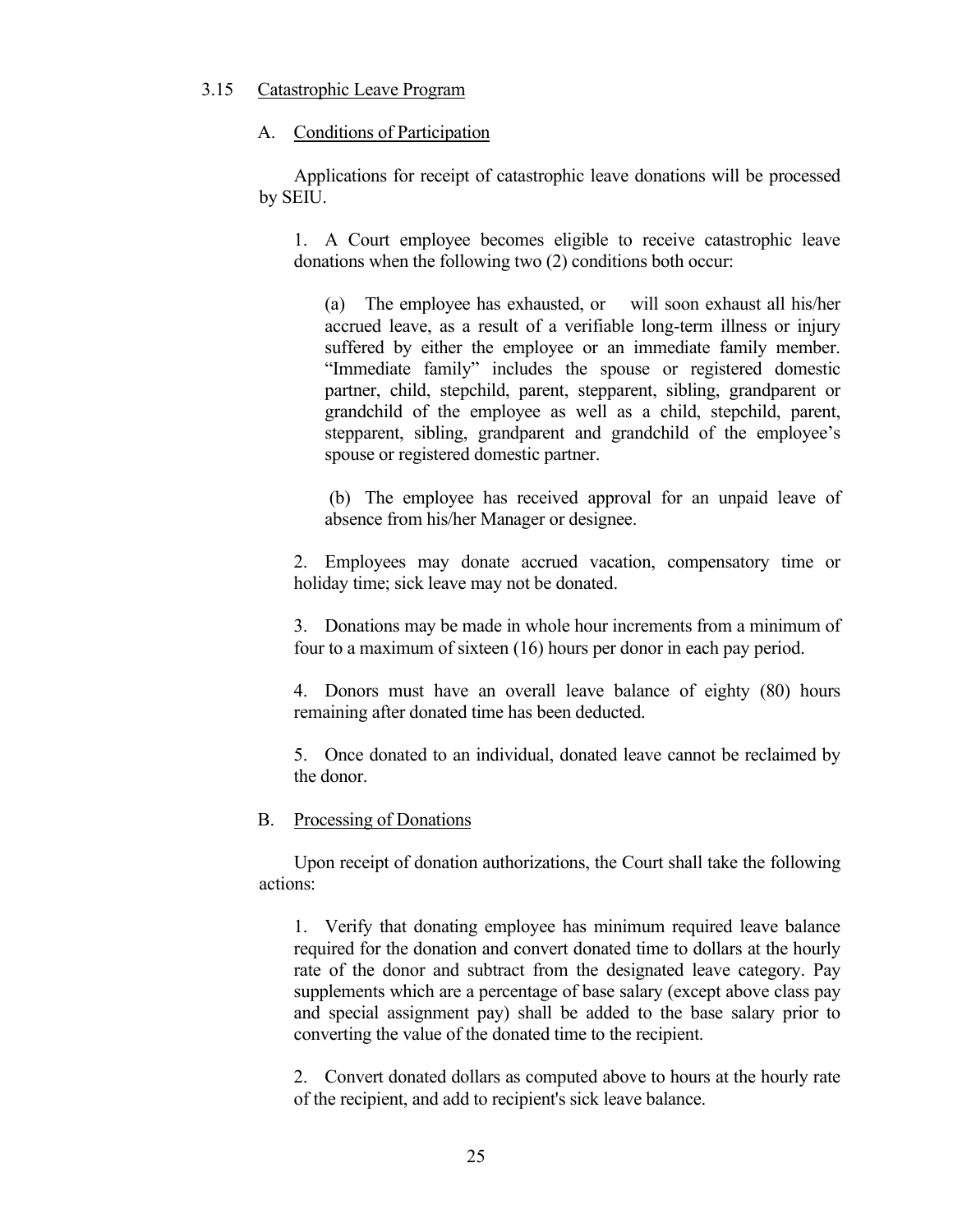3. Notify departments of changes in leave balances by noting Auditor adjustments on the payroll certs for the next payday.

4. Retain a confidential file of donation authorizations.

## <span id="page-31-0"></span>C. Treatment of Donated Time

Donated time is treated as sick leave accrued by the recipient of the donation. Donated time does not alter the employment rights of the Court or the recipient, nor extend or alter limitations otherwise applicable to Leaves of Absence or Sick Leave, except as noted in this agreement.

Employees who are utilizing donated sick leave hours will continue to accrue vacation and sick leave in accordance with the provisions of this Memorandum of Understanding.

If catastrophic leave donations are made due to the medical condition of an employee's immediate family member, the eighty (80) hour limitation on the use of family sick leave is waived for absences resulting from that condition only.

#### <span id="page-31-1"></span>3.16 Leave for Promotional Examinations

Employees shall be allowed the necessary time off with pay to participate in promotional examinations for the Court, which are held during their regular work hours.

## <span id="page-31-2"></span>3.17 Effect of Re-employment on Leave Accrual Rates

A former employee re-employed in Court service shall not be entitled to accumulative sick leave benefits unless his return to Court service is the result of reinstatement within one year of termination of employment OR is a result of reemployment after a layoff due to lack of work, lack of funds, or in the interest of economy.

Employees who are reinstated within two (2) year of termination will be returned to the same vacation accrual rate at which they left and they will be placed at the salary range step they left.

# <span id="page-31-3"></span>**SECTION 4 - COMPENSATION**

## <span id="page-31-4"></span>4.1 Salaries

Unless expressly provided to the contrary by this Memorandum, salaries and hourly rates of pay for all additional compensation, including but not limited to supplemental pay, standby pay, call-back pay, and pay for work above class, shall be computed solely by reference to an employee's base salary or base hourly rate. All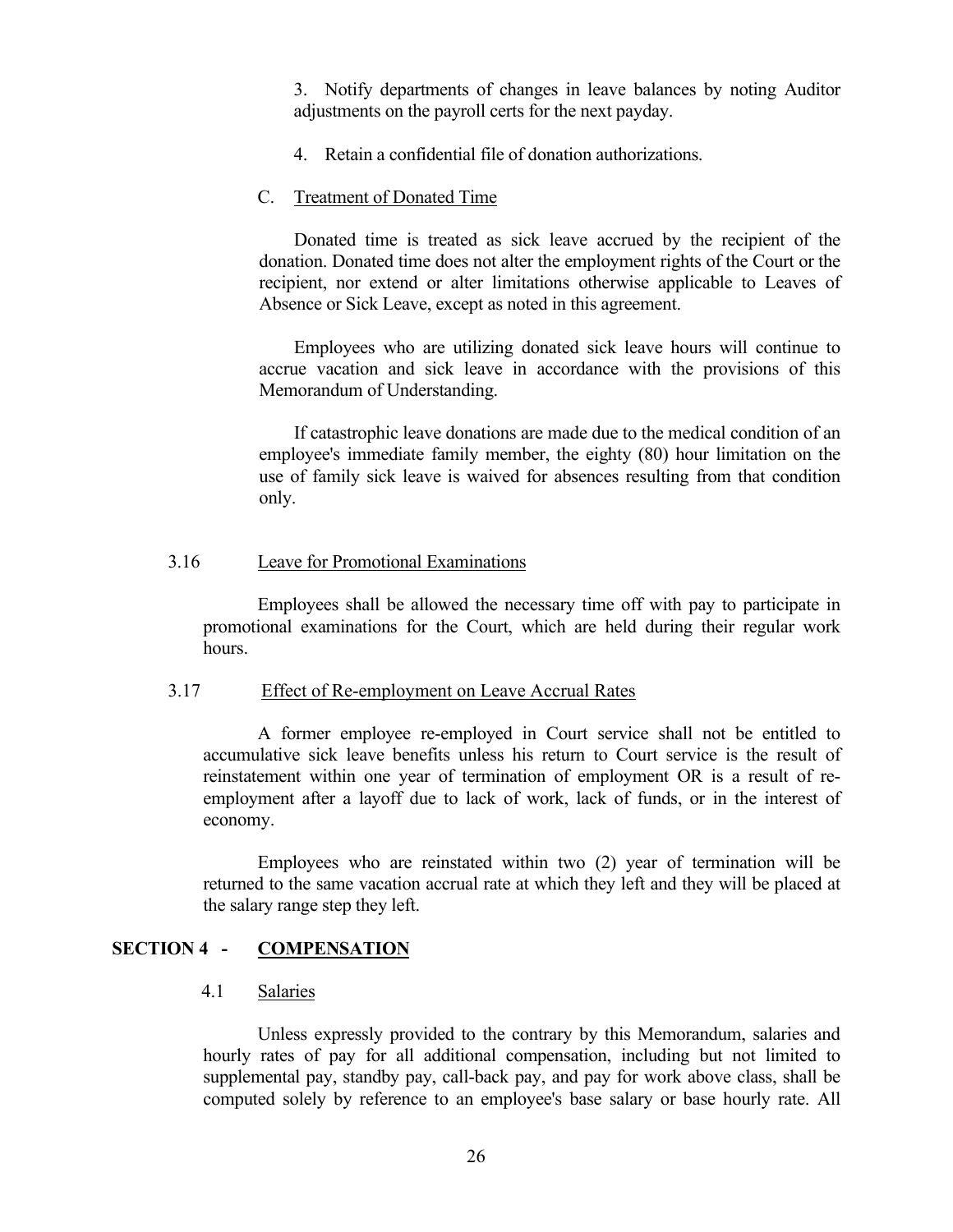negotiated salaries shall remain as adopted for the life of this Memorandum unless mutually agreed otherwise in writing.

Payment of base salary increases or other increases in the salary range during the agreement will be made pursuant to the County's salary range table.

The Court and SEIU agree that the parties will negotiate, upon request, the salaries of new classes established as a result of a reclassification of positions.

## <span id="page-32-0"></span>A. Cost of Living Adjustment (C.O.L.A.)

In accordance with the remaining provisions of Section 4.1, all Bargaining Unit Employees will receive over the duration of the term of the Memorandum of Understanding:

- A. Salary increase of 5% shall be paid to employees in the bargaining unit effective the first full pay period on or after August 1st, 2021. In order to receive the COLA retroactively, bargaining unit members must be employed at the time of ratification.
- B. Salary increase of 2% shall be paid to employees in the bargaining unit effective the first full pay period on or after August 1st, 2022.
- C. Salary increase of 2% shall be paid to employees in the bargaining unit effective the first full pay period on or after August 1st, 2023.
- <span id="page-32-1"></span>B. One Time Payment

 For the term of this agreement only, the Court agrees to pay each Bargaining Unit Employee a gross one-time payment of five hundred dollars (\$500), to be paid effective the first pay period on or after ratification of the MOU. All applicable taxes and withholdings will be applied accordingly.

<span id="page-32-2"></span>4.2 General

No employee shall receive supplemental pay when on vacation, sick leave, sick leave in conjunction with the receipt of State Disability Insurance or Worker's Compensation temporary disability payments, compensatory time off, holiday, or paid military leave unless such employee shall have been performing duties for a period of not less than four (4) full biweekly pay periods or such supplemental duties are scheduled, upon assignment, to last not less than four (4) full biweekly pay periods. Unless otherwise specified by the Manager or the Manager's designee, such shift assignment shall be presumed to be scheduled upon assignment for at least four (4) full biweekly pay periods.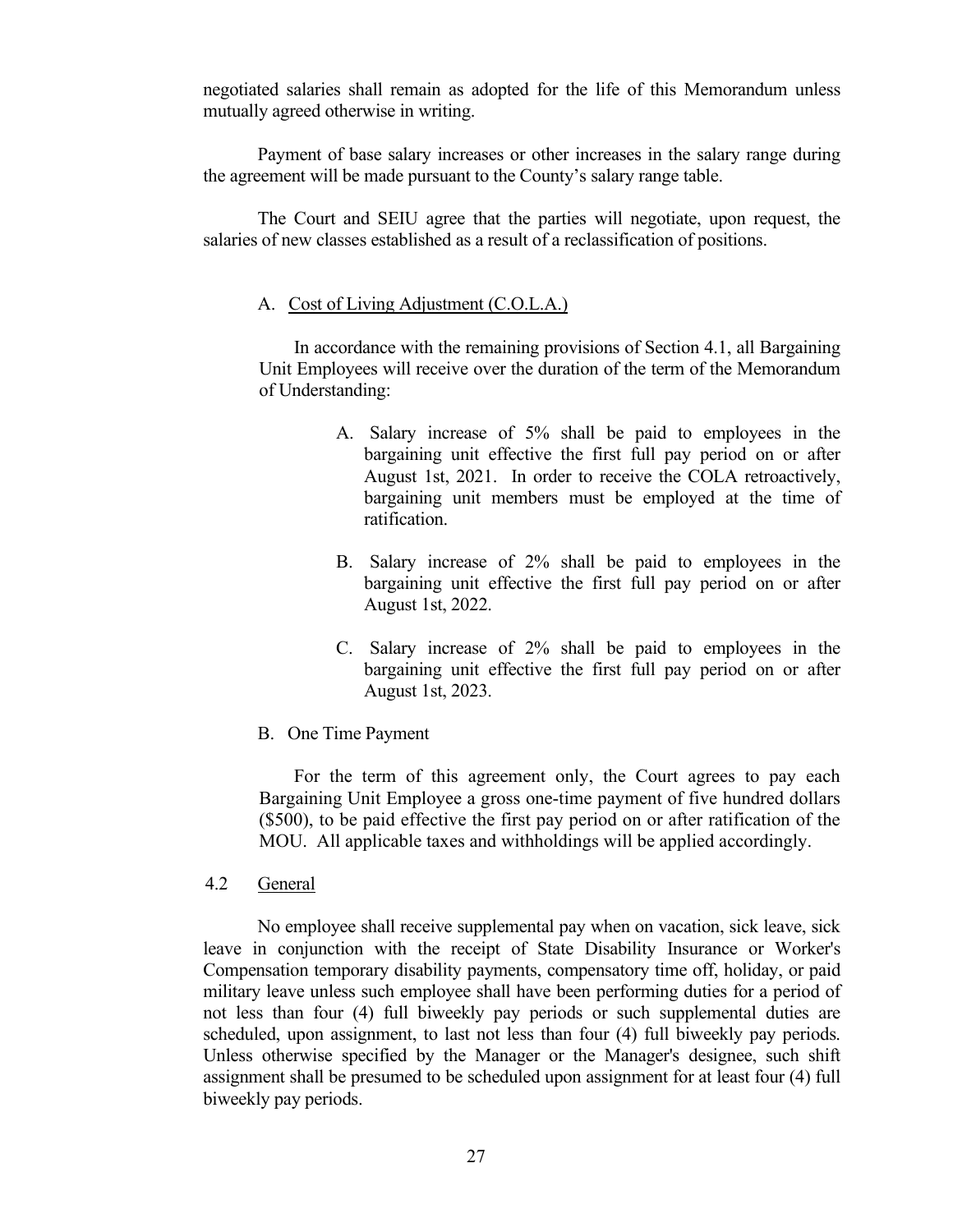# <span id="page-33-0"></span>4.3 Special Assignment Supplement

The Court Executive Officer may authorize a five percent (5%) salary increase to any employee designated by the Court to be on special assignment.

# <span id="page-33-1"></span>4.4 Shift Differential

Shift differential shall be \$0.75 per hour for p.m. and split shifts and \$0.91 per hour for night shifts.

For purposes of payment of shift differential the following times shall apply:

- DAY: Any work shift which begins on or after 4:00 a.m. and before 12:00 noon.
- P.M: Any work shift which begins on or after 12:00 noon and before 8:00 p.m.
- NIGHT: Any work shift which begins on or after 8:00 p.m. and before 4:00 a.m.

## <span id="page-33-2"></span>4.5 Standby Pay

A Manager or designee, with the approval of the Court Executive Officer, may designate employees in certain classes to be in a standby status. An employee who is on standby status must be at a location where the employee can be reached at all times and upon being called shall return to work immediately. An employee who is recalled to work shall be deemed to be off standby status and the employee shall not receive standby pay for the hours the employee is paid to work, whether on a straight time or overtime basis.

Employees who perform standby duty shall be compensated at twenty percent (20%) of their regular hourly rate.

# <span id="page-33-3"></span>4.6 Work Above Class

A Manager or designee may temporarily assign any employee to perform duties normally assigned to a classification with a higher salary without changing the salary of such employee provided the temporary assignment does not exceed five (5) work days in a thirty (30) calendar day period or twenty (20) work days in a one hundred and eighty (180) calendar period. If an employee is assigned to a classification with a higher salary range for more than five (5) work days in a thirty (30) calendar day period or twenty (20) work days in a one hundred and eighty (180) calendar period, the employee shall be compensated, beginning with the sixth day of such above-class assignment, at an amount equal to what the employee would receive if promoted to the higher class, or five percent (5%) if no class exists. Such assignment must receive approval of the court Executive Officer. Assignments to cover routine vacation or sick leave absences will not be approved. Vacation or sick leave absences in excess of two weeks shall not be considered routine.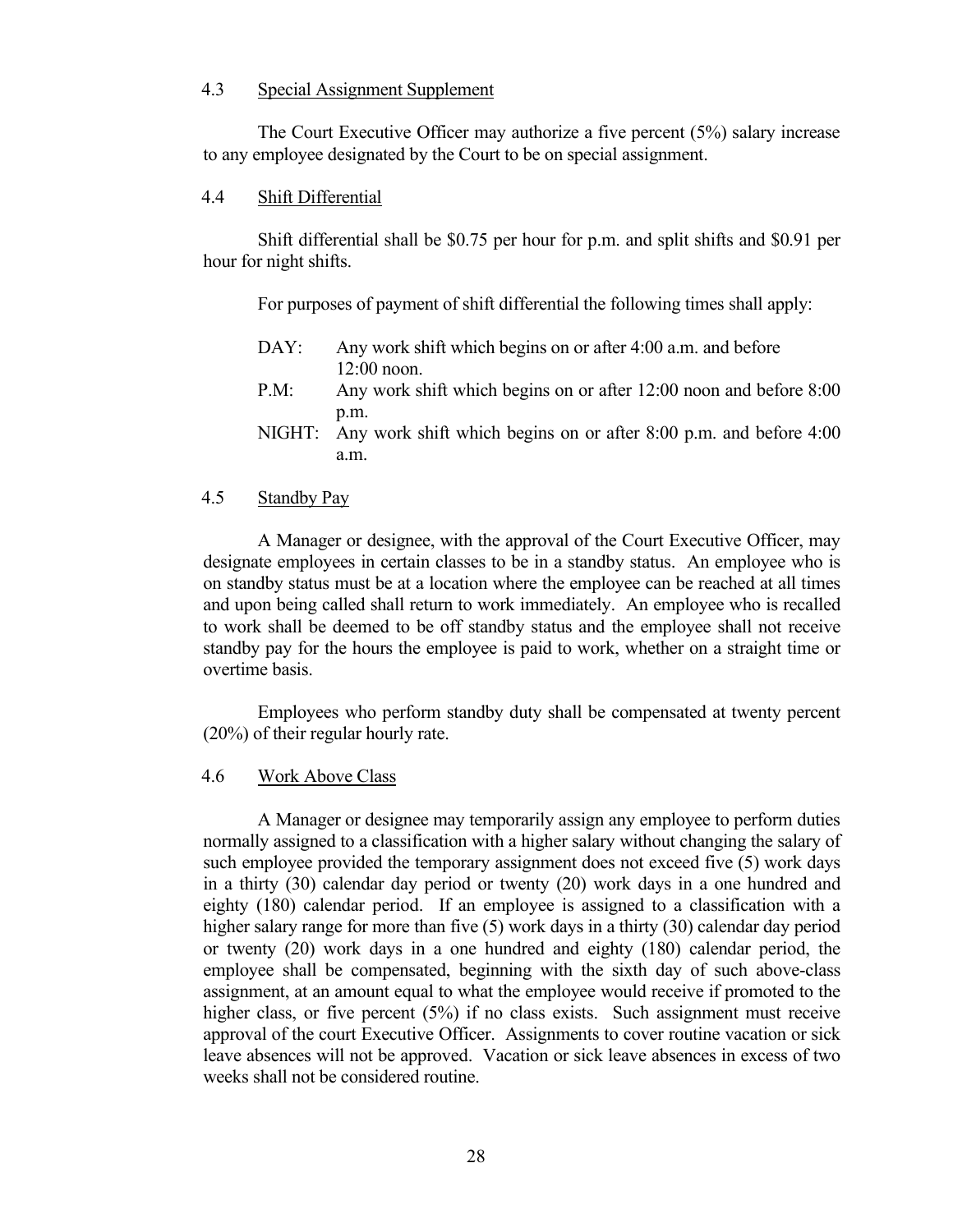Employees who are being paid for working in a higher classification are not eligible for merit increases in the higher classification. Whenever an employee working in a higher classification receives a merit increase in the employee's regular classification or the employee's regular salary is otherwise increased or decreased, the employee's pay for working above class shall be adjusted so that the employee continues to be compensated at the rate specified above.

## <span id="page-34-0"></span>4.7 Bilingual Pay

A. Effective first full pay period after the Judicial Council adopts/approves the final budget allocation for Trial Courts for Fiscal Year 2018-2019, each employee who is designated by the Court Executive Officer and who has passed a bilingual proficiency examination administered by the Human Resources Department and has otherwise qualified for bilingual compensation under this subsection shall receive additional compensation of five percent (5%) of the employee's base salary for bilingual pay.

B. To qualify for Bilingual, an employee must meet the requirements set forth in Section 4.7A and perform bilingual interpretation as part of their job function and regular duties.

C. Although effort will be made to use employees receiving bilingual pay as interpreters, no employee shall refuse to assist in interpretation for clients or patients on an occasional basis.

D. When the bilingual skill is no longer required, the Court shall terminate the bilingual compensation by written notice of the Court Executive Officer and shall notify the employee.

# <span id="page-34-1"></span>4.8 Paycheck Exceptions

A paycheck exception is defined as the incorrect reporting of payroll or failure to process the following payroll actions, causing an employee to receive less than the pay to which he/she is entitled for that pay period: step increases, supplemental pays, overtime. Paycheck exceptions (except overtime exceptions) in excess of \$100 in terms of gross pay, if presented by noon on the Friday following payday, shall be paid within two (2) working days of presentation of the claim to the Court. Overtime exceptions shall be paid no later than the following paycheck.

All payroll errors resulting in either gross or net salary overpayment must be repaid to the Court. Employees shall be allowed, at employee's option, to use accrued annual and holiday leave and compensatory time to repay the Court in cases of payroll errors resulting in gross salary overpayment. Such errors may result from use of an incorrect salary rate, reporting the wrong number of hours worked, or misclassification of hours worked.

Accrued annual and holiday leave and compensatory time may not be used to repay the Court for net salary overpayments that do not result from gross salary errors.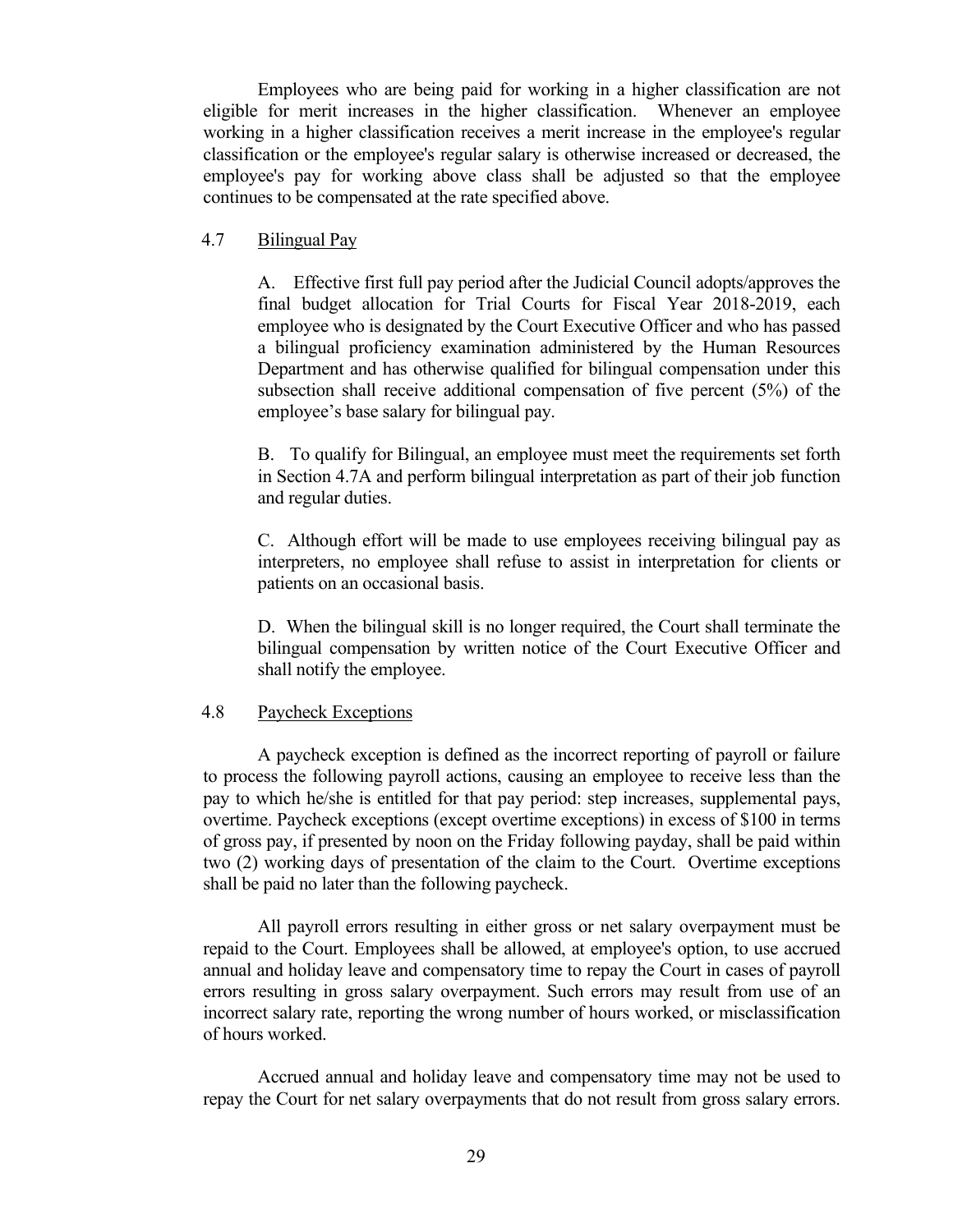Such errors include, but are not limited to, underwitholding of deductions for employee-paid benefits and taxes.

# <span id="page-35-0"></span>4.9 Mileage And Travel Expenses

Court employees authorized by the appropriate approved level to use a personal vehicle on court business for travel will be reimbursed at the federal standard mileage rate.

Meal and lodging reimbursement shall be authorized and paid in accordance with procedures and requirements as defined by the Judicial Council.

Travel time for Court-authorized training shall be computed in accordance with FLSA procedures.

## <span id="page-35-1"></span>4.10 Deferred Compensation Contribution

The Courts may maintain a Section 457 Deferred Compensation Plan. The allowable contribution shall be the maximum allowed by the Internal Revenue Code.

The Courts, at its sole discretion will have the right at any time during the period covered by this agreement to develop charges necessary for the administration of the plan or plans, and implement said charges for active and inactive participants, to be paid by active and inactive participants. In any case, the charge will not exceed the actual cost to the Courts for administration of the plan or plans as computed by the Court under standard accounting practices for cost allocation purposes.

Before implementing a payroll deduction charge, the Courts will make every effort to negotiate with the plan vendors and/or third party administrator(s) to recoup the Courts cost from their management fees.

#### <span id="page-35-2"></span>4.11 Severance Pay

Any member of this bargaining unit employed by the Court in an allocated position for ten (10) or more years who is laid off from regular Court employment or voluntarily accepts a layoff in lieu of another employee shall receive \$2,500 in severance pay. The employee may elect to receive the money in lump sum payment or defer receipt for purchase of eligible insurance benefits through an Internal Revenue Code, Section 125 Plan.

## <span id="page-35-3"></span>4.12 Realtime Reporting Differential

Court agrees to pay Realtime Differential as follows: The Court shall pay a Realtime differential of ten percent (10%) for Court Reporters who are nationally certified for real time reporting, or six percent (6%) for Court Reporters who pass the CCRA Certified Realtime Generalist exam, or three percent (3%) to non-certified Court Reporters who pass a state readability exam or other court sanctioned exam. Court Reporters shall qualify for only one Realtime differential pay category listed above.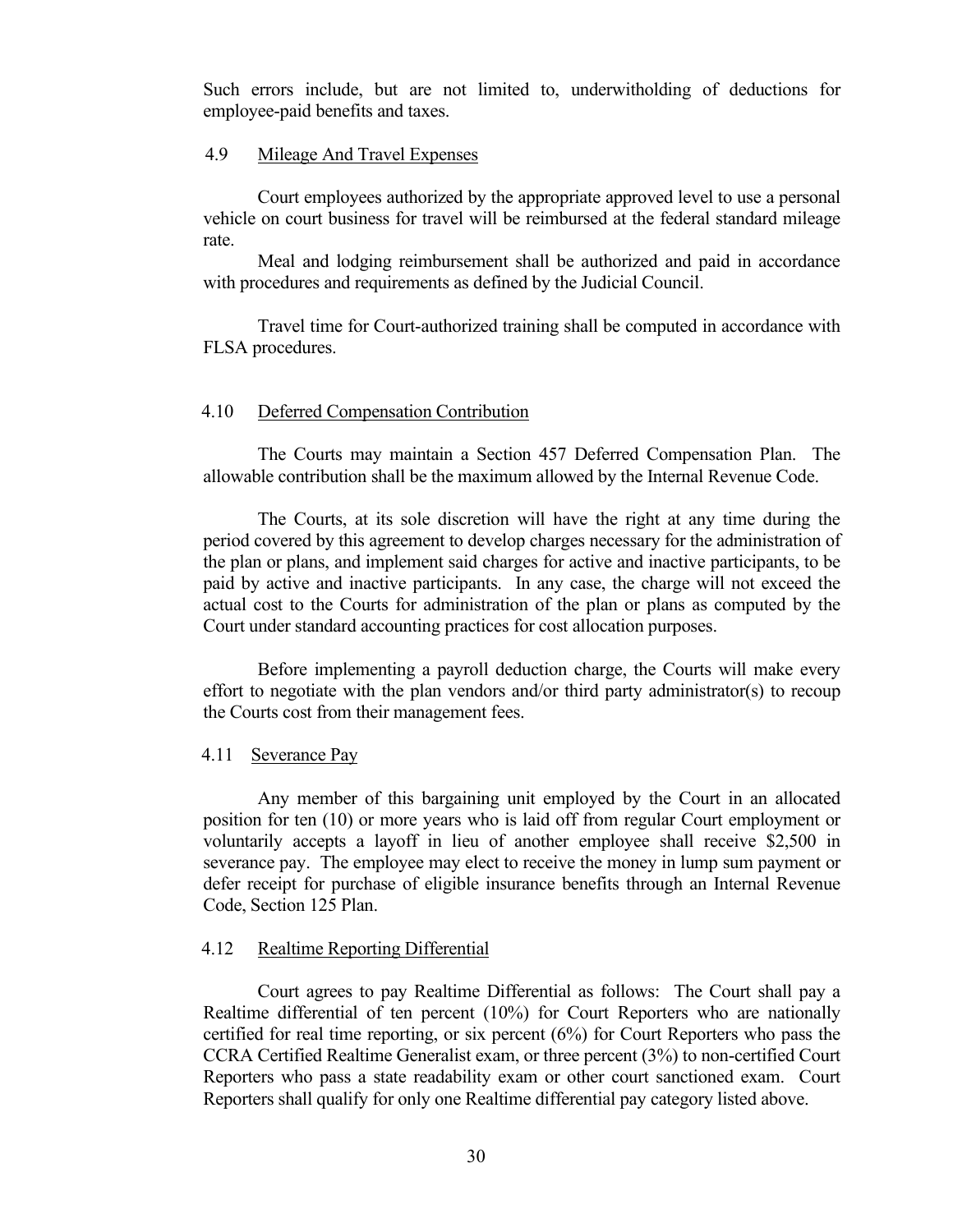## <span id="page-36-0"></span>4.13 Communication Access Realtime Translation (CART) Reporting

 Communication Access Realtime Translation (CART) is a word-for-word speech-to-text interpreting service for people who need communication access. Unlike computerized note taking or abbreviation systems, which summarize information for consumers, CART provides a complete translation of all spoken words and environmental sounds, empowering consumers to decide for themselves what information is important to them. CART consumers include people with hearing loss; individuals with cognitive or motor challenges; anyone desiring to improve reading/language skills; and those with other communication barriers. The Americans with Disabilities Act (ADA) specifically recognizes CART as an assistive technology that affords effective communication access.

The Court shall not require any Official Court Reporters employed by the Court to perform any CART duties, absent any further agreement between SEIU and the Court.

## <span id="page-36-1"></span>4.14 Employee Parking – Downtown Stockton

For the term of this agreement, the Court shall provide the actual cost up to a cap of eighty five dollars (\$85) for each employee's parking who is assigned to work at the downtown Stockton Court location. Employees must park in the designated parking garages as assigned by the Court.

In the event that the garage owner increases the monthly parking fee above the eighty five dollars (\$85) cap per month, , the employer and employee will equally share financial responsibility for the increase (e.g., fifty percent (50%) of any increase will be paid by the employer, and the employee will assume the other fifty percent (50%) of the increase). Employees will sign authorization for a payroll deduction for their fifty percent (50%) share of the increased amount.

In the event that the Court identifies different designated parking areas as a substitute for either the Ed Coy Garage, Channel Street Garage, Stewart Eberhardt Garage, and Market Street Garage, the Court will notify SEIU at least thirty (30) days in advance of the proposed effective date of the change. The Court has the right to make such change without agreement from SEIU, but before making the change, will consult with the Union about the Court's intended parking relocation. This consultation obligation does not affect the Court's obligation to meet and confer over the impacts of any change in parking location.

## <span id="page-36-2"></span>4.15 Longevity Pay

For this term of this agreement, all employees employed in regular full-time positions shall receive a gross one-time payment of \$500 upon the completion of twenty-five (25) years of continuous full-time service. Payments are non-pensionable, and all applicable taxes and withholdings will be applied accordingly. This section shall sunset on September 30, 2024.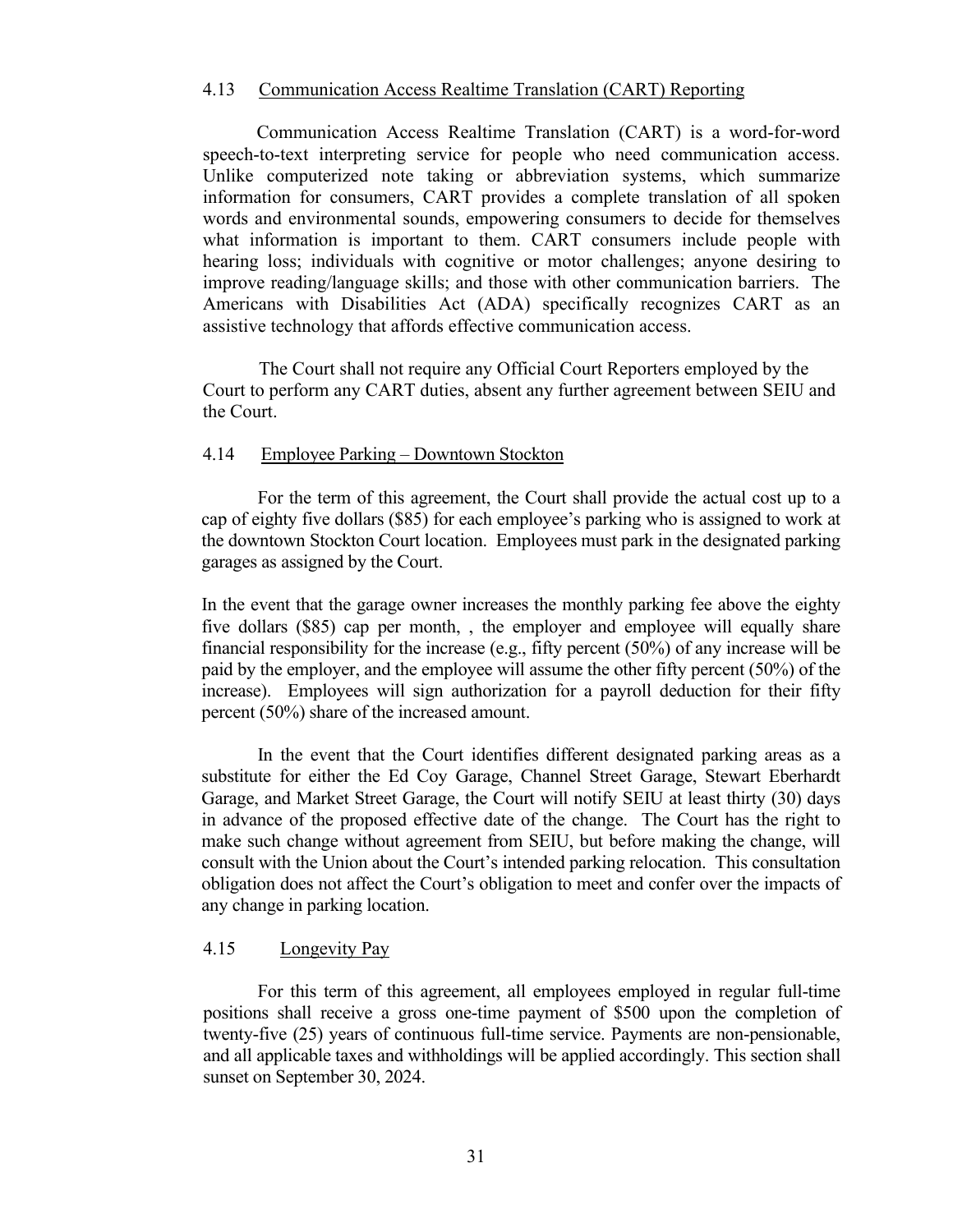## <span id="page-37-0"></span>**SECTION 5 - DAYS AND HOURS OF WORK- OVERTIME**

## <span id="page-37-1"></span>5.1 Work Week

Unless otherwise provided for in this Memorandum or in any Resolution or Board Order, the base compensation for employees shall be deemed to be compensation per biweekly pay period and is predicated upon a forty (40) hour work week. A biweekly pay period shall consist of eighty (80) working hours and the base compensation provided shall be payment in full for all services rendered to the Court except as otherwise provided.

# <span id="page-37-2"></span>5.2 Work Site Closure

If the Court closes a work site because it is unsafe or because work operations cannot be carried out, employees who are scheduled to work and who are not reassigned to alternate work sites and are subsequently sent home shall receive pay for the remainder of the scheduled work day. Other regularly scheduled employees who are sent home may be paid, at the discretion of the Manager or designee, for the balance of their scheduled work day. Such employees sent home shall remain available to return to the work site for the duration of the time for which they are being compensated.

The Court will make all reasonable efforts to relocate or reassign employees affected by such situations and may continue affected employees on paid leave for the duration of the closure. Employees will not be assigned to work in job functions for which they are not qualified.

All attempts shall be made by the Court Executive Officer or designee to locate another work site/facility as quickly as possible.

#### <span id="page-37-3"></span>5.3 Working Hours

In accordance with the Court policy, a Manager or designee may change the working hours of individual employees to accommodate functional needs of the department as long as no change is made in the regular hours of the department. The Court will make every reasonable effort to give reasonable notice to the affected employee(s).

## <span id="page-37-4"></span>5.4 Overtime

For the purposes of determining an employee's eligibility for overtime compensation, all straight time hours on payroll shall be considered "hours worked".

If, in the judgment of a Manager or duly-authorized designee, work beyond an employee's normal work day or work week is required, the Court Executive Officer or designee may order such overtime work. The Court Executive Officer or designee will give reasonable advance notice of such schedule changes, except in unusual or unforeseen circumstances. Except as provided in this Section, employees shall be eligible for overtime compensation when: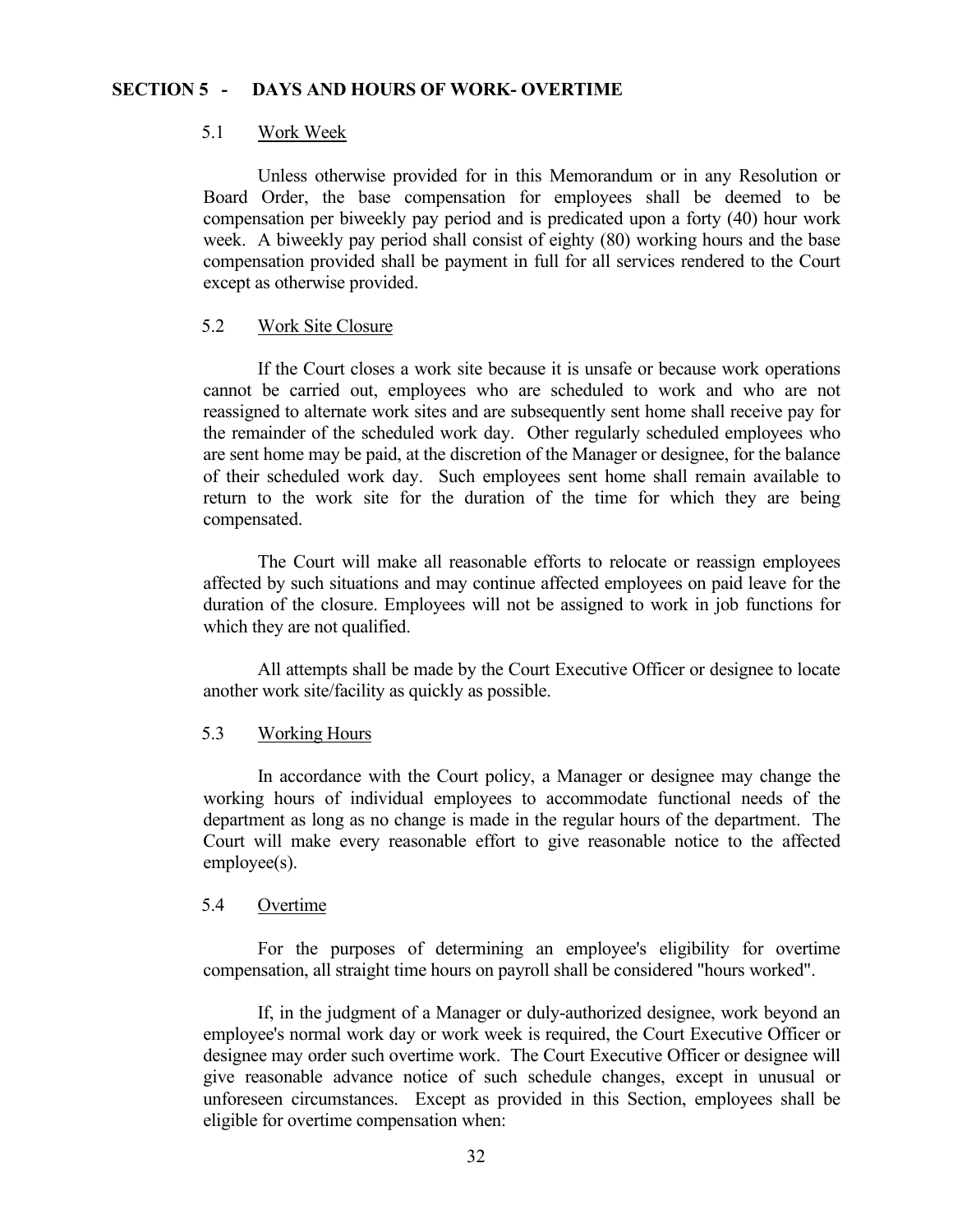1. An employee works in excess of the number of hours in his/her normal work day except that any part-time employee shall not be eligible for overtime until such employee works at least 12 hours in a day;

2. An employee works in excess of eighty (80) hours in a biweekly pay period;

3. An employee whose normal work week is five (5) scheduled eight (8) hour days in a calendar week of seven (7) days works more than forty (40) hours and five (5) days in a calendar week;

4. An employee who, because of shift changes, works two (2) or more shifts in any twenty-four (24) hour period and is off duty less than eight (8) hours between shifts. In such case, the employee shall be compensated for any additional shift(s) in the same manner as for other overtime notwithstanding (2) and (3) above;

5. An employee is required to work during a lunch period for which the employee does not ordinarily receive compensation.

# <span id="page-38-0"></span>A. Compensation for Overtime

Employees shall be compensated for overtime in accordance with their Group designation:

1. Group 1 employees are those employed in classifications eligible for exemption from the overtime provisions of the Fair Labor Standards Act (FLSA) and designated by the Court to be salaried and, therefore, exempt from the overtime provisions of the FLSA. These employees may be required to periodically or routinely work long or irregular hours to fulfill the responsibilities of their positions. These employees are not eligible to receive overtime compensation or compensatory time off. However, in recognition of the sometimes long and regular hours which these employees are required to work to accomplish program objectives, the Court will provide paid administrative leave as follows:

(a) Each fiscal year, the Court Executive Officer shall grant ten (10) days of administrative leave to eligible salaried employees.

(b) The benefits provided by this program are not related to hours worked nor subject to accrual, and under normal circumstances may not be carried over beyond the end of the fiscal year

2. Group 2 employees shall be compensated for overtime by either cash payment at the rate of one and one-half (1-1/2) times the employee's hourly salary (including applicable supplements) or by the accrual of compensatory time at the rate of one and one-half (1-1/2) times the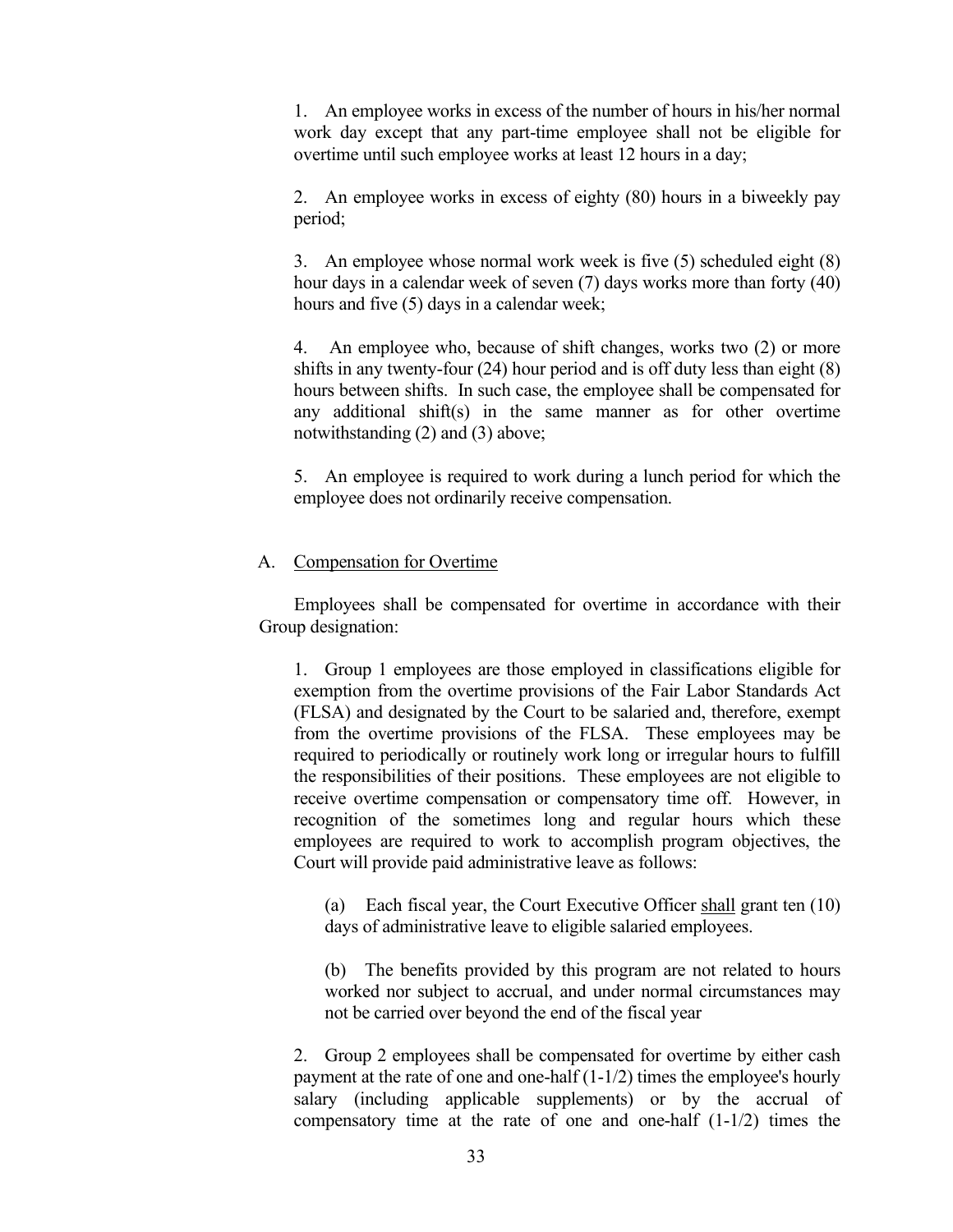overtime hours worked. The maximum compensatory time accumulation shall be eighty (80) hours and any additional overtime worked shall be compensated by cash payment at the rate of one and one-half (1-1/2) times the employee's hourly salary (including applicable supplements).

3. Group 3 employees are those employed in grant positions and shall be compensated for overtime as provided in their contracts.

4. Group 4 employees are those working in positions which have been found to be non-exempt from the overtime provisions of the Fair Labor Standards Act (FLSA). Group 4 employees shall be compensated for overtime worked in the same manner as Group 2 employees.

For employees in Group 2 and Group 4, if the Manager concludes that the department's budgetary situation allows latitude to confer either compensatory time off or overtime, the department will give good faith consideration to employee preference. Departmental conditions can change within fiscal years and determinations under this section are not grievable.

# <span id="page-39-0"></span>B. Overtime Exception

Employees whose normal work week varies from the normal five (5) days in a calendar week of seven (7) days shall not be eligible for overtime compensation except as described in (1), (2), and (4) above.

## <span id="page-39-1"></span>5.5 Call-Back Overtime

# <span id="page-39-2"></span>A. Definition

Call-back overtime is defined as overtime required of an employee who, following completion of the employee's assigned work day, is notified to and does report back to duty at the Court or alternative worksite designated by the Court. Contiguous overtime, or overtime assigned to be worked within one (1) hour after completion of the regular work shift, or overtime assigned by the Court Executive Officer or designee which is performed at a time convenient to the employee shall be excluded from the three (3) hour minimum unless such overtime is performed on a regular day off.

## <span id="page-39-3"></span>B. Compensation

<span id="page-39-4"></span>An employee who performs call-back overtime shall receive credit for the actual time worked, but not less than three (3) hours credit each time the employee is called back. An employee who performs call-back overtime shall be compensated according to the provisions of Section 5.4A.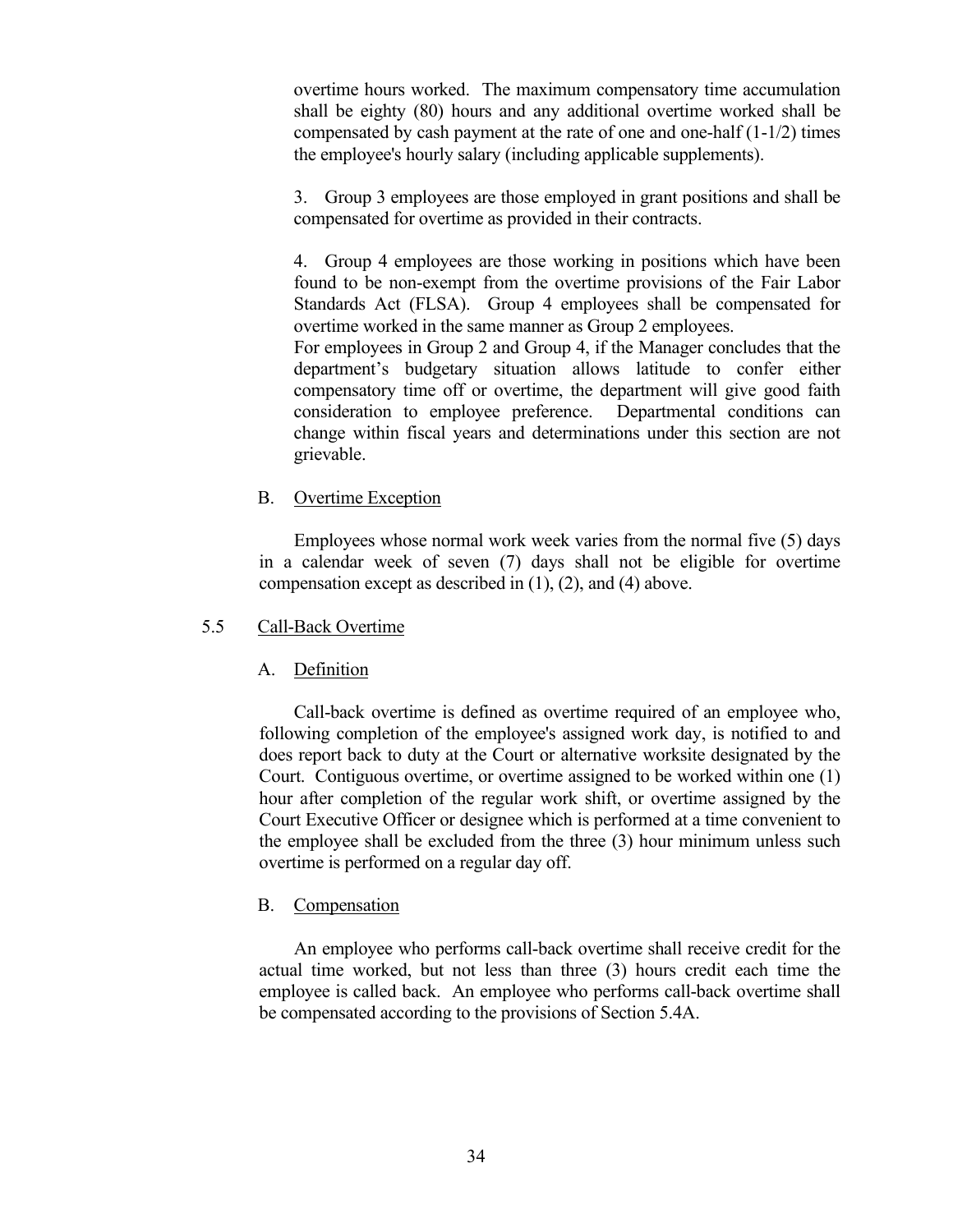## 5.6 Meals and Rest Periods

#### <span id="page-40-0"></span>A. Rest Periods

To promote maximum productivity and morale, it is the policy of San Joaquin Court that, when Court operations permit, each employee shall be entitled to two (2) rest periods not exceeding fifteen (15) minutes each, during a regular eight (8) hour shift. When Court operations permit, such rest periods are to be taken as nearly as possible in the middle of each four (4) hour segment of each employee's work day. Time allowed for rest periods may not be accumulated from one half of the workday to another, nor may rest periods be used to alter an employee's normal work hours and meal periods.

#### <span id="page-40-1"></span>B. Meals During Overtime

Meals which must be consumed on the job after the normal workday and while working in an overtime situation are not to be considered as an interruption of overtime work performed. The Court shall neither pay for nor provide meals, nor is an employee who takes a break for a meal to be considered as being in a paid status. An employee, upon request, shall be allowed to take a thirty (30) minute meal break after two (2) hours overtime and every four (4) hours thereafter. The Court retains the right to refuse requests for meal breaks in the event of emergency.

#### <span id="page-40-2"></span>5.7 Alternative Schedule

#### <span id="page-40-3"></span>A. Flex Hours

The Court and SEIU shall negotiate, on request, flex time schedules on a department by department basis. Such negotiations shall be conducted between SEIU and the Court's designated negotiator.

The Court and SEIU agree that when a written request for flexible work schedules is denied, the Manager or designee shall respond to the request in writing (within 14 days) stating the reasons for the denial.

Flex time schedules are those alternate work schedules, including but not limited to a "4-10" plan or a "9-80" plan, which do not violate the Fair Labor Standards Act or Section 5.4. of this memorandum, unless otherwise agreed by the parties. No flex schedule arrangement shall be implemented until the Court and SEIU adopt a memorandum of understanding specifically setting forth provisions of the schedule with respect to overtime, holiday, sick leave and other affected benefits.

#### <span id="page-40-4"></span>B. Job Sharing

Any regular, permanent full-time employee may agree to job share a position, subject to approval by a Manager and the Court Executive Officer. Part-time employees eligible for benefits are not eligible for job sharing.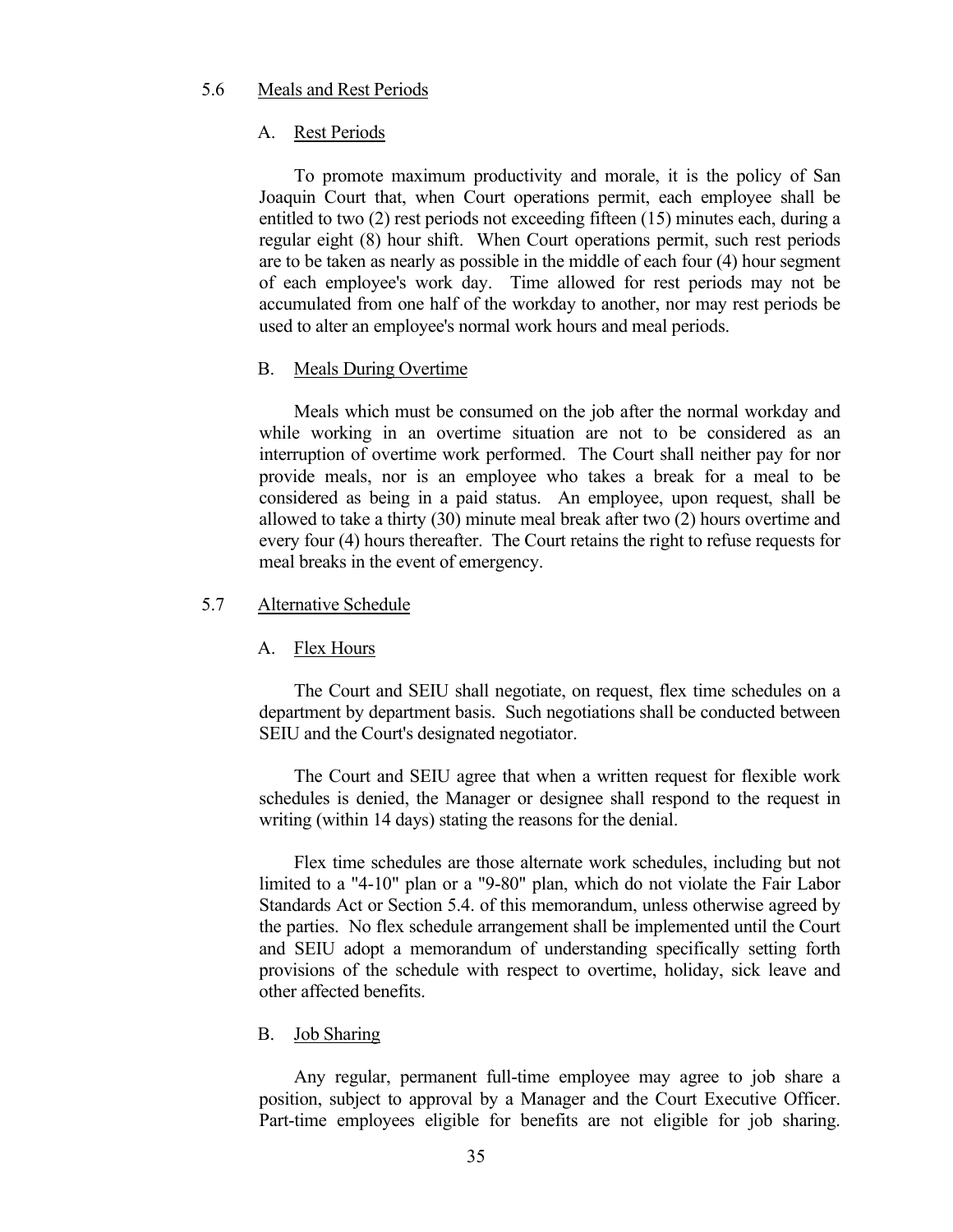Effective October 1, 2021, if a position becomes vacant within a job share arrangement, the Court may terminate the job share arrangement after a sixty (60) calendar day notice to the participating employee.

- 1. Conditions of Participation
	- (a) Employees must have regular employment status.

(b) Employees must have a rating of satisfactory on the last performance evaluation to qualify for a job share position, and satisfactorily perform their duties while in a job share position. If an employee in a job share position is not satisfactorily performing their duties, then the Court may terminate their job share position and return the employee to full-time status, after a sixty (60) calendar day notice.

(c) Biweekly salary for job sharing employees will be pro-rated. Prorated compensation will be based on each individual's step on the salary range.

(d) Vacation, sick leave, floating and regular holiday will be earned on a pro-rated basis.

The dollar value of the Court's contribution to health, dental and life insurance, and the retirement value for one full-time allocated position will be pro-rated.

Employees participating in a job share agreement will be treated as temporary employees for retirement purposes only.

If a vacancy does not exist when an employee who is participating in a job share arrangement wishes to resume full-time employment, the employee will be required to maintain job share status until a vacancy in the appropriated classification occurs. Job share participants will be entitled to the first vacancy that occurs in the appropriate classification in their department or may consider the transfer option to another Court department. Participants will be notified prior to the implementation of a position freeze or if the position is to be filled.

(e) Worker's Compensation will be administered in accordance with the Labor Code of the State of California.

 (f) Employees are eligible for overtime compensation only after forty (40) hours in a work week.

 (g) Limits to trading time, coverage during illness or vacation, the work schedule and total hours each employee will work during a pay period, will be set by the Court Executive Officer.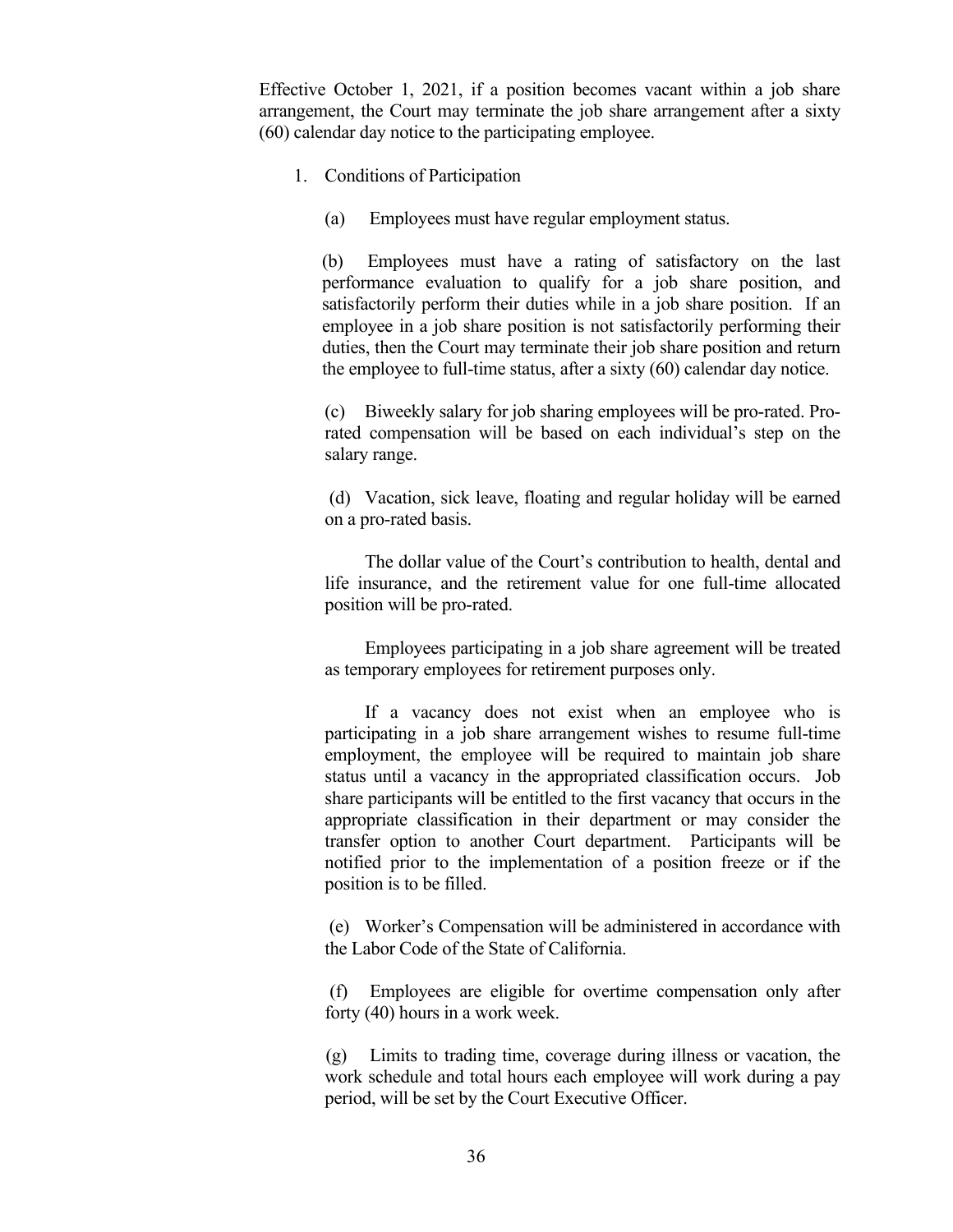(h) If one participant in the job share agreement terminates employment during the agreement, the Court may terminate the job share agreement after a sixty (60) calendar day notice to the participating employee, or may advertise within the Department to fill the vacancy. If the Court chooses to advertise within the Department to fill the vacancy, and a replacement cannot be found, the remaining employee will be required to return to full-time status after sixty (60) calendar day notice.

For the purpose of interpreting minimum qualifications for open or promotional exams, work experience during the period the employee is participating in the job share agreement will be calculated on a pro-rated basis.

#### <span id="page-42-0"></span>5.8 Jury and Witness Duty

#### <span id="page-42-1"></span>A. Jury Duty

Any regular employee who is summoned for attendance to any court for jury duty shall be deemed to be on duty and there shall be no loss of pay, however any jury fees (excluding payment for mileage) received by the employee shall be paid to the Court.

#### <span id="page-42-2"></span>B. Witness Duty

Any employee who shall be called as a witness in a case arising out of and in the course of the employee's Court employment shall be deemed to be on duty and there shall be no loss of pay. Any witness fees received by the employee shall be paid to the Court together with any mileage allowed if the employee uses Court-provided transportation. If such witness duty is performed on a day on which the employee would normally not be working, the employee shall be deemed to be on duty and shall be compensated for overtime as provided in Section 5.4A. An employee called as a witness in any other matter shall be deemed off duty.

#### <span id="page-42-3"></span>5.9 Reassignment

In accordance with the Court policy, a Manager or designee may reassign individual employees to accommodate functional needs of the department.

 The Court will make every reasonable effort to give reasonable notice to the affected employee(s).

 The Court and SEIU agree that one of the factors to be assessed when involuntarily reassigning an employee shall be the seniority of the qualified employees.

Any employee who is involuntarily transferred may request a written statement from the Manager as to the reasons for the reassignment. This written response shall be issued within fourteen calendar days from the date of the request.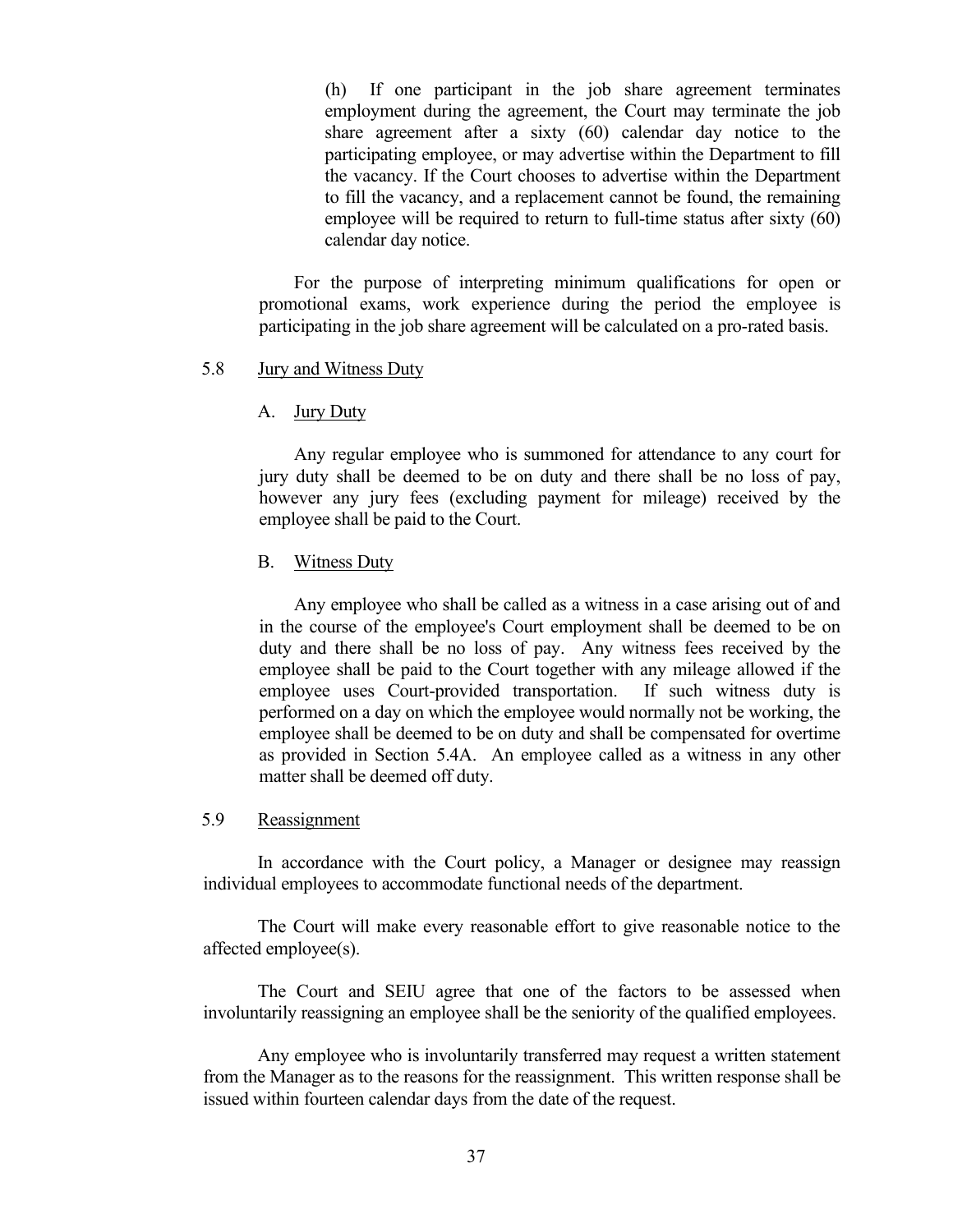# <span id="page-43-0"></span>**SECTION 6 - SALARY ADMINISTRATION**

# <span id="page-43-1"></span>6.1 Salary Upon Appointment

New employees shall be appointed at the first step of the salary range adopted for the particular class of position to which the appointment is made. The Court may provide that a particular allocated position be filled at a step above the minimum of the range commensurate with the qualifications of the prospective appointee which are above the minimum requirements set forth in the class specifications.

Whenever such allocated position is filled in this manner, all incumbents of allocated positions who have qualifications above the minimum set forth in the class specification in the same class earning less than the step in the particular salary range at which the new employee enters may be raised to that step or to a lower step in the range upon the request of an Manager or designee subject to approval of the Court Executive Officer.

Notwithstanding other provisions of this memorandum regarding merit advancement days, the merit advancement of all employees in that class of position may be changed in order to retain equitable relationships as approved by the Court Executive Officer.

# <span id="page-43-2"></span>6.2 Step Increases

#### <span id="page-43-3"></span>A. Regular Employees

A regular employee shall be required to serve a merit advancement period of twenty-six (26) biweekly pay periods on each step of the salary range assigned to the classification of which the employee is an incumbent before becoming eligible for advancement to the next higher step. An employee shall not advance to the next higher step until the employee receives the affirmative recommendation from his/her Manager and the employee's eligibility for advancement has been verified by the Court Executive Officer. An employee shall not advance to the next higher step if his/her overall performance is evaluated as less than satisfactory. Nothing in this Memorandum shall be construed to provide that step increases are automatic.

Advancement within a salary range shall not be made more frequently than once in any period of twenty-six (26) consecutive pay periods nor shall any employee advance more than one step within a salary range at one time except as provided in Section 6.1. above.

#### <span id="page-43-4"></span>B. Eligibility for Step Increases for Part-time Employees

Effective the pay period nearest January 1, 2001 employees designated as Part-time with 1300 hours of service in the prior calendar year and 2080 hours of unbroken service (not taken off payroll) shall be eligible for an increase to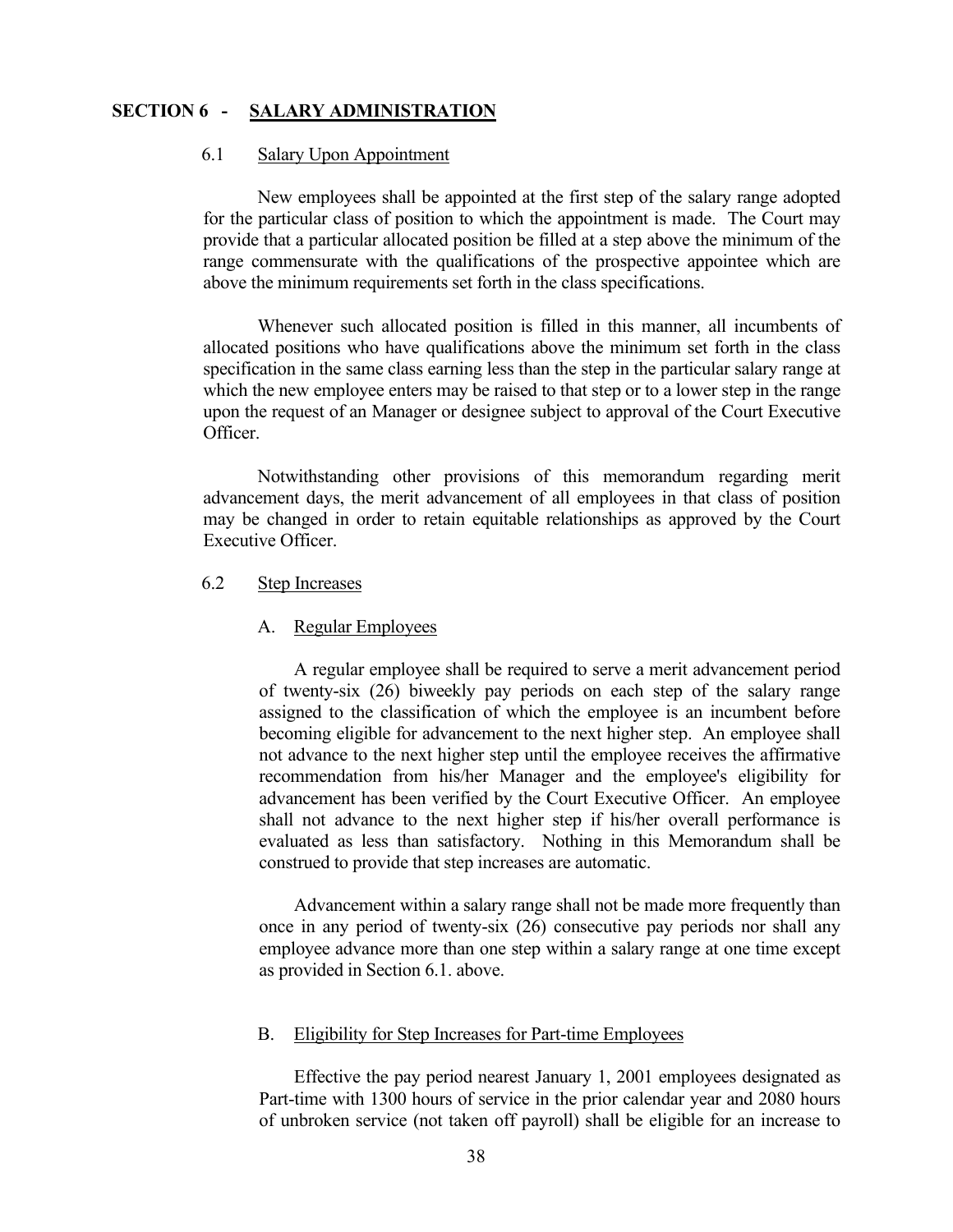Step B. Thereafter, eligible Part-time employees shall receive a further step increase for each additional 2080 hours of service.

## <span id="page-44-0"></span>C. Step Increases Withheld

Any step increase withheld because of administrative oversight or inadvertence shall be made retroactive to the normal effective date of the step increase.

Any step increase withheld for cause but, upon appeal, adjudicated in favor of the employee, shall be made retroactive to the normal effective date of the step increase or some intervening date determined by the adjudicating party. If the step increase is made retroactive to the normal effective date of the step increase, the employee shall retain the employee's current anniversary date. If some intervening date is determined by the adjudicating party, the employee shall not be eligible for the employee's next merit advancement for twenty-six (26) biweekly pay periods from the intervening date.

#### <span id="page-44-1"></span>6.3 Salary Step On Promotion

An employee appointed to a position with a higher salary range shall have his/her salary adjusted to the first step of the new range or to the step in the new range which is at least five percent  $(5%)$  higher than the salary the employee was receiving prior to the promotion, whichever is greater, provided that the new salary is within the new range. For the purposes of this Section, pay supplements which are a percentage of base salary (except above class pay and special assignment pay) shall be added to the pre-promotion base salary prior to determining the appropriate step in the new range.

The effective date of the promotion shall become the new merit advancement date for the employee and he/she shall not be eligible to receive a merit step increase until completion of twenty-six (26) biweekly pay periods.

#### <span id="page-44-2"></span>6.4 Order of Adjustments

Whenever an employee is promoted and receives a range change or the employee's position is reclassified to a class having a higher salary range, on the employee's merit anniversary day the employee shall first receive the merit advancement increase to which he/she may be entitled and then receive such increases to which he/she may be entitled in the following order: salary adjustment, reclassification, promotion.

# <span id="page-44-3"></span>6.5 Salary Step on Demotion

If an employee is demoted to a position having a lower salary range because of lack of work or funds, or in the interests of economy, or for any reason other than discipline, the employee so demoted shall receive the next lower salary in the range assigned to the new position. The employee's merit anniversary date shall remain the same.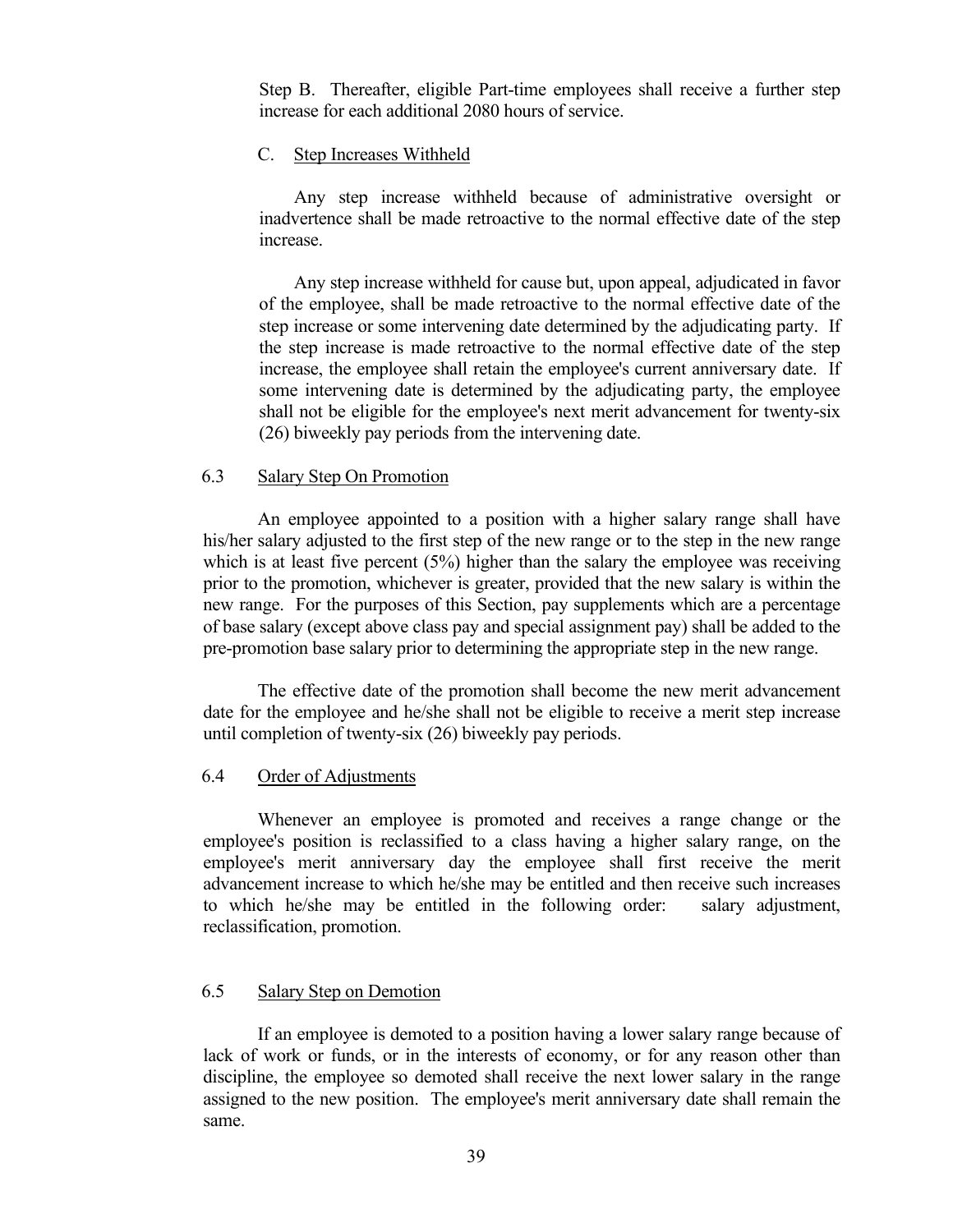If an employee voluntarily demotes to a position having a lower salary range, the employee shall receive the salary in the new range which is equal to the salary in the prior position or, if none, the next lower salary in the range assigned to the new position.

### <span id="page-45-0"></span>6.6 "Y"-Rates

Whenever an incumbent of a regular Court position accepts a demotion for reasons other than a disciplinary action to a class of position having a lower salary range, the Court may direct that the capital letter "Y" be set opposite the position to which the incumbent was demoted in the budget and all payroll and other personnel records.

Whenever the effect of a reclassification is to place the incumbent in a class having a lower salary range, the Court, upon the recommendation of the Court Executive Officer, may direct that the capital letter "Y" be set opposite the reclassified position in the budget and all payroll and other personnel records.

Whenever the "Y" is set opposite a position, the incumbent shall continue to receive his/her previously authorized salary until termination of employment in the position, or until a higher rate of pay may be authorized, whichever comes first.

## <span id="page-45-1"></span>6.7 Salary Table

Effective August 2, 2021, the following classifications will be moved to the salary table as reflected below:

| Classification                 | Increase to Move to Table | Salary Range |
|--------------------------------|---------------------------|--------------|
| Court Reporter                 | 1.53%                     |              |
| <b>Legal Research Attorney</b> | $Q_40\text{/}$            |              |

## <span id="page-45-3"></span><span id="page-45-2"></span>**SECTION 7 - PART-TIME EMPLOYMENT**

### 7.1 Definitions of Temporary and Part-time

Effective July 1, 2000 definitions for part-time and temporary employment shall be as follows (these definitions shall be incorporated into the Courts Personnel Rules):

Part-time: The status of an employee who is appointed to a position which is less than three quarters time (defined as not more than 1560 hours in a calendar year). A part-time position is ongoing in nature and anticipated to exceed six months' duration.

Temporary: The status of an employee who is appointed to a position which is either seasonal in nature (not to exceed seven months in a calendar year) and recurs year to year, or who covers peak workloads or regular employee absences (not to exceed nine months in a calendar year) in a position which is not ongoing in nature.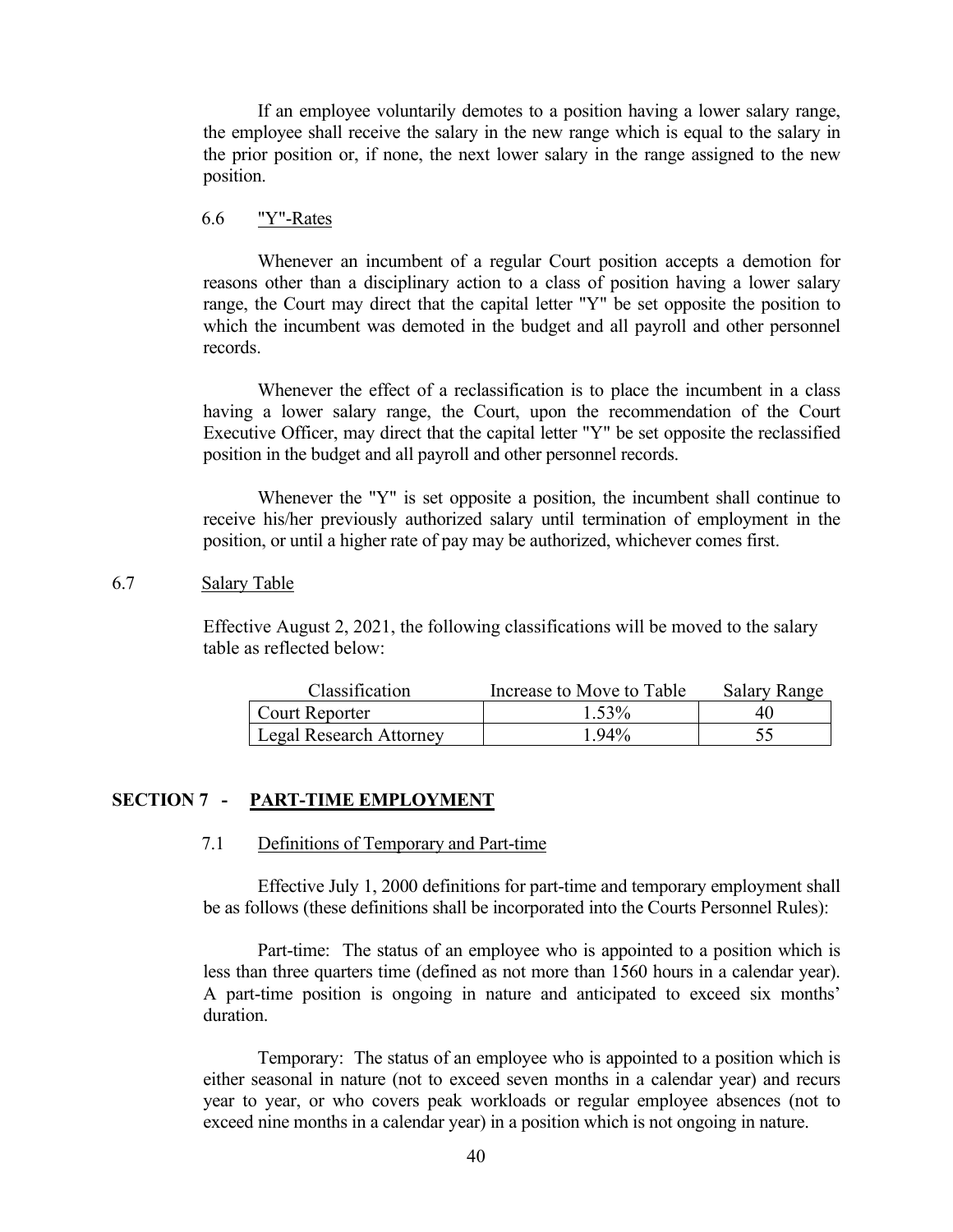Part-time employees who meet the appropriate eligibility criteria may receive step increases (see Section 6.2B ) and/or holiday pay (see Section 3.4D)

## <span id="page-46-0"></span>7.2 Compliance with Part-time/Temporary Definitions

The Courts will begin counting the hours of "Part-time" employees for the purpose of ensuring compliance with the definition "Part-time" on January 1, 2001. The Courts will provide the Union with payroll data showing the number of hours worked by Part-time employees in the prior six months on the pay period closest to June 1 and December 1 of each year. The Courts will provide the Union with payroll data showing the number of hours worked by Temporary employees in the prior year on the pay period closest to January 1 of each year.

## <span id="page-46-1"></span>7.3 Combination of Part-time Hours

An employee designated as Part-time may combine the hours worked in two different positions in the same department for the purposes of establishing Part-time status and eligibility for benefits.

# <span id="page-46-2"></span>**SECTION 8 - RETIREMENT**

The following section is applicable so long as the Court participates within the San Joaquin County Retirement System (SJCERA). Unless otherwise stated, all statutory references in this section "Section 8. Retirement" of this Memorandum of Understanding are to the California Government Code.

## <span id="page-46-3"></span>8.0 Retirement Tier and Eligibility

SJCERA Tier I – Court employees who established and maintain membership in the San Joaquin County Employees' Retirement Association (SJCERA) prior to January 1, 2013, and other eligible employees as defined by law, participate in the defined benefit formula that was in place before January 1, 2013, hereinafter "SJCERA Tier I."

SJCERA Tier II – Court employees who establish membership in SJCERA on or after January 1, 2013, who are subject to the provisions of the Public Employees' Pension Reform Act of 2013 (PEPRA) (Article 4 (commencing with Section 7522, et seq.) of Chapter 21 of Division 7 of Title 1 of the Government Code) participate in the defined benefit formula prescribed by PEPRA for these employees, hereinafter "SJCERA Tier II."

 SJCERA Tier II b. – Court employees who establish membership in SJCERA on or after January 1, 2022, who are subject to the provisions of the Public Employees' Pension Reform Act of 2013 (PEPRA) (Article 4 (commencing with Section 7522, et seq.) of Chapter 21 of Division 7 of Title 1 of the Government Code) participate in the defined benefit formula prescribed by PEPRA for these employees, hereinafter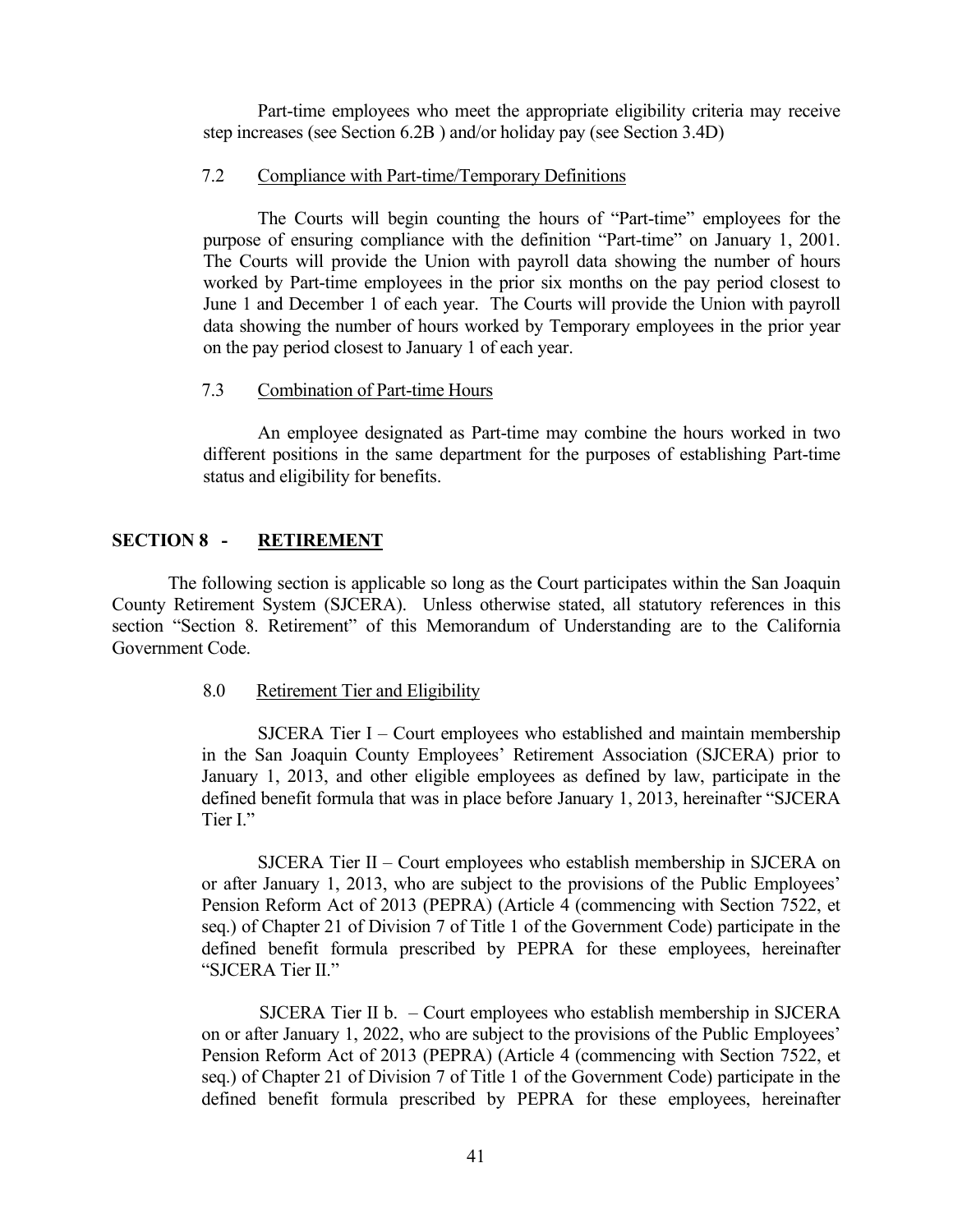"SJCERA Tier II b." Retirement benefits for Tier II b. members will be calculated using base pay only.

# <span id="page-47-0"></span>8.1 Retirement Formula

The Court agrees to maintain the County of San Joaquin defined benefit retirement formula specified in Section 31676.14 (2% at age 55 ½) for General Members of SJCERA Tier I.

General Members of SJCERA Tier II and Tier II b. participate in the defined benefit formula prescribed by Section 7522.20 of PEPRA (2.0% at age 62).

An annual cost of living adjustment of up to three percent (3%) shall be maintained in accordance with Section 31780.1 for monthly benefits payable by SJCERA to retired members (Tiers I, II, and II b.) or their beneficiaries.

## <span id="page-47-1"></span>8.2 Retirement Age and Service

The provisions of Section 31672 permitting service retirement for members of SJCERA Tier I at age fifty  $(50)$  years with the completion of ten  $(10)$  years of continuous service, shall be maintained for court employees who are members of SJCERA Tier I.

Section 7522.20 permits service retirement for General Members of SJCERA Tier II and Tier II b. after five (5) years of service and upon reaching fifty-two (52) years of age.

## <span id="page-47-2"></span>8.3 Retirement Contributions

Court employees who are members of SJCERA Tier I shall pay the member contributions as determined pursuant to Section 31621.3 for General Members.

Court employees with thirty (30) or more years of service who, for that reason, are not making contributions to SJCERA, shall receive, in addition to their regular rate of pay, an amount equal to fifty percent (50%) of what their retirement contributions would be if they were still making such contributions. (Statutory references: Sections 31625.2)

Court employees who are members of SJCERA Tier II and Tier II b. shall pay member contributions pursuant to Section 7522.30, which shall be at least 50% of normal cost as determined annually by the plan actuary and expressed as a percentage of payroll. The Court shall not pay any of the required member contribution. The member contribution rate shall not be adjusted unless the normal cost rate increases or decreases by more than 1%.

<span id="page-47-3"></span>Court employees' retirement contributions to SJCERA shall be made on a pretax basis.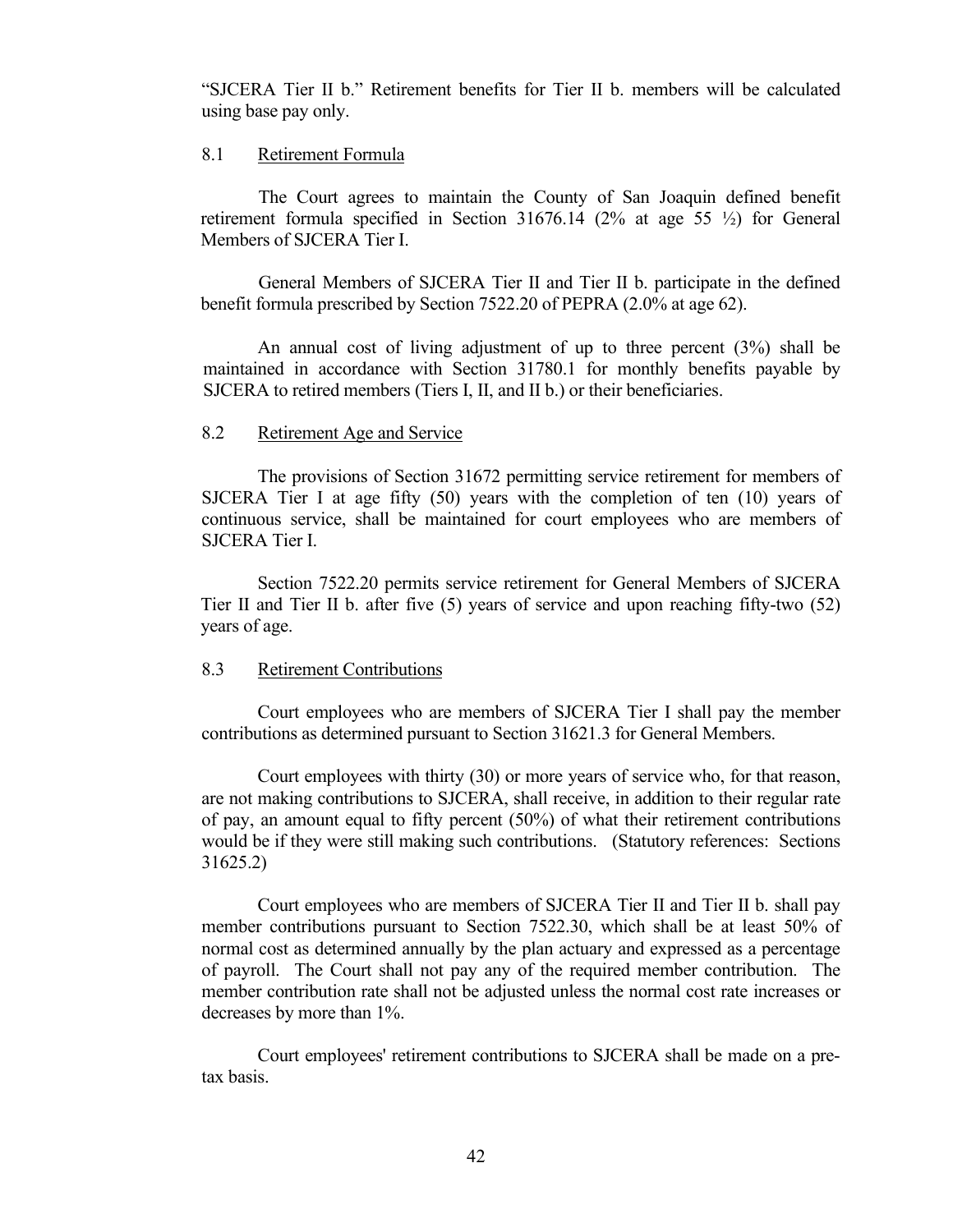# 8.4 Retirement - Sick Leave Conversion

A sick leave credit account, also commonly referred to as a "sick leave bank," shall be established for each court employee who: (1) separates from employment and concurrently assumes a retired status, either deferred, service, or disability, in SJCERA; (2) continues or defers such employee's coverage under a Court-sponsored group health, dental, or vision insurance plan; and (3) has at least one hundred and sixty (160) hours of accumulated sick leave as of the date of separation.

The account shall be credited upon the employee's separation with a dollar value based on the total accumulated sick leave hours to be converted to sick leave bank. For purposes of this Section, each eight (8) hours of sick leave is equal to one (1) day. The conversion rate is and shall not exceed \$221.24 for each eight (8) hours of accumulated sick leave.

As of the effective date the retired employee is first paid a retirement allowance by SJCERA, the retired employee may use the account to pay monthly premiums for Court-sponsored health, dental, or vision plans in which the retired employee and/or his or her eligible dependents are enrolled, and shall continue until such account is fully depleted, the employee ceases to be a member of SJCERA, or the retired employee and all of his or her dependents cease to be enrolled in the plan(s), whichever first occurs.

Court employees who separate from employment and assume a deferred retirement status are eligible to enroll in Court-sponsored group health, dental, or vision plans, but may not utilize their sick leave credit account to pay for monthly premiums unless and until they retire and receive a monthly retirement allowance from SJCERA.

## <span id="page-48-0"></span>8.5 Retirement Death Benefits

The death benefits provisions of Section 31789.3 shall be maintained for employees who are members of SJCERA.

## <span id="page-48-1"></span>8.6 Retirement Information

Employees nearing retirement age who desire to discuss their retirement with SJCERA shall be allowed to do so on Court time.

## <span id="page-48-3"></span><span id="page-48-2"></span>**SECTION 9 - TRAINING AND EDUCATION**

#### 9.1 In-service and Job Related Training

Employees who participate in Court-mandated supplemental education programs shall either be assigned to such programs during their regular working hours or be compensated for each hour spent participating in such programs at the applicable overtime rate in accordance with this memorandum. Travel time for Court-authorized training shall be computed in accordance with FLSA procedures.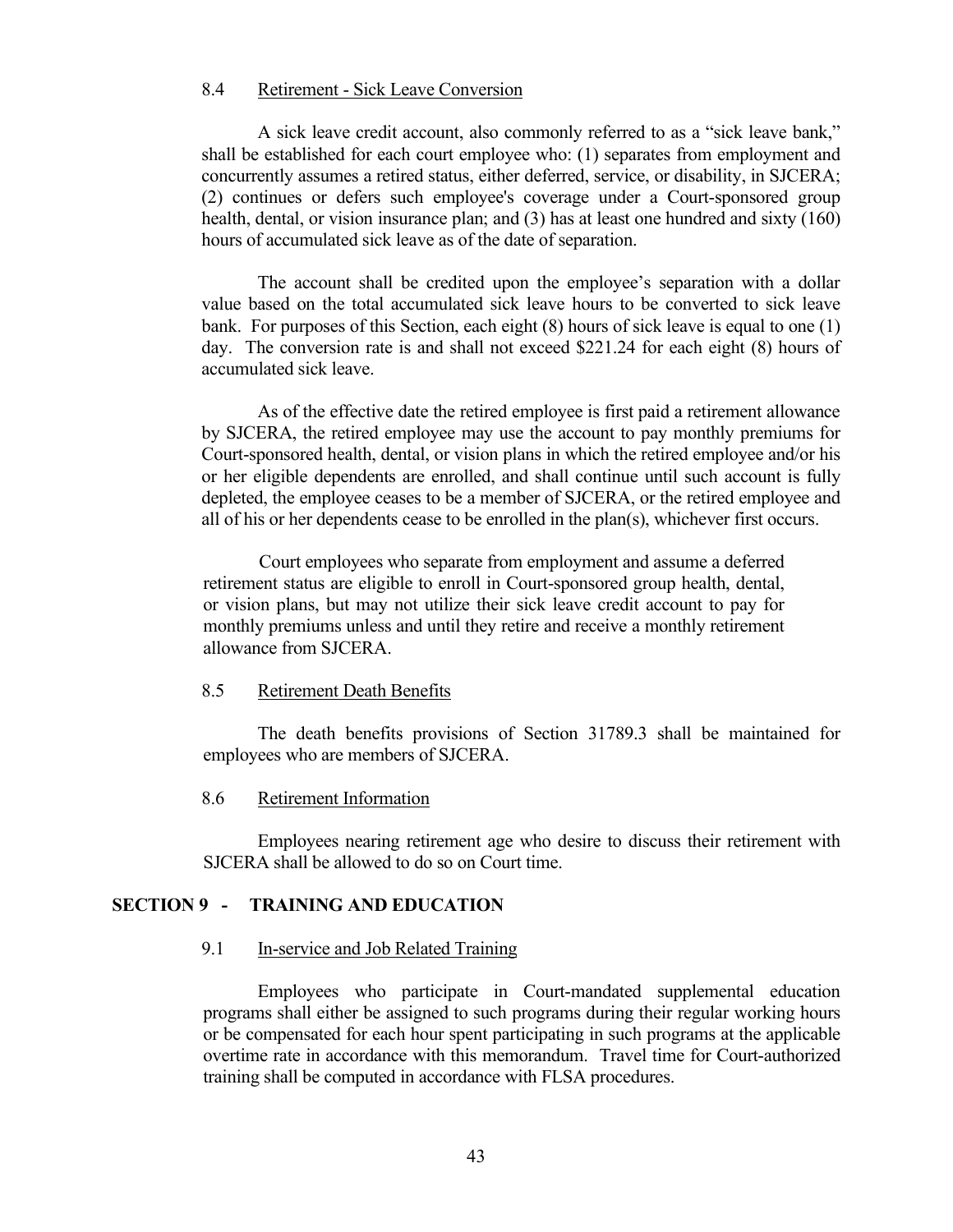Upon the request of an employee, at the time the employee is originally appointed or promoted, the Court shall make every effort to provide intensified orientation on specific job functions.

# <span id="page-49-0"></span>9.2 Educational Reimbursement Program

In accordance with the Court's Educational Reimbursement Program, eligible employees, including part-time employees with benefits (as defined in Section 7), may be reimbursed for career-related course work, including non-CEB coursework, and taken on the employee's own time. The minimum amount of reimbursement is ten dollars (\$10) and the maximum is \$450 per fiscal year; however, an employee enrolled in an approved degree program may be reimbursed up to \$450 per semester for a maximum of \$900 per fiscal year.

Total fiscal year costs of this program are capped at \$3,600. Employees will be eligible for participation on a first come, first serve basis, and program funds will be distributed until exhausted. Any amounts not allocated by March 31 of each year will revert back to the Court Operations Fund.

Specific details and conditions of participation are included in the Court Personnel Rules.

## <span id="page-49-1"></span>9.3 Mandatory Continuing Legal Education

The Court shall continue to provide annually a single CEB passport available for use by the Research Attorneys to attend Continuing Education of the Bar programs to satisfy the MCLE requirement.

Consistent with past practice, the Court will allow Research Attorneys to attend the Institute on work time as operational needs will allow. Due to the court's limited finances, the Court cannot commit to paying for travel expenses to attend this event.

## <span id="page-49-2"></span>9.4 Professional Expense Reimbursement

The Court shall pay the annual California State Bar Licensing Dues for Attorney members assigned to this unit not to exceed the actual amount of the mandatory (statutorily required) amount of annual fees. Attorneys must submit their annual renewal form thirty (30) days prior to the due date to the Court's finance division for payment.

The Court shall pay the annual fee for Certified Shorthand Reporter License. Court Reporters must submit their annual renewal form prior to thirty (30) days of the expiration date of the license to the court's finance division for payment. The court reporter's whose fees are paid by the Court are prohibited from performing court reporting duties outside court employment.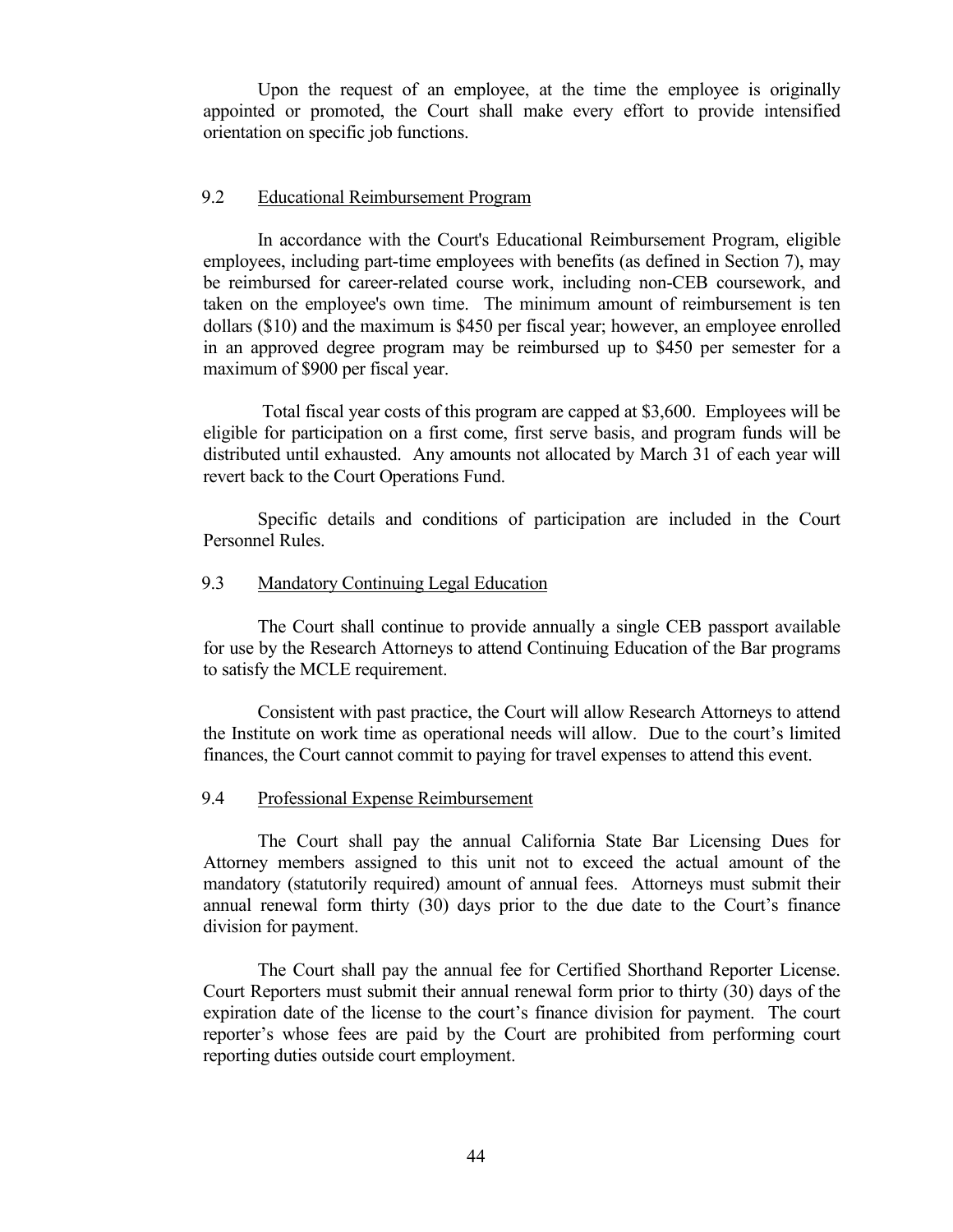### <span id="page-50-1"></span><span id="page-50-0"></span>**SECTION 10 - WORKER'S COMPENSATION AND EMPLOYEE SAFETY**

## 10.1 Worker's Compensation

The waiting period for employees disabled out of or in the course of employment before an injured employee may begin collecting temporary disability payments shall be three (3) days. Such days shall be charged against sick leave or other applicable accrued leave time unless the employee is hospitalized as a result of the disability or the disability lasts for more than fourteen (14) days.

Employees who are receiving temporary disability indemnity payments under Division 4 or Division 4.5 of the Labor Code shall accumulate vacation (including seniority credit for the purposes of vacation accrual under Section 3.1), holidays and sick leave during such period of time that they are drawing such temporary disability indemnity. The Court shall continue to provide health, dental, vision, and life insurance plan coverage for such employees as if they were on payroll as regular employees.

## <span id="page-50-2"></span>10.2 Worker's Compensation Leave

Notwithstanding other provisions of this Section, an employee who is disabled as a result of an injury or illness arising out of and in the course of employment and eligible for Worker's Compensation benefits shall have an automatic leave of absence until a ruling is made that recovery from disability is sufficient to release the employee. In such case, a leave of absence shall be considered canceled when permanent disability is established. The employee shall be considered as on leave and not considered to be scheduled to work.

### <span id="page-50-3"></span>10.3 Safety Equipment

The Court shall provide employees with safety prescription glasses (glasses only, not prescription examination) whenever safety glasses are required by the CAL/OSHA or other State or Federal regulation. The Court will not provide replacements for broken lenses or frames unless such breakage is the result of an onthe-job accident.

#### <span id="page-50-4"></span>10.4 Physical Examinations

Employees required to take physical examinations to maintain licenses or employment with San Joaquin Court shall be given physical examinations at San Joaquin General Hospital at no cost to the employee. The Court will not pay for any examination not given at San Joaquin General Hospital.

#### <span id="page-50-5"></span>10.5 Disputes Involving Safety Issues

STEP 1. When an employee or SEIU in good faith believes that an employee or employees are being required to work where a clear and present danger exists, the immediate supervisor will be notified. The supervisor will immediately investigate the allegation. The supervisor may check with a higher level of management or a departmental safety coordinator and thereafter direct the employee to either temporarily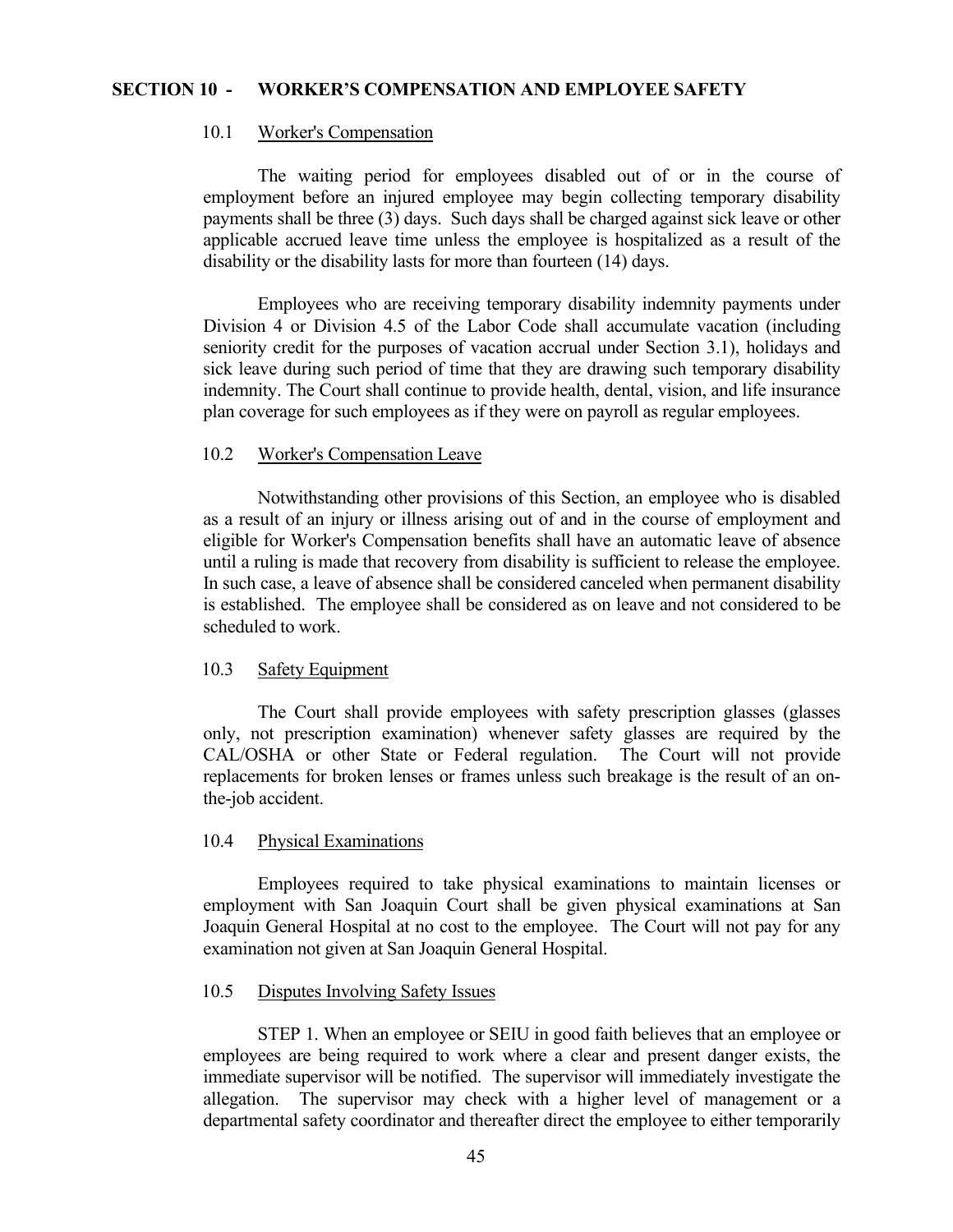perform other duties or proclaim the situation safe and direct the employee to proceed with assigned duties.

If the employee or SEIU continues to believe the condition presents a clear and present danger, the employee or SEIU may proceed to STEP 2. If the employee believes there is an imminent danger the employee may proceed directly to STEP 3.

STEP 2. When an employee or SEIU is not satisfied with the decision at STEP 1, the employee or SEIU may submit the issues to the Court Executive Officer. The Court Executive Officer or designee shall issue a written response to the alleged clear and present danger within five (5) calendar days after receipt of the request to review the issue.

STEP 3. If the employee or SEIU is not satisfied with the decision rendered by the Court Executive Officer or designee, or where the employee believes there is an imminent danger, the issues may be submitted to the Safety Committee which shall be comprised of two (2) management designee appointed by the Court Executive Officer, two (2) union designee appointed by the union and a departmental employee appointed by the union and the court by mutual agreement. Within five (5) calendar days the Safety Committee shall respond in writing with a recommendation(s) for the Court Executive Officer to consider in resolving the issue. The Court Executive Officer shall seriously consider the recommendations of the Safety Committee. In the event the Court Executive Officer decides not to implement either of the suggestions from the Committee, the employee is entitled to request and receive a written response from the Court Executive Officer outlining the reasons for declining the suggestions and specifying an alternative solution.

### <span id="page-51-0"></span>10.6 Union Participation in Court Safety

## <span id="page-51-1"></span>A. Court Safety Committee

The Court and SEIU have established a joint Safety Committee. The Safety Committee will provide recommendations to assist the Court Executives with their commitment to providing a secure workplace in efforts to reduce acts and/or threats of violence and harassment at the workplace. The committee shall consist of four (4) representatives each from SEIU Bargaining Unit employees and management. Management and SEIU agree to meet on a quarterly basis to share information regarding the safety issues.

## <span id="page-51-2"></span>B. Training

The parties agree that management shall train and educate Court employees on safety and security issues. Among the topics to be covered is the responsibility of the employee to complete an incident report and the responsibility of management to send all such reports on to the Court Safety Committee.

## <span id="page-51-3"></span>C. Joint Court Security Working Group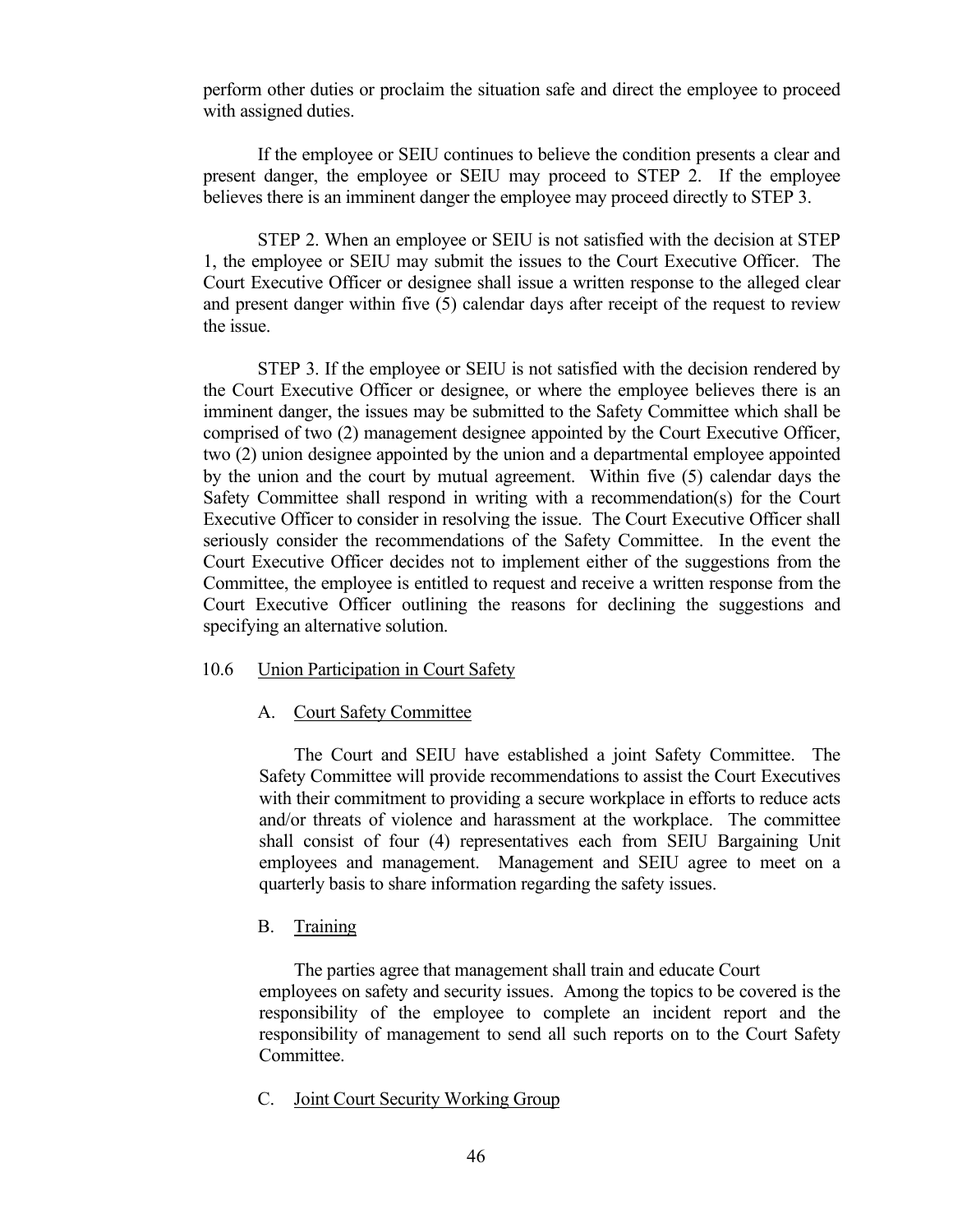When there are meetings of the Joint Court Security Working Group, the Court and SEIU agree that two (2) SEIU Bargaining Unit employees, appointed by the Court Executive Officer, with input from SEIU, shall have seats on this Working Group.

## <span id="page-52-0"></span>**SECTION 11 - EVALUATIONS AND PERSONNEL FILES**

## <span id="page-52-1"></span>11.1 Employee Performance Evaluations

Any employee performance evaluation shall be prepared by the employee's supervisor who has the responsibility and authority to prepare such reports.

Employee performance evaluation reports shall be discussed with the employee prior to finalization of each category of the report.

An employee will receive an appointment with his/her reviewing officer to discuss the evaluation by signing the evaluation form in the space provided. Each department shall make a reasonable effort to ensure that the reviewing officer for this purpose has not been a party to the preparation of the evaluation. In no case shall the reviewing officer sign the evaluation form until a review has occurred.

Any regular or special evaluation with a rating of "unsatisfactory" shall include plans for employee development. Except in cases of termination, release from probation, or leave of absence, employees who receive an unsatisfactory performance evaluation must receive a follow-up evaluation. The follow-up evaluation shall cover a period of time no greater than ninety (90) calendar days from the date of the final review of the initial unsatisfactory evaluation.

An employee shall have the right to submit written comments regarding any evaluation and to have such comments included in his/her personnel file along with the evaluation.

The employee receiving an evaluation may request to have a Union representative present, during any meeting with management regarding the evaluation when the Court intends to give (or has given) an overall rating of "unsatisfactory".

#### <span id="page-52-2"></span>11.2 Performance Evaluations and Workload

The Court and SEIU agree that one of the factors to be considered when completing Employee Performance Evaluations will be any increased workload given to the employee since the last evaluation.

#### <span id="page-52-3"></span>11.3 Probationary Evaluations - Notice

For the purposes of the initial probationary period only, an employee who fails to complete probation and is released from probationary status within two weeks of the end of the probationary period shall be paid regular salary for the hours the employee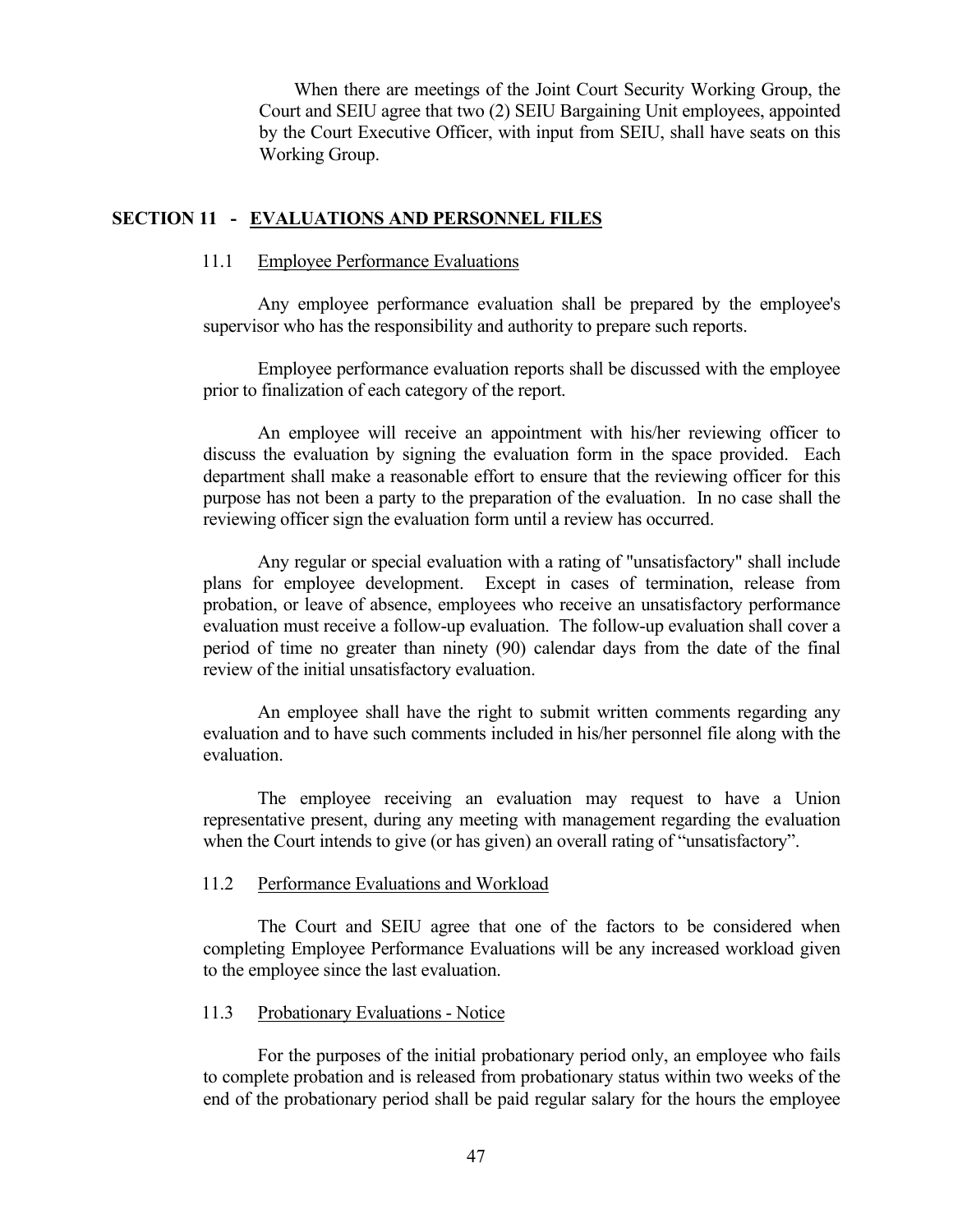would have been scheduled between the release date and the end of the probationary period.

## <span id="page-53-0"></span>11.4 Employee Personnel Files

Employees shall have the right to review and at their own expense obtain copies of their Court personnel files. Their official personnel file is currently located in the Court's Human Resources Division. An employee's representative may inspect the contents of an employee's personnel files upon signed, dated authorization by the employee. Authorization shall be valid for sixty (60) calendar days from the date of signature.

The Court reserves the right to withhold from employee review reports of an employee's pre-employment physical examination, records of an employee relating to investigation of possible criminal offense or other legally privileged records.

Employees shall be given an opportunity to read and initial any report to be added to their personnel files, but an employee shall not be required to sign any such report. An employee's signature on a report shall be understood to be acknowledgment of receipt and shall not be construed as agreement or disagreement with its content. If the employee refuses to sign any report, a notation to that effect may be entered on the document. A copy shall be provided to the employee.

An employee shall have the right to submit written comments regarding any document in his/her personnel file and to have such comments included in his/her personnel file along with the document.

#### <span id="page-53-1"></span>11.5 Letters of Reprimand

An employee has the right to request in writing that a letter of reprimand be removed from the employee's personnel file if two years have elapsed from the date of reprimand and there has been no recurrence of the issue contained in the reprimand.

Such requests must be submitted to the Court Executive Officer or designee who shall review the request and, within fourteen (14) calendar days render a decision on the request. The decision of the Court Executive Officer shall be final.

# <span id="page-53-2"></span>**SECTION 12 - EMPLOYEE LIABILITY**

A Court employee's liability for acts or omissions within the scope of employment is established by Article 3, Division 3, of Title 1 of the Government Code of the State of California. Indemnification and defense of Court employees, for claims against them arising out of acts or omissions within the scope of their employment, are set out in Article 4, Division 3.6 of Title 1 of the Government Code of the State of California.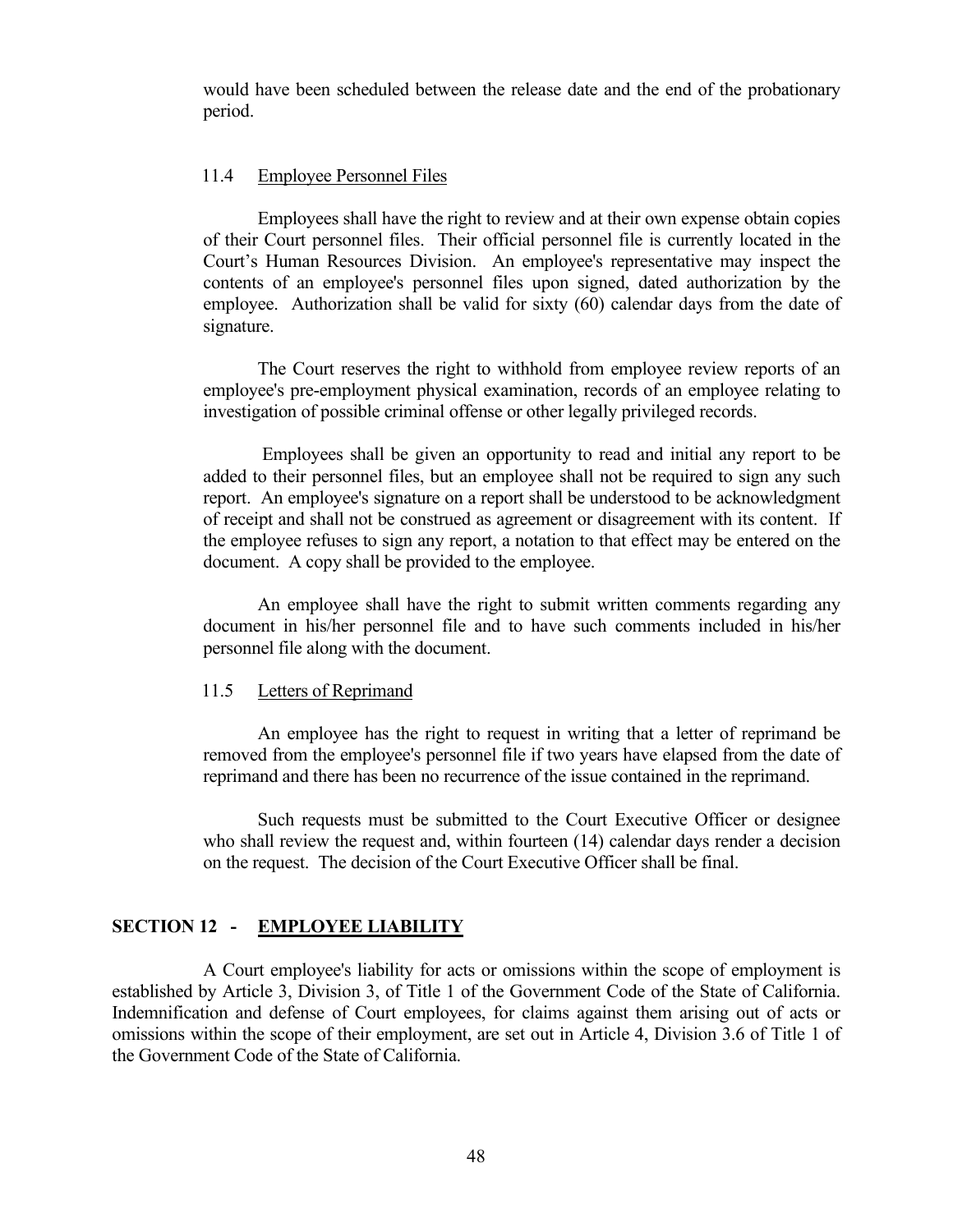The Court and Court employees recognize their respective rights and obligations under these provisions of these laws as they exist at this time and as they may be amended or given final, binding judicial interpretation.

# <span id="page-54-0"></span>**SECTION 13 - EMPLOYEE PROPERTY AND EQUIPMENT**

## 13.1. Replacement of Damaged Property

Except for loss or destruction to currency, the court may provide for the payment of the cost of replacing or repairing property or prostheses of an employee, such as eyeglasses, hearing aids, dentures, watches, or articles of clothing necessarily worn or carried by the employee when any such items are lost or damaged in the line of duty without fault of the employee. If the items are damaged beyond repair, the actual value of such items may be paid. The value of such items shall be determined as of the time of the loss or damage. The Court Executive Officer has the authority to grant or deny claims which do not exceed \$500.

# <span id="page-54-2"></span><span id="page-54-1"></span>**SECTION 14 - LAYOFFS**

## 14.1 Notice

Any permanent Court employee who is to be laid off or dismissed for other than disciplinary reasons shall be given thirty (30) calendar days notice. This provision does not apply to probationary, provisional, or temporary employees. Nothing contained herein shall be deemed to require the Court to pay an employee except for services rendered.

When the Court has determined that layoff or dismissal (for other than disciplinary reasons) of any permanent employee is necessary and appropriate, the Court shall inform SEIU in writing of its intent prior to sending out layoff notices. Upon written request of SEIU, the Court shall meet and confer on any proposal(s) advanced as an alternative to layoff and/or the impact of such layoff. Such meet and confer requirements shall not serve to delay the implementation of the Court's determination.

See Section 31 of the Personnel Rules for details on the layoff process.

## <span id="page-54-3"></span>**SECTION 15 - SUBSTANCE ABUSE REFERRALS**

Service Employees International Union (SEIU) acknowledges the right of Department Managers (at the Middle Management level and above) to refer employees suspected of being under the influence of alcohol or drugs while on duty to San Joaquin General Hospital or to other physicians to be evaluated as to their ability to perform their job. In acknowledging this right, the Union does not relinquish its right of individual employee representation or to challenge managers who use this provision without direct observable behaviors to support the referral.

The Court shall offer training to Department Managers to aid in their detection and evaluation of behaviors which may lead to a referral. The Court shall report to SEIU, on a statistical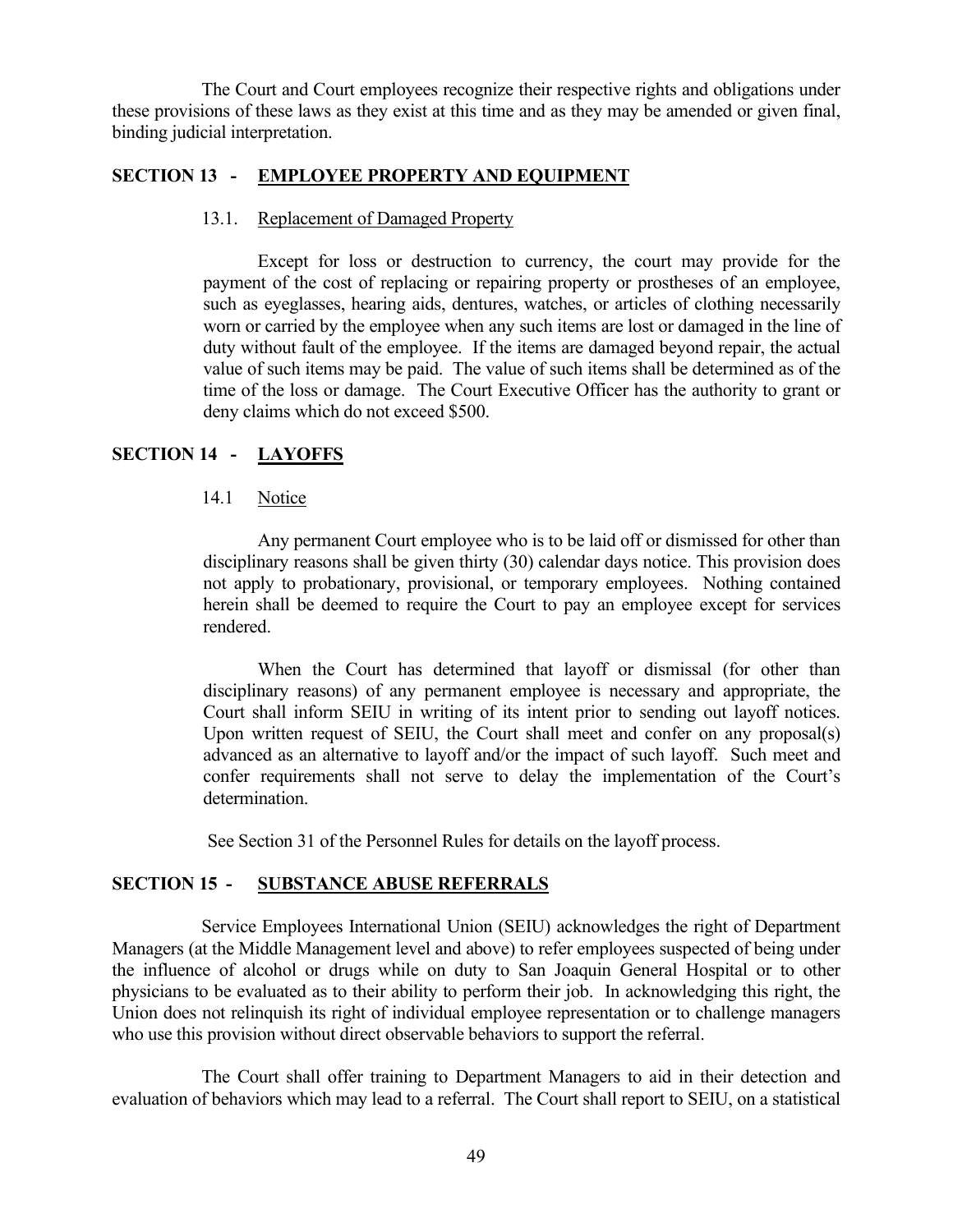basis, the results of referrals of employees so long as employee and patient confidentiality are not violated.

The Court and SEIU jointly recognize the value of the Court's Employee Assistance Program in the evaluation and resolution of employee problems associated with substance abuse.

# <span id="page-55-1"></span><span id="page-55-0"></span>**SECTION 16 - GRIEVANCE PROCEDURE**

## 16.1 Definitions

Grievance: An alleged violation of a specific rule or regulation contained in this MOU or the Court Personnel Rules.

Day: Calendar day(s)

## <span id="page-55-2"></span>16.2 Purpose/Rights

It is the intention of this procedure to resolve all issues at the lowest supervisory level possible. The employee has the right to representation at any and/or all steps of the procedure.

SEIU may file and process grievances on behalf of employees, but the grievants must be identified by name if necessary to the processing of the grievance.

## <span id="page-55-3"></span>16.3 Filing Deadline

Grievances filed under this Section should be initiated within thirty (30) days from the time the employee knew or had reason to know of the facts giving rise to the grievance.

## <span id="page-55-4"></span>16.4 Grievance Processing

STEP 1: Any grievance shall be discussed with the employee's immediate supervisor. If the issue is not resolved at the supervisor's level within twelve (12) days from the day of presentation, the issue may be processed to the second step. If the Manager is the immediate supervisor, the grievance shall be in writing and contain the information specified in Step 2 below.

STEP 2: If the grievance is not resolved at Step 1 of this procedure, then the grievance may be filed with the Court Executive Officer. The grievance must be in writing and must be filed within twelve (12) days of the response from Step 1 or from the date when such response was due. The grievance must state: (1) the specific rule or regulation which is alleged to have been violated; (2) the statement of facts comprising the violation: (3) the requested remedy. The Court Executive Officer, or designee shall have thirty (30) days in which to investigate the issues and respond in writing to the grievance.

STEP 3: If the grievance is not resolved at Step 2 of this procedure, within twenty (20) days of the receipt of the STEP 2 response, or from the date when written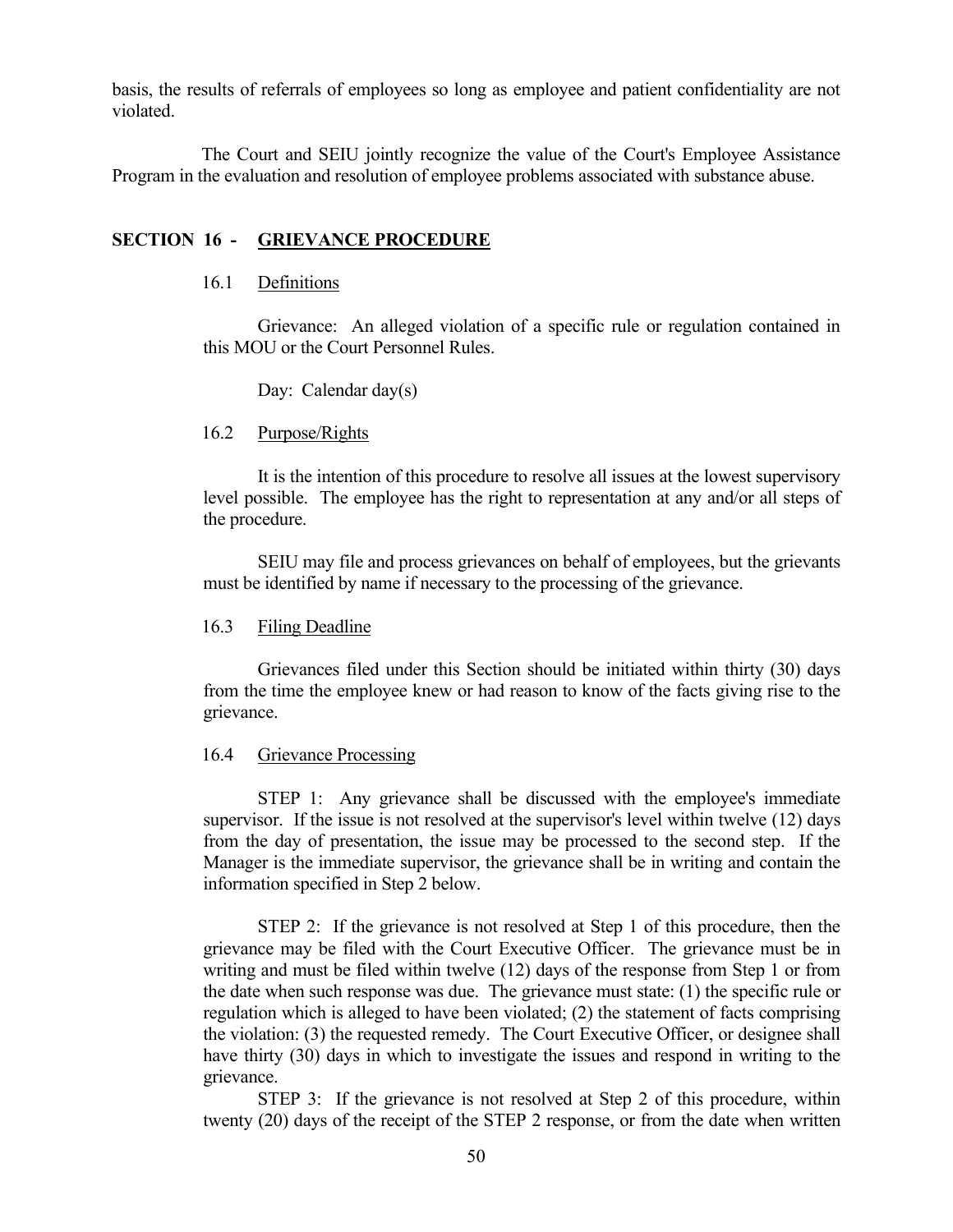response was due, the grievant or representative may appeal in writing to the Court Executive Officer requesting that the matter be submitted to mediation conducted by the State Mediation and Conciliation Services. The selection of the mediator shall be mutually agreed to by both parties. The decision of the Court Executive Officer, whether after a hearing or after review of the recommendation of the mediator, is final. Both parties shall make a good faith effort to resolve the grievance through the mediation process.

All grievances shall be presented and acted upon in a timely manner. However, with the mutual consent of the parties, the time limitation for any step may be extended.

# <span id="page-56-0"></span>**SECTION 17 - ADVISORY ARBITRATION**

 As an alternative procedure for the resolution of impasses, the Court and SEIU may, upon mutual agreement, including agreement as to procedure, submit matters in dispute in the course of the meet and confer process to advisory arbitration. Further, disputes arising in a context other than the meet and confer process, e.g. disputes relating to administration of this Memorandum, to formal complaints, to interpretations of codes, or ordinances dealing with employee rights and benefits shall, upon mutual agreement, be processed through an impasse procedure. Neither this Section nor the exercise of the option to utilize an impasse procedure shall be deemed as making any matter which is reserved to the Court as a right of management in the Employer-Employee Relations Policy a matter subject to the meet and confer process.

# <span id="page-56-2"></span><span id="page-56-1"></span>**SECTION 18 - DISCIPLINARY ACTIONS**

## 18.1 Applicability

These procedures are not applicable to temporary, contract or probationary employees except as specified in Section 18.8.

To initiate disciplinary action against a permanent, Court employee, the appointing authority must follow the provisions of Personnel Rules, Section 29. The appointing authority must submit to the employee a written notice of intent to take disciplinary action and file a copy with the Court Executive Officer. The notice must state specifically the reason(s) for the action and explain the employee's "Skelly" rights of appeal.

## <span id="page-56-3"></span>18.2 Request for Hearing

The employee may appeal the proposed action and request a hearing by responding in writing to the appointing authority within seven (7) calendar days of receipt of the notice. Upon receipt of a timely response, the appointing authority shall schedule and conduct a "Skelly" hearing as soon as possible.

### <span id="page-56-4"></span>18.3 Rights of Access

The employee shall be given access to copies of all materials supporting the proposed action and shall be provided with copies upon request.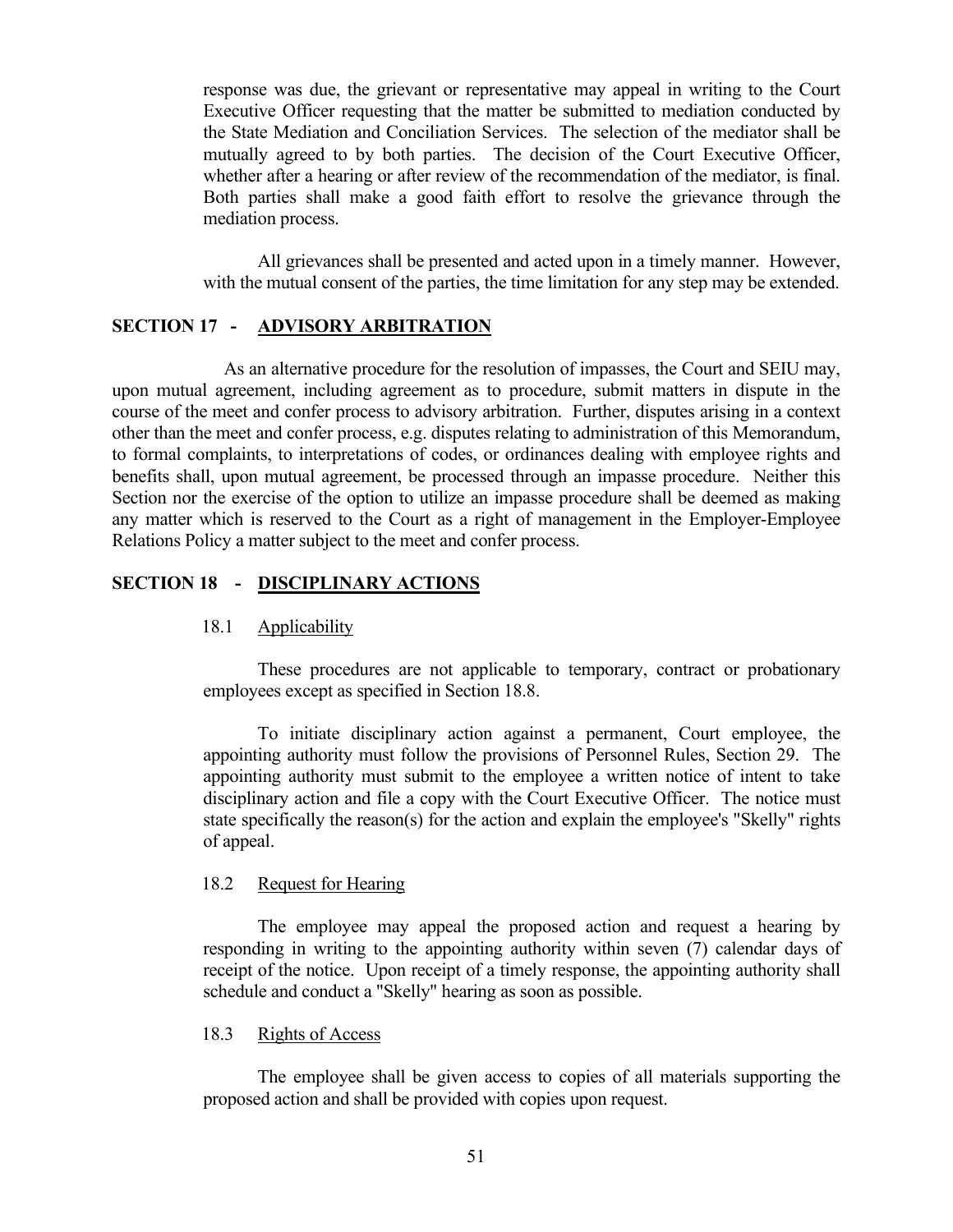## <span id="page-57-0"></span>18.4 Representation

The employee may be represented at the hearing by a representative of the employee's choice.

## <span id="page-57-1"></span>18.5 Conduct of Skelly Hearing

The appointing authority or designee shall be the hearing officer at the informal "Skelly" hearing. Upon consideration of all materials and discussions presented at the hearing, the appointing authority may determine to uphold, modify, or revoke the proposed disciplinary action.

## <span id="page-57-2"></span>18.6 Order of Disciplinary Action

If the employee does not respond to the notice of intent within the prescribed time limits, or if, after hearing, the appointing authority determines that disciplinary action is appropriate, the appointing authority shall submit to the employee a written order of disciplinary action. The order shall state the proposed action, the reasons for the action, and the employee's rights of appeal.

## <span id="page-57-3"></span>18.7 Appeal of Order of Disciplinary Action

The employee or designated representative, within seven (7) calendar days after the order is furnished to the employee, may appeal the order in writing to the Court Executive Officer.

Appeal hearings shall be conducted in accordance with Personnel Rule, Section 29C.

 By mutual agreement between the employee, or designated representative and the Court Executive Officer, or designee, the matter may be submitted to the State Mediation and Conciliation Services (SMCS) to attempt to resolve the issue.

## <span id="page-57-4"></span>18.8 Part-Time Employee Serious Discipline Appeal Procedure

The procedures described herein shall be the sole procedure to appeal the serious discipline (as defined in Personnel Rules, Section 29A) of Part-time employees. This appeal procedure shall not be available for any type of employment action that does not constitute Serious Discipline as defined in this Agreement.

# <span id="page-57-5"></span>A. Eligibility

Employees designated as "Part-time" who have worked a minimum of 1300 hours in the prior calendar year and have a total of 2080 hours of unbroken service (not taken off payroll).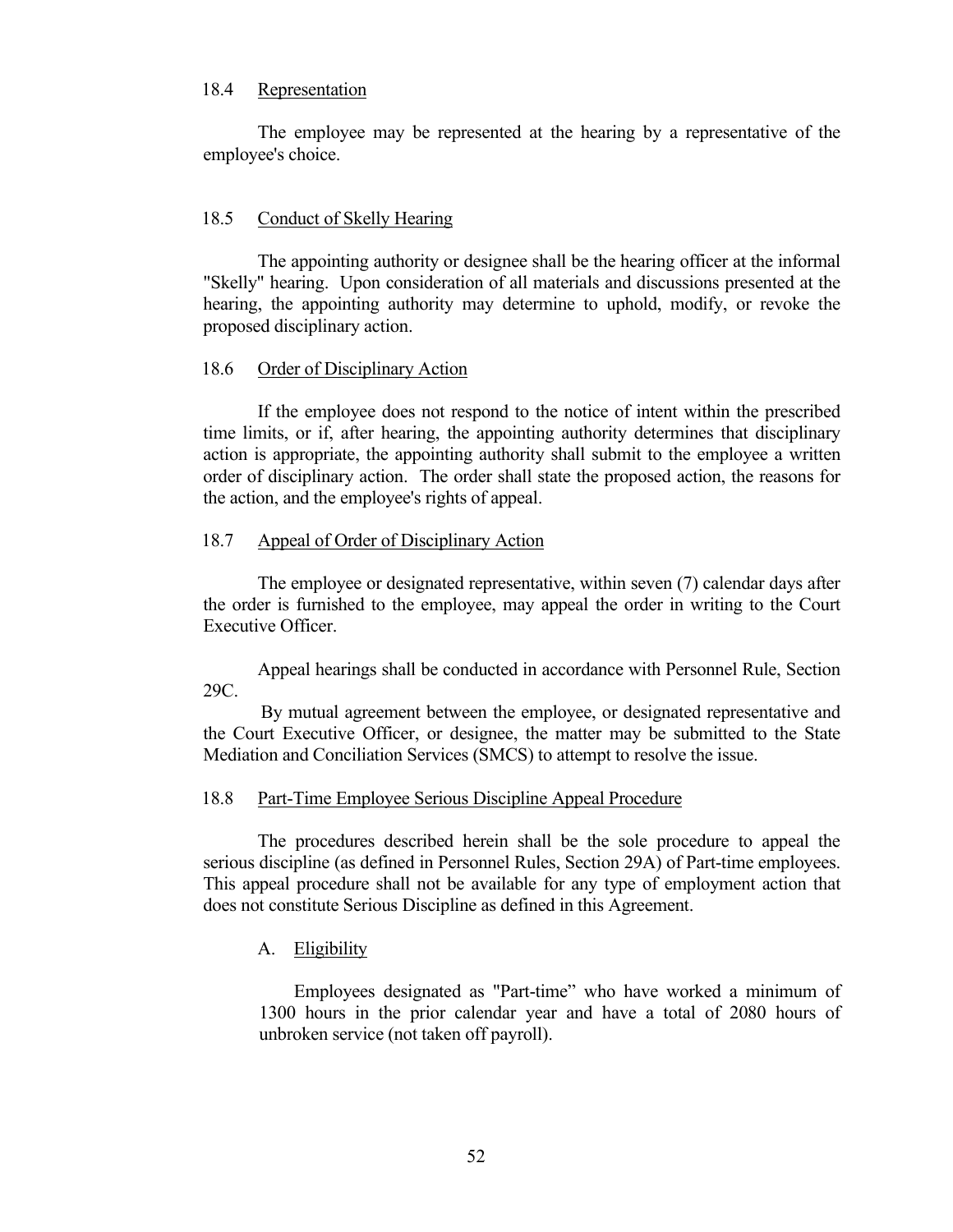## <span id="page-58-0"></span>B. Review Process

Part-time employees who have been subjected to Serious Discipline may request a review meeting by submitting a written request to the appointing authority of the employee's department within seven (7) calendar days of being notified of the Serious Discipline. The Serious Discipline of the Part-time employee shall not be stayed or delayed pending completion of the review meeting.

Upon receipt of the request for a review meeting, the Court shall provide a statement setting forth the reasons for the Serious Discipline and the materials supporting the decision. The Part-time employee may be represented at the review meeting by a representative of his or her choice.

After completion of the review meeting, the reviewing manager shall determine whether there was a sufficient basis for the Serious Discipline. The reviewing manager shall then affirm, modify, or revoke the Serious Discipline in a written decision setting forth the basis for the decision. This decision shall be final, binding and non-appealable.

## <span id="page-58-1"></span>**SECTION 19 - SUPERSESSION AND MODIFICATION CLAUSE**

Except as may hereinafter be agreed to in writing, and except for the Court Employer-Employee Relations Policy and Court Personnel Rules, this Memorandum of Understanding contains the sole and entire agreement between the parties. It supersedes any and all other previous Memoranda of Understanding between the parties and incorporates by reference all such previous memoranda between the designated representatives of members of this representation unit and the Court and also supersedes and incorporates by reference any and all Resolutions and Board orders adopted by the San Joaquin County Board of Supervisors which were adopted to implement any Memorandum of Understanding between the designated representatives of members of this representation unit and the County and/or the Court; other terms and conditions of employment not specified herein shall remain as they are for the term of this Memorandum of Understanding except that where the language of such Memoranda or such other terms and conditions of employment not specified herein conflicts with, or is different from, the language contained in this Memorandum, this Memorandum shall prevail and apply. The parties acknowledge and agree that neither of them has made any representations with respect to the subject matter of this agreement or any representations inducing the execution and delivery hereof except such representations as are specifically set forth herein. No waiver or modification of this agreement or any covenant, condition or limitation herein contained shall be valid unless in writing and duly executed by the parties hereto; no officer, employee or agent of the Court has any authority to waive or modify this agreement or any covenant, condition or limitation herein contained without the express prior approval of the Court.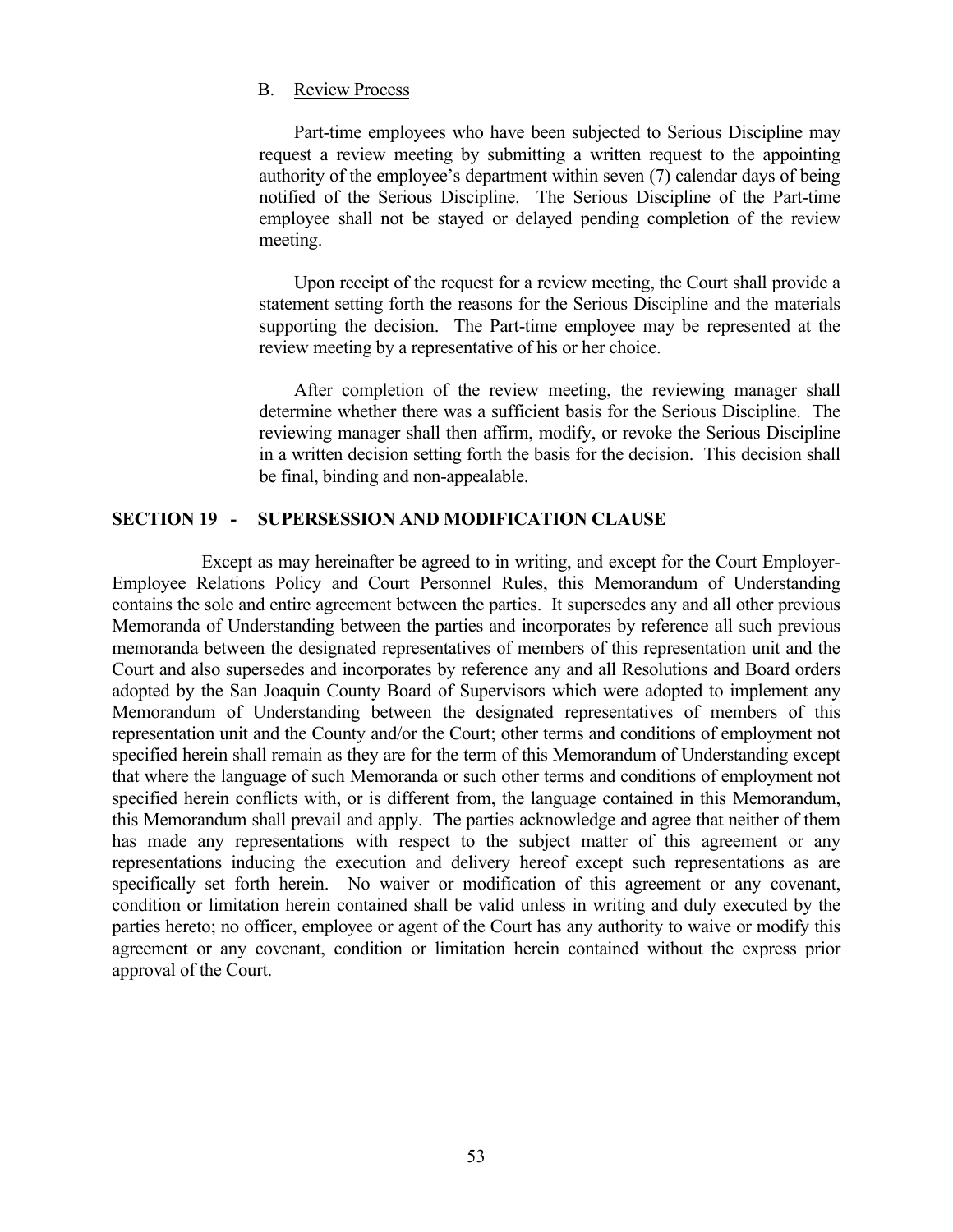# **Side Letter Agreement Between the Superior Court of California, County of San Joaquin And SEIU Local 1021 Regarding 9/80 Schedule**

This side letter shall be an addendum to the Memorandum of Understandings (MOUs) between the Superior Court of California, County of San Joaquin (Court) and the Service Employees International Union, Local 1021, Office and Office Technical Unit and Professional Bargaining Unit, (Union) (10/1/2021– 9/30/2024 / Terms of MOUs).

As set forth in Article 5.7 (A) of the MOUs, the parties agree to discuss in good faith regarding the implementation of 9/80 schedules. The meeting(s) shall take place once the Court has back filled its twenty (22) vacant positions or six (6) months after ratification of the MOUs whichever occurs first—and at the Union's request. Any agreement to a 9/80 schedule by the parties shall be summarized in writing and is subject to approval by the Court Executive Officer. The parties agree to a maximum of three team members each to attend the meeting(s) and agree that a maximum of two additional team members, for either team, may be invited to meetings when their expertise is needed. This side letter does not create any meet and confer obligations and does not reopen the MOUs.